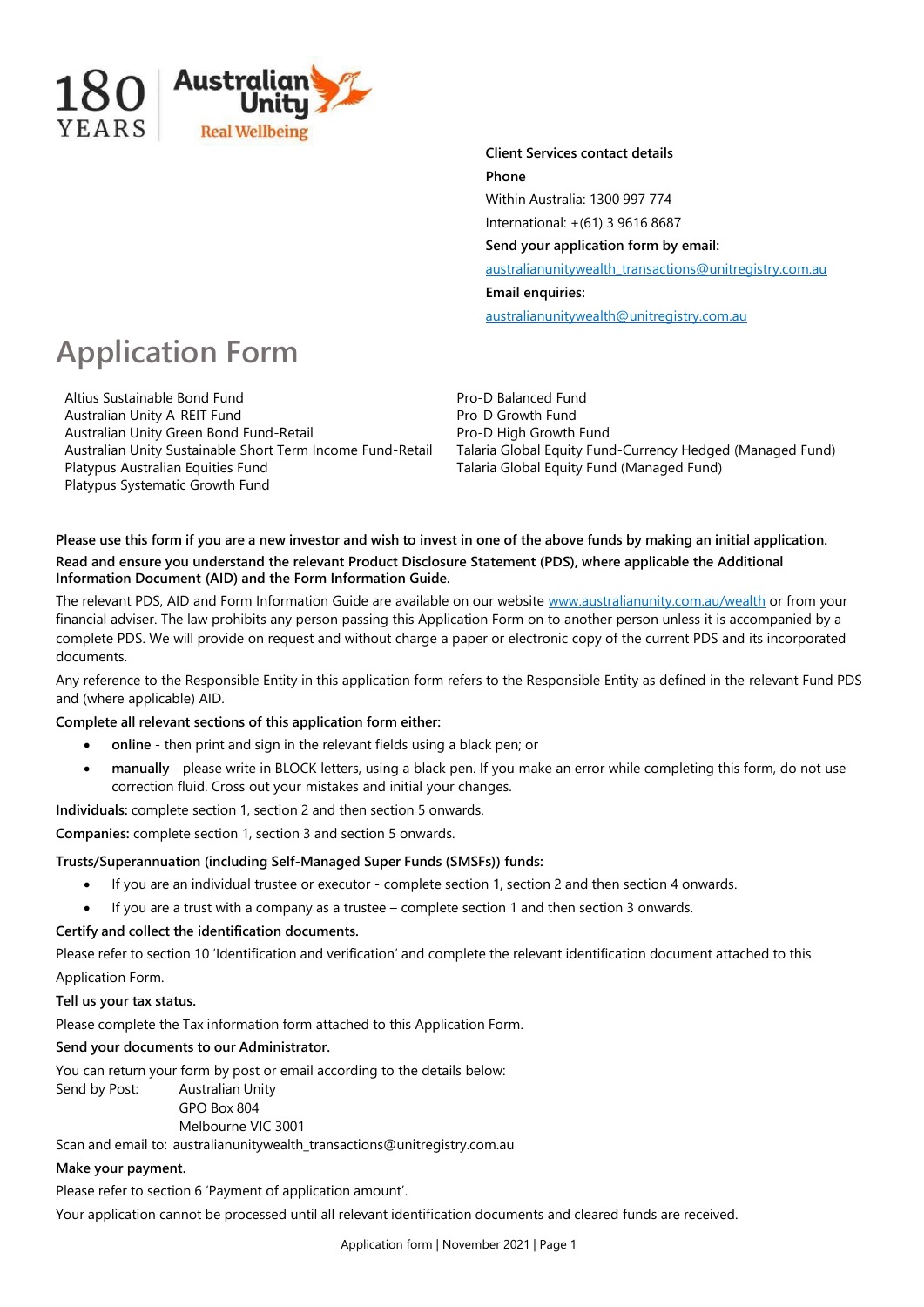| Are you an existing investor?                                                                                                                                                                                      |                                                                                                                                                                                                                                                                                                       |
|--------------------------------------------------------------------------------------------------------------------------------------------------------------------------------------------------------------------|-------------------------------------------------------------------------------------------------------------------------------------------------------------------------------------------------------------------------------------------------------------------------------------------------------|
| No, complete section 2 onwards.                                                                                                                                                                                    |                                                                                                                                                                                                                                                                                                       |
| Yes, the account number is                                                                                                                                                                                         | Complete from section 5 onwards.                                                                                                                                                                                                                                                                      |
| Individual/Joint/Sole Trader/Partnership - Individual/Executor - Individual<br>2.                                                                                                                                  |                                                                                                                                                                                                                                                                                                       |
| Complete if you are investing individually, jointly or you are<br>an individual, joint trustee, partnership - individual or<br>executor - individual. Note: Executor - Individual must also<br>complete section 4. | <b>Contact details</b><br>Home number (include country and area code)                                                                                                                                                                                                                                 |
| Investor 1 - Personal details                                                                                                                                                                                      | Business number (include country and area code)                                                                                                                                                                                                                                                       |
| Full given names<br>Title                                                                                                                                                                                          |                                                                                                                                                                                                                                                                                                       |
| Surname                                                                                                                                                                                                            | Mobile number (include country code)                                                                                                                                                                                                                                                                  |
| Date of birth (DD/MM/YYYY)                                                                                                                                                                                         | Email address                                                                                                                                                                                                                                                                                         |
| <b>Residential address</b><br>A PO Box/RMB/Locked Bag is not acceptable.<br>Property/Building name (if applicable)                                                                                                 | This email address is the default address for all investor<br>correspondence (such as transaction confirmations,<br>statements, reports and other material).<br><b>ABN</b>                                                                                                                            |
| Unit<br>Street number                                                                                                                                                                                              | Are you a sole trader?<br>$No$   Yes                                                                                                                                                                                                                                                                  |
| Street name                                                                                                                                                                                                        | If yes, what is your business name?                                                                                                                                                                                                                                                                   |
| Suburb<br>State                                                                                                                                                                                                    | Tax details - Australian residents                                                                                                                                                                                                                                                                    |
| Postcode Country<br>Postal address (if different to residential address)                                                                                                                                           | If you are an Australian resident for tax purposes, please<br>provide your tax file number (TFN) or reason for exemption.<br>If you are an Australian resident and do not provide your<br>TFN, or reason for exemption, you will be taxed at the<br>highest marginal tax rate plus the Medicare levy. |
| A PO Box/RMB/Locked Bag is acceptable.<br>Property/Building name (if applicable)                                                                                                                                   | <b>TFN</b>                                                                                                                                                                                                                                                                                            |
| Street number<br>Unit                                                                                                                                                                                              | * If exempt, please specify reason. If due to pension or<br>allowance, please state full name of benefit (e.g. Age<br>Pension)                                                                                                                                                                        |
| Street name                                                                                                                                                                                                        | Reason for exemption                                                                                                                                                                                                                                                                                  |
| Suburb<br>State                                                                                                                                                                                                    | Tax details - Non-Australian residents                                                                                                                                                                                                                                                                |
|                                                                                                                                                                                                                    | If you are not an Australian resident for tax purposes, please<br>indicate your country of residence for tax purposes.                                                                                                                                                                                |
| Postcode Country                                                                                                                                                                                                   |                                                                                                                                                                                                                                                                                                       |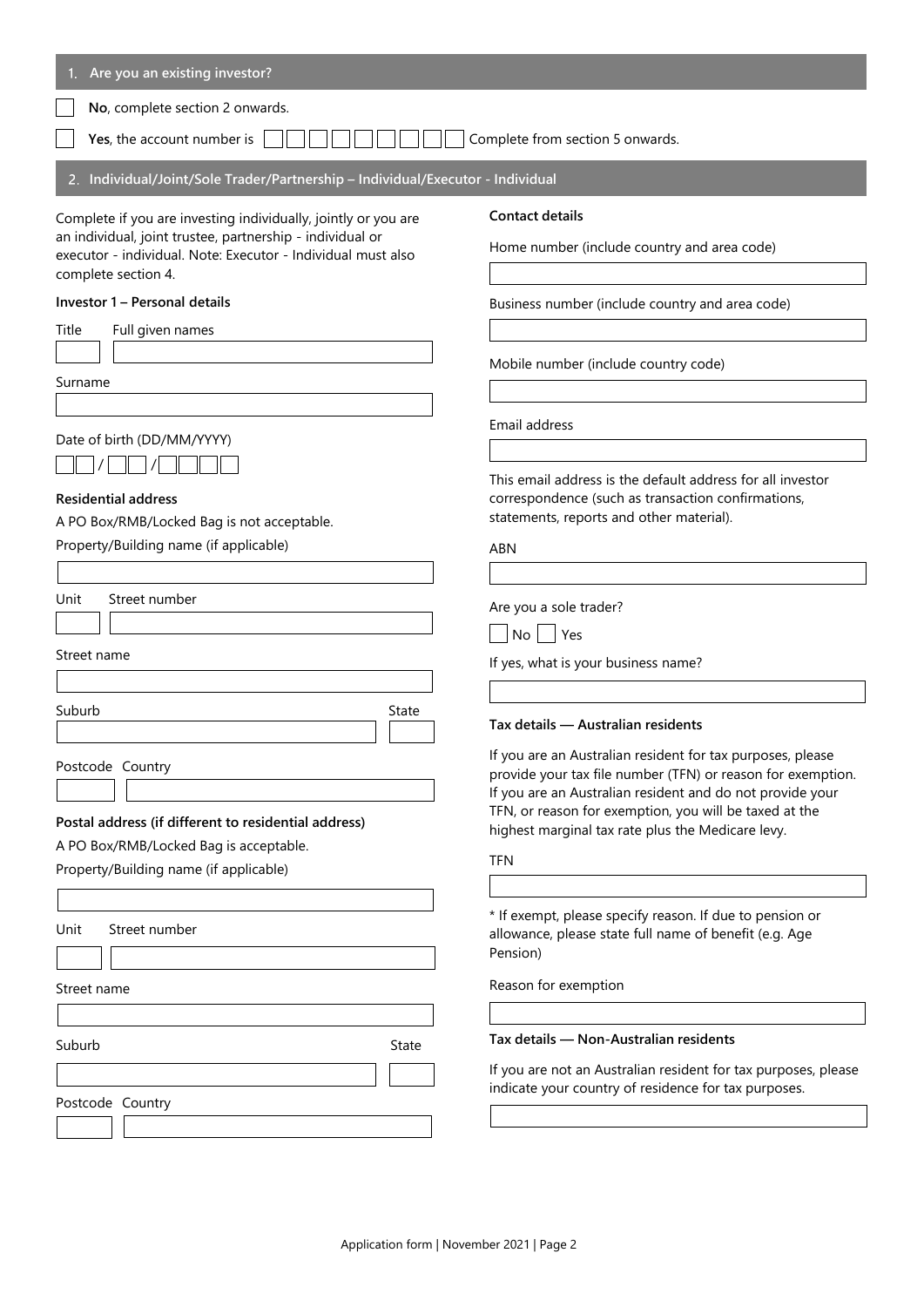## **Investor 2 – Personal details**

| Title | Full given |
|-------|------------|
|       |            |

Surname

Date of birth (DD/MM/YYYY)

/ /

#### **Residential address**

A PO Box/RMB/Locked Bag is not acceptable.

names

Property/Building name (if applicable)

|                                                                                                              | investor 1.                                                                                 |
|--------------------------------------------------------------------------------------------------------------|---------------------------------------------------------------------------------------------|
| Unit<br>Street number                                                                                        | Tax details - Australian residents                                                          |
|                                                                                                              | If you are an Australian resident for tax purp                                              |
|                                                                                                              | provide your tax file number (TFN) or reaso<br>If you are an Australian resident and do not |
| Street name                                                                                                  | TFN, or reason for exemption, you will be ta                                                |
|                                                                                                              | highest marginal tax rate plus the Medicare                                                 |
| Suburb<br>State                                                                                              | TFN                                                                                         |
|                                                                                                              |                                                                                             |
| Postcode Country                                                                                             | *If exempt, please specify reason. If due to I                                              |
|                                                                                                              | allowance, please state full name of benefit<br>Pension)                                    |
|                                                                                                              |                                                                                             |
| Postal address (if different to residential address)<br>A PO Box/RMB/Locked Bag is acceptable.               | Reason for exemption                                                                        |
| Property/Building name (if applicable)                                                                       |                                                                                             |
|                                                                                                              | Tax details - Non-Australian residents                                                      |
|                                                                                                              | If you are not an Australian resident for tax                                               |
| Street number<br>Unit                                                                                        | indicate your country of residence for tax p                                                |
|                                                                                                              |                                                                                             |
| Street name                                                                                                  | If there are more than two individual invested                                              |
|                                                                                                              | please provide the full name, date of birth,                                                |
|                                                                                                              | address of each on a separate sheet and att                                                 |
| Suburb<br>State                                                                                              |                                                                                             |
|                                                                                                              |                                                                                             |
| Postcode Country                                                                                             |                                                                                             |
|                                                                                                              |                                                                                             |
| Company/Partnership - Corporate/Executor - Corporate<br>3.                                                   |                                                                                             |
|                                                                                                              |                                                                                             |
| Complete if you are investing as a company or as a trust with<br>a corporate trustee.                        | Country of residency (if a foreign company)                                                 |
| Note: You are also required to complete the relevant                                                         |                                                                                             |
| Identification Form.                                                                                         | Respective share of each partner in the part                                                |
| Company details                                                                                              |                                                                                             |
| Full name of company (as registered by ASIC)                                                                 | Registered office address                                                                   |
|                                                                                                              | A PO Box/RMB/Locked Bag is not acceptab                                                     |
| ACN or ABN (for foreign companies, provide your Australian<br>Registered Body Number (ARBN) if you have one) | foreign company, write the address of your                                                  |
|                                                                                                              | registered agent (if you have one) or else w                                                |
|                                                                                                              | place of business.                                                                          |
| <b>TFN</b>                                                                                                   | Name of Australian registered agent (if app                                                 |

## **Contact details**

Home number (include country and area code)

Business number (include country and area code)

Mobile number (include country code)

Email address

All correspondence will be sent to the address provided for investor 1.

#### **Tax details — Australian residents**

ustralian resident for tax purposes, please ax file number (TFN) or reason for exemption. ustralian resident and do not provide your for exemption, you will be taxed at the al tax rate plus the Medicare levy.

ase specify reason. If due to pension or ase state full name of benefit (e.g. Age

#### **Tax details — Non-Australian residents**

an Australian resident for tax purposes, please country of residence for tax purposes.

If there than two individual investors or trustees, the full name, date of birth, and residential h on a separate sheet and attach to this form.

re of each partner in the partnership

#### **Registered office address**

3/Locked Bag is not acceptable. If you are a iny, write the address of your Australian nt (if you have one) or else write your principal ess.

alian registered agent (if applicable)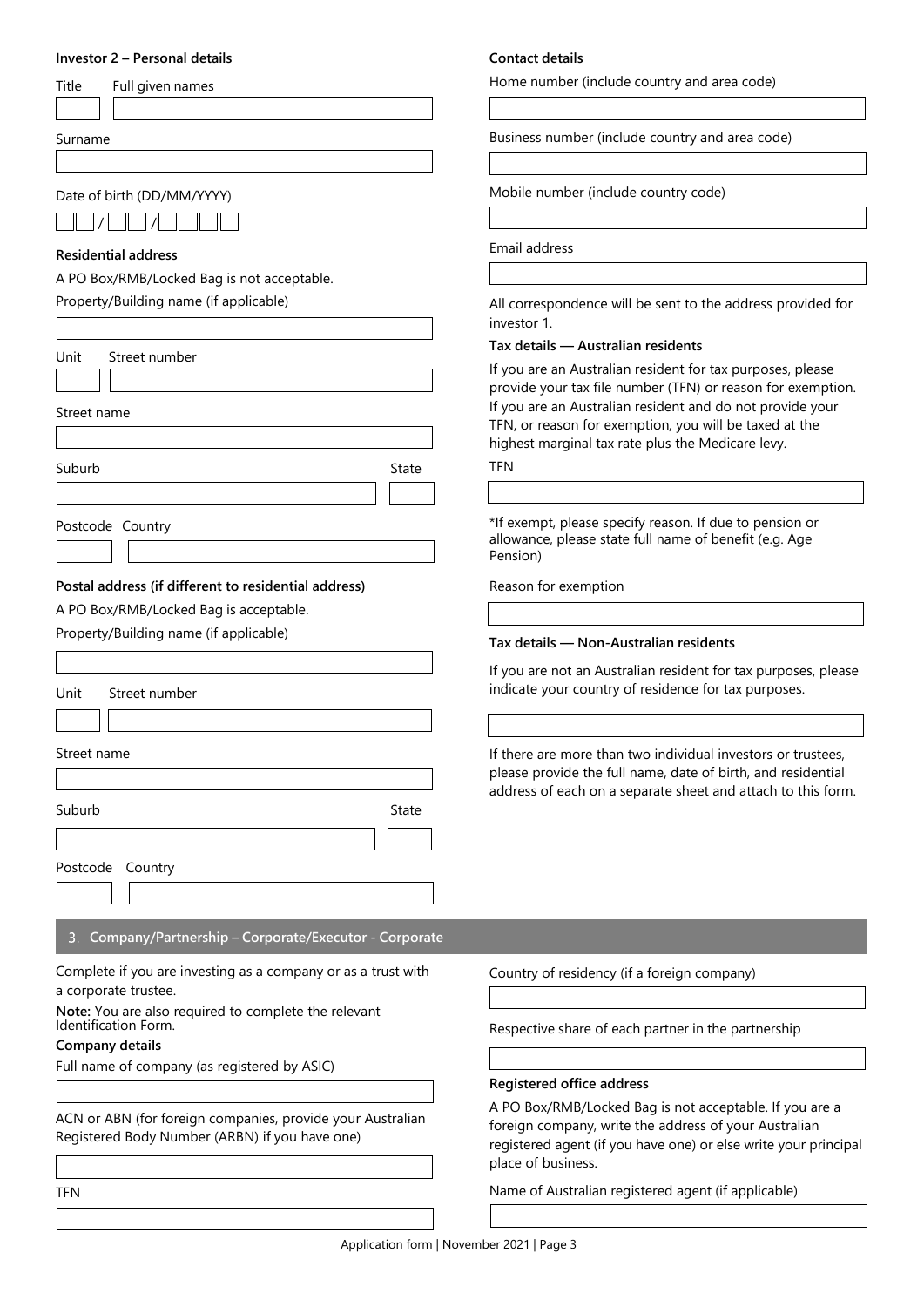| Property/Building name (if applicable)                                                                                                                      |              | contact person at company                                                                                          |
|-------------------------------------------------------------------------------------------------------------------------------------------------------------|--------------|--------------------------------------------------------------------------------------------------------------------|
|                                                                                                                                                             |              | Full given names<br>Title                                                                                          |
| Unit<br>Street number                                                                                                                                       |              | Surname                                                                                                            |
| Street name                                                                                                                                                 |              |                                                                                                                    |
|                                                                                                                                                             |              | Home number (include countr                                                                                        |
| Suburb                                                                                                                                                      | State        |                                                                                                                    |
|                                                                                                                                                             |              | Business number (include cour                                                                                      |
| Postcode Country                                                                                                                                            |              |                                                                                                                    |
|                                                                                                                                                             |              | Mobile number (include count                                                                                       |
| Principal Place of Business - Postal Address (if different<br>to above)<br>A PO Box/RMB/Locked Bag is acceptable.<br>Property/Building name (if applicable) |              | Email address<br>This email address is the defau<br>correspondence (such as trans<br>statements, reports and other |
| Unit<br>Street number                                                                                                                                       |              |                                                                                                                    |
|                                                                                                                                                             |              |                                                                                                                    |
| Street name                                                                                                                                                 |              |                                                                                                                    |
|                                                                                                                                                             |              |                                                                                                                    |
| Suburb                                                                                                                                                      | <b>State</b> |                                                                                                                    |
| Postcode Country                                                                                                                                            |              |                                                                                                                    |

# **Trusts or superannuation funds**

Please complete if you are investing as a trust or superannuation fund. Individuals and non-corporate trustee(s) must also complete Sections 2. Corporate trustees must also complete Section 3.

**Note:** You are also required to complete the Identification Form - Trusts and Trustees.

## **Trust or superannuation fund details**

Name of trust or superannuation fund

ABN (applicable if you are a trust or a self-managed superannuation fund registered with the Australian Tax Office)

TFN

# **Contact person at company**

y and area code)

ntry and area code)

try code)

alt address for all investor action confirmations, material).

# Property/Building name (if applicable)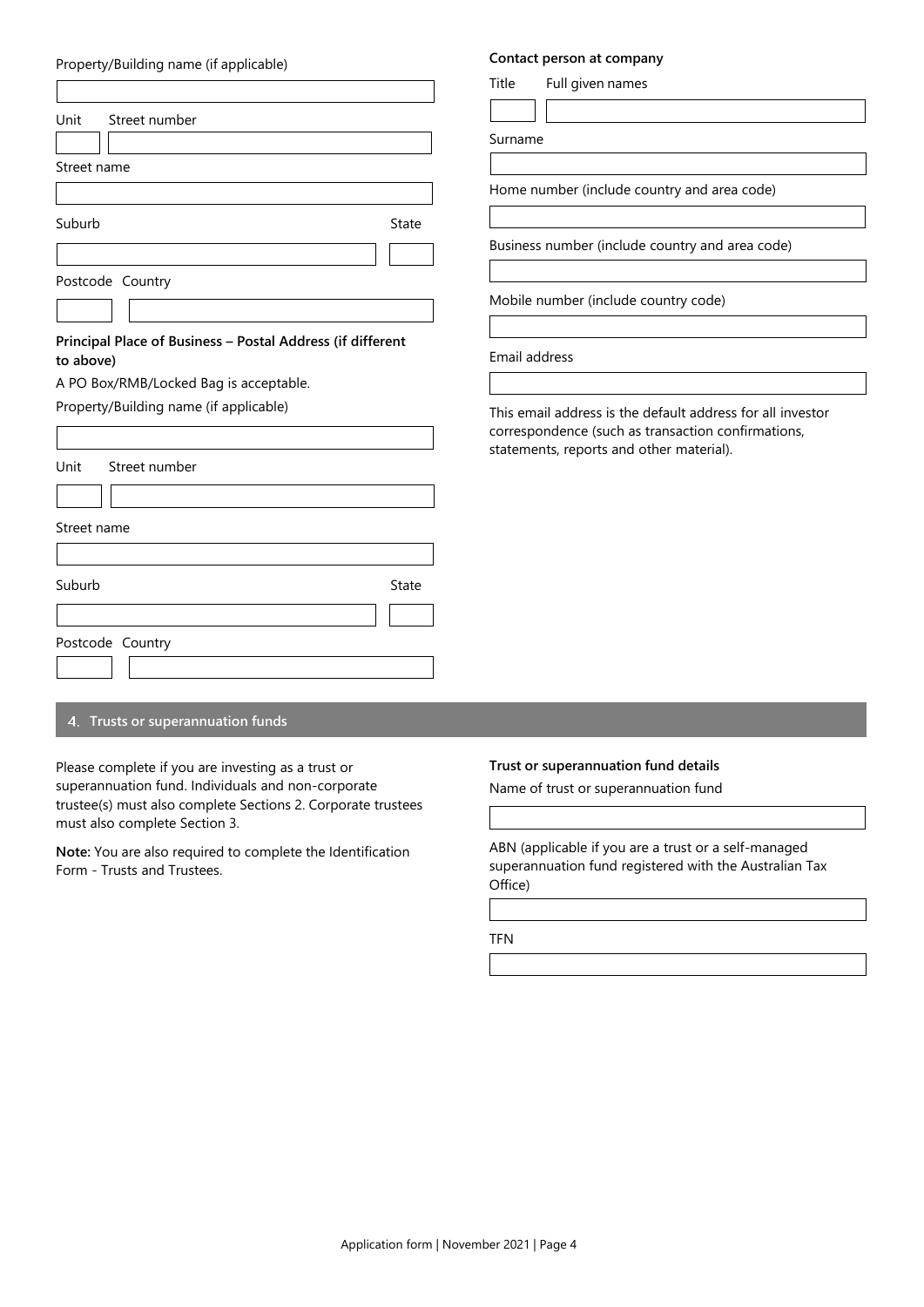# **Investment details and distribution instructions**

# **Specify your initial application amount.**

The minimum investment amount is \$5,000 per fund.

Indicate your distribution choice below. If you do not make an election, distributions will be reinvested.

|                                                                 | <b>INVESTMENT AMOUNT</b> |                       | <b>DISTRIBUTION OPTION</b><br>(indicate preference with an X) |          |
|-----------------------------------------------------------------|--------------------------|-----------------------|---------------------------------------------------------------|----------|
| <b>FUND NAME</b>                                                | <b>APIR CODE</b>         | (Minimum AUD \$5,000) | Pay to my<br>bank a/c                                         | Reinvest |
| Altius Sustainable Bond Fund                                    | AUS0071AU                | AUD \$                |                                                               |          |
| Australian Unity A-REIT Fund                                    | AUS0055AU                | AUD \$                |                                                               |          |
| Australian Unity Green Bond Fund - Retail                       | AUS9041AU                | AUD \$                |                                                               |          |
| Australian Unity Sustainable Short Term<br>Income Fund - Retail | AUS1392AU                | AUD \$                |                                                               |          |
| Platypus Australian Equities Fund                               | AUS0030AU                | AUD \$                |                                                               |          |
| Platypus Systematic Growth Fund                                 | AUS0036AU                | AUD \$                |                                                               |          |
| Pro-D Balanced Fund                                             | AUS0066AU                | AUD \$                |                                                               |          |
| Pro-D Growth Fund                                               | AUS0068AU                | AUD \$                |                                                               |          |
| Pro-D High Growth Fund                                          | AUS0064AU                | AUD \$                |                                                               |          |
| Talaria Global Equity Fund - Currency Hedged<br>(Managed Fund)  | WFS0547AU                | AUD \$                |                                                               |          |
| Talaria Global Equity Fund (Managed Fund)                       | AUS0035AU                | AUD \$                |                                                               |          |

Please indicate the source and origin of funds being invested:

| Savings                                             |
|-----------------------------------------------------|
| Investment                                          |
| $\Box$ Superannuation contributions                 |
| Commission                                          |
| $\Box$ Donation/gift                                |
| Inheritance                                         |
| $\Box$ Normal course of business                    |
| Asset sale                                          |
| Other - write the source and origin of funds below: |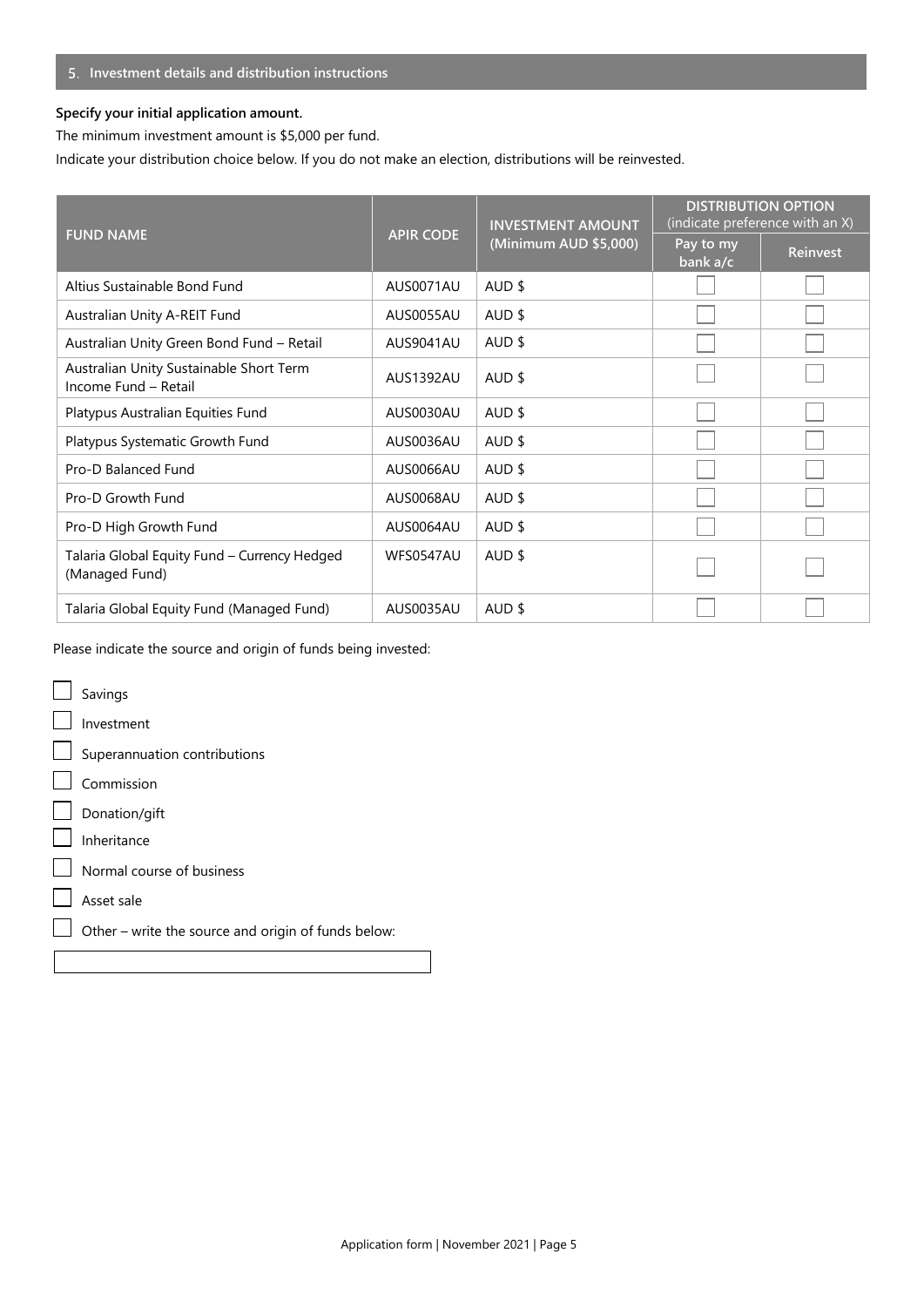#### **6. Payment of application amount**

**Please read this section very carefully and follow the payment instructions for the fund you are investing in. Please ensure you deposit funds into the correct account.** 

Select your payment method and complete the relevant section if applicable. All payments must be made in AUD.

|--|--|

Direct debit

#### **EFT**

| <b>Managed Funds:</b>                                        | EFT payment details:                                    |
|--------------------------------------------------------------|---------------------------------------------------------|
| Altius Sustainable Bond Fund                                 | Account name: OFS ARF Australian Unity Funds Management |
| Australian Unity A-REIT Fund                                 | Ltd Application Trust Account                           |
| Australian Unity Green Bond Fund - Retail                    |                                                         |
| Australian Unity Sustainable Short Term Income Fund - Retail | BSB: 083-001                                            |
| Platypus Australian Equities Fund                            | Account number: 765189036                               |
| Platypus Systematic Growth Fund                              |                                                         |
| Pro-D Balanced Fund                                          | Your reference: [please use the name of the investor]   |
| Pro-D Growth Fund                                            |                                                         |
| Pro-D High Growth Fund                                       |                                                         |
| Talaria Global Equity Fund - Currency Hedged (Managed Fund)  |                                                         |
| Talaria Global Equity Fund (Managed Fund)                    |                                                         |

# **Direct debit authority – Australian bank accounts only**

You can allow us to deduct your application amount directly from your nominated financial institution account by completing the direct debit authority below. This debit will be made through the Bulk Electronic Clearing System (BECS) from your account held at the financial institution you have nominated below.

By completing this section, you have understood and agreed to the terms and conditions governing the debit arrangements between you and Onevue Fund Services Pty Ltd As Agent For Australian Unity Funds Management Limited, as set out in this Request and in your Direct Debit Request Service Agreement, a copy of which is available at https://cms2.onevue.com.au/index.php/download\_file/4180/

Financial institution name

Branch name

BSB number Account number

Account name

I/We request and authorise Onevue Fund Services Pty Ltd As Agent For Australian Unity Funds Management Limited ABN 60071 497 115 (User ID 623200) to arrange, through its own financial institution, a debit to the nominated account as deemed payable by OneVue.

Signature of primary account holder

| Please print full name |  |  |  |
|------------------------|--|--|--|
|------------------------|--|--|--|

Date (DD/MM/YYYY)

Signature of joint account holder (if applicable)

Please print full name

#### Date (DD/MM/YYYY)

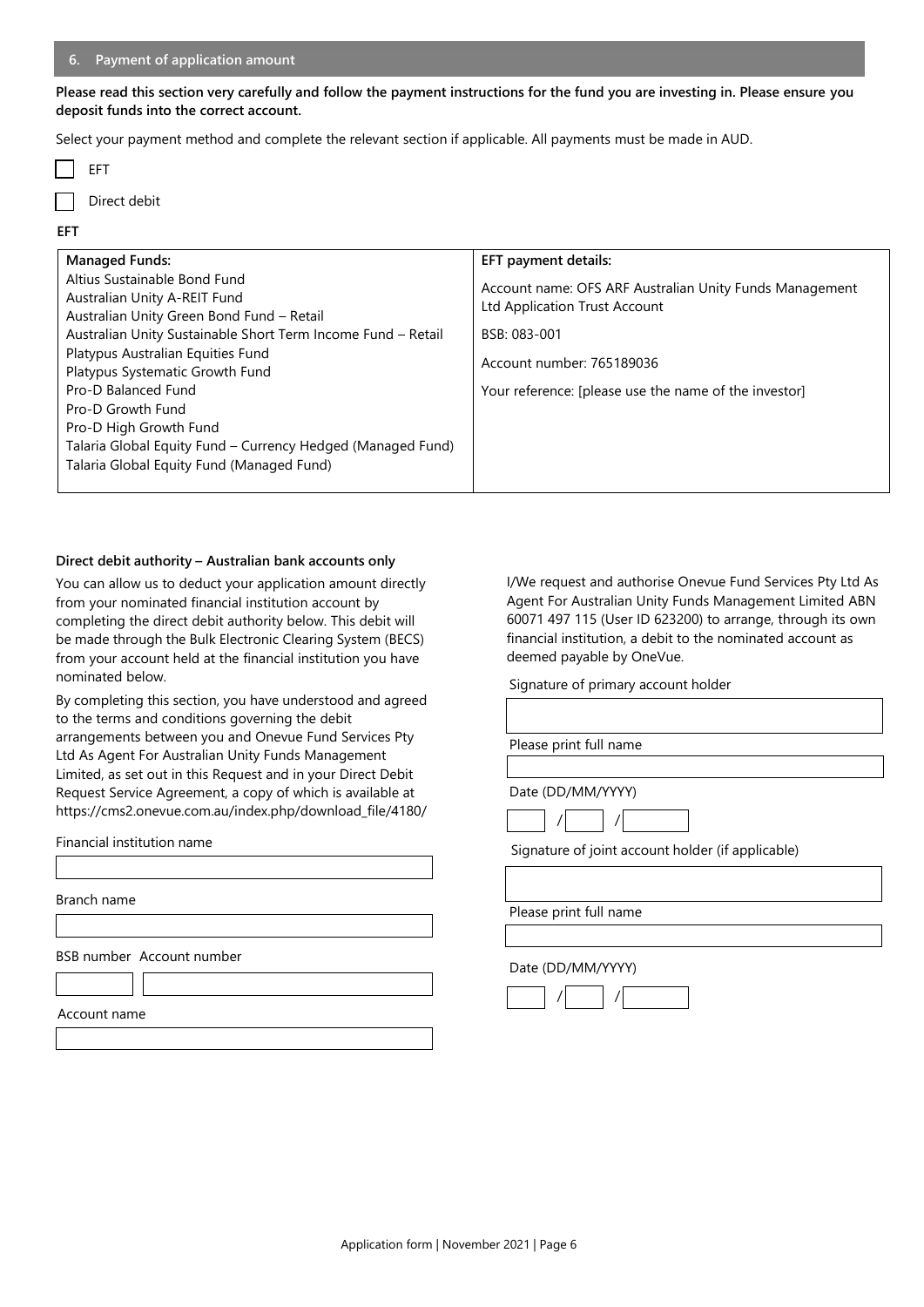# **Financial institution account details**

#### **Australian bank account details**

Please provide your bank account details if you have selected to take your distribution by bank transfer or wish to provide these details for future redemptions or rebates (if applicable). We will only pay cash proceeds to a bank account in the name(s) of the investor(s). We will not make any payments by cheque or into third party bank accounts or foreign bank accounts.

#### Financial institution name

| Branch name  |                           |
|--------------|---------------------------|
|              |                           |
|              | BSB number Account number |
|              |                           |
| Account name |                           |
|              |                           |

#### **Regular Savings Plan**

|                                                                                                                                                                                 | I/We would like to establish a Regular Savings Plan:<br>Yes |                                                                                              |                     |  |
|---------------------------------------------------------------------------------------------------------------------------------------------------------------------------------|-------------------------------------------------------------|----------------------------------------------------------------------------------------------|---------------------|--|
| Please note that the following minimum regular investment amounts apply, as detailed in the relevant PDS:                                                                       |                                                             |                                                                                              |                     |  |
| Monthly: AUD \$100                                                                                                                                                              | Quarterly: AUD \$300                                        | Half-Yearly: AUD \$600                                                                       | Yearly: AUD \$1,200 |  |
| Enter your regular investment amount: AUD $\frac{1}{2}$                                                                                                                         |                                                             |                                                                                              |                     |  |
| Select your regular investment frequency: $\begin{array}{ c c c c c c }\n\hline\n\text{Monthly} & \text{Quarterly} & \text{Half-Yearly} & \text{Yearly} \\ \hline\n\end{array}$ |                                                             |                                                                                              |                     |  |
|                                                                                                                                                                                 |                                                             | Please complete the direct debit request in Section 6 'Payment of application amount' above. |                     |  |

Please note regular investments are processed on the following dates (or the next business day if the date below is a weekend or public holiday):

- Monthly: On the 15th day of every month
- Quarterly: On the 15th March, 15th June, 15th September and 15th December
- Half-Yearly: On the 15th June and 15th December
- Yearly: On the 15th June

### **9. Communication**

# **Automatic online account access**

Online access enables you to view details of your investments (account balance, investment details and account statements). We will send you the necessary registration details by post once your application is processed.

#### **Annual Report**

The Annual Report is available from our website australianunity.com.au/wealth/

If you would like to receive an email alert when the Annual Report is published on our website, or a copy by post, please indicate below. This refers to Annual Reports only. This will not affect communication instructions regarding general correspondence for your fund.



 $\Box$  By email  $\Box$  By post

**Marketing material** You may receive market commentary, event invitations etc from us, from time to time. Please tick this box if you do not wish to receive these communications.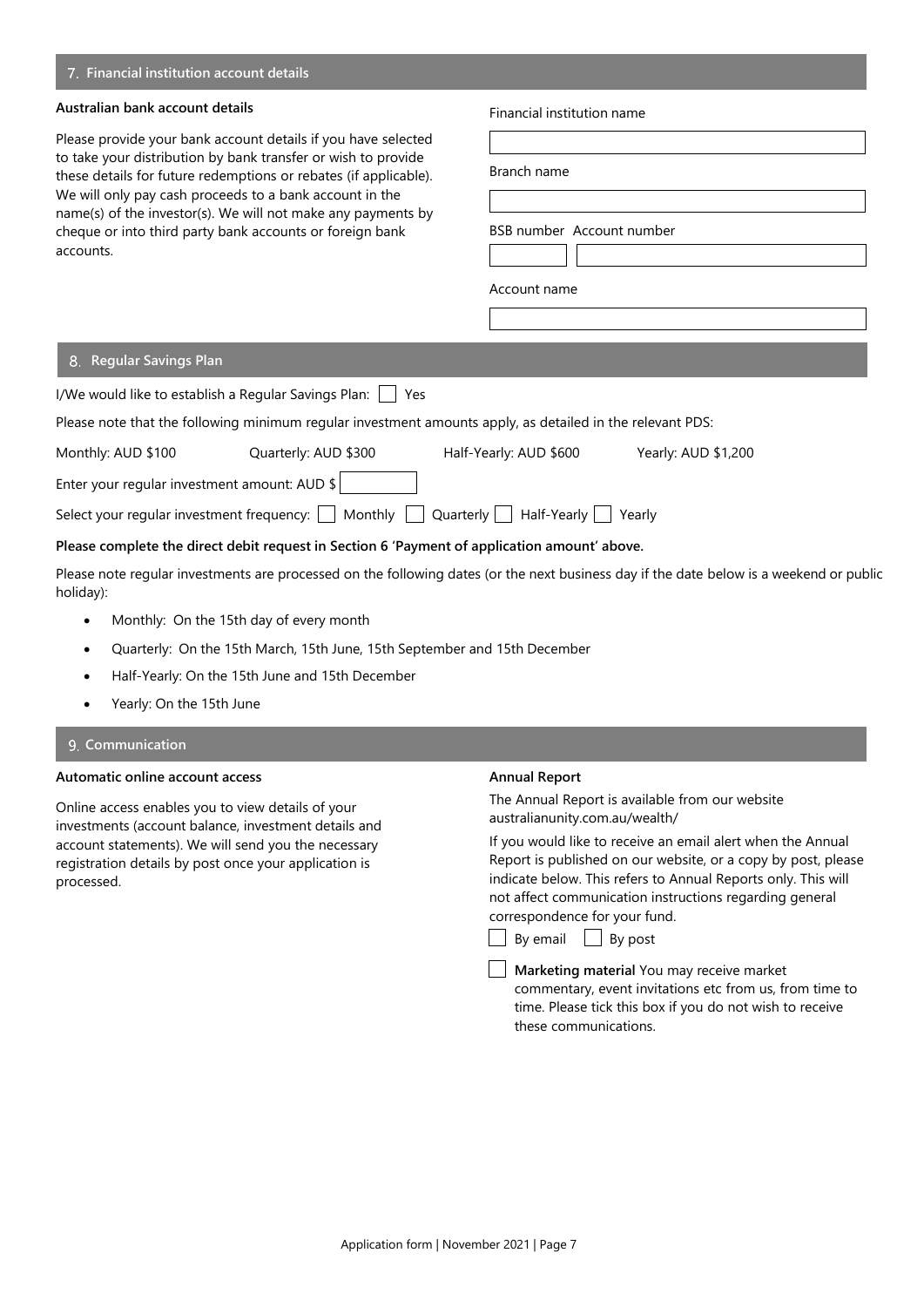#### **Identification and verification**

#### **Please tick one box only:**

I have not previously invested in any of the funds listed on page 1 of this Application Form and will complete the relevant investor identification forms located at the end of this application form.

I am an existing investor in a fund listed on page 1 of this Application Form and am not required to complete the investor identification forms located at the end of this application form.

I am a financial adviser completing the application form on behalf of my client(s). I will complete the Financial Adviser Declaration in Section 12.

# **Financial Adviser details**

#### **Section 11a: To be completed by the investor(s)**

If you are using the service of a financial adviser, use this section to provide their details. If you change your financial adviser, it's important to let us know as soon as possible.

Your financial adviser will receive copies of your statements and account notifications via email (where an email address is provided).

### **Advice fee payment election**

Complete this section if you want financial planning fees to be paid monthly from your investment. The Advice Fee payment reflects your arrangement with your financial adviser and is calculated and deducted (by way of withdrawal of units) on a monthly basis.

## **Have you agreed to have an advice fee deducted from your investment account?**

Solution 1985, I/we request that the Responsible Entity deduct<br>  $\Box$  The conscious advise for at  $\Box$  The conservation an ongoing advice fee of  $\bigsqcup \bullet \bigsqcup \emptyset$  (on a monthly basis from my/our investment in the Fund.

 $\overline{\phantom{a}}$  No oN

# **Investor must tick one box, if no options are selected it** o **will be default to no adviser fee applicable.** N

# **Please note one-off payments and fixed dollar amounts are riease note de**<br>not possible.

If you close your investment in the fund before the end of the month, no payment will be paid for that month and your financial adviser may look for this to be paid directly by you. We will keep paying any ongoing fee until you advise us it has changed or should stop.

We pay money to the dealer group that authorises your financial adviser – if your adviser changes their dealer group arrangements, they will need to contact us so we can redirect their payments.

#### **Section 11b: To be completed by the financial adviser**

By completing this section of the application form, you are confirming that you hold a current Australian Financial Services Licence (AFSL) or are otherwise authorised to advise on and arrange this product.

#### **Financial adviser details**

Dealer group name/licensee

Adviser full name

AFSL number Authorised representative number (if any)

Suburb Suburb State Suburb State State State State State State State State State State State State State State

#### **Address**

 $\overline{\mathsf{L}}$ 

Property/Building name (if applicable)

Unit Street Number

Street name

Postcode Country

#### **Postal address (if different to above)**

Property/Building name (if applicable)

|             | Unit Street Number |       |
|-------------|--------------------|-------|
|             |                    |       |
| Street name |                    |       |
|             |                    |       |
| Suburb      |                    | State |
|             |                    |       |
|             | Postcode Country   |       |
|             |                    |       |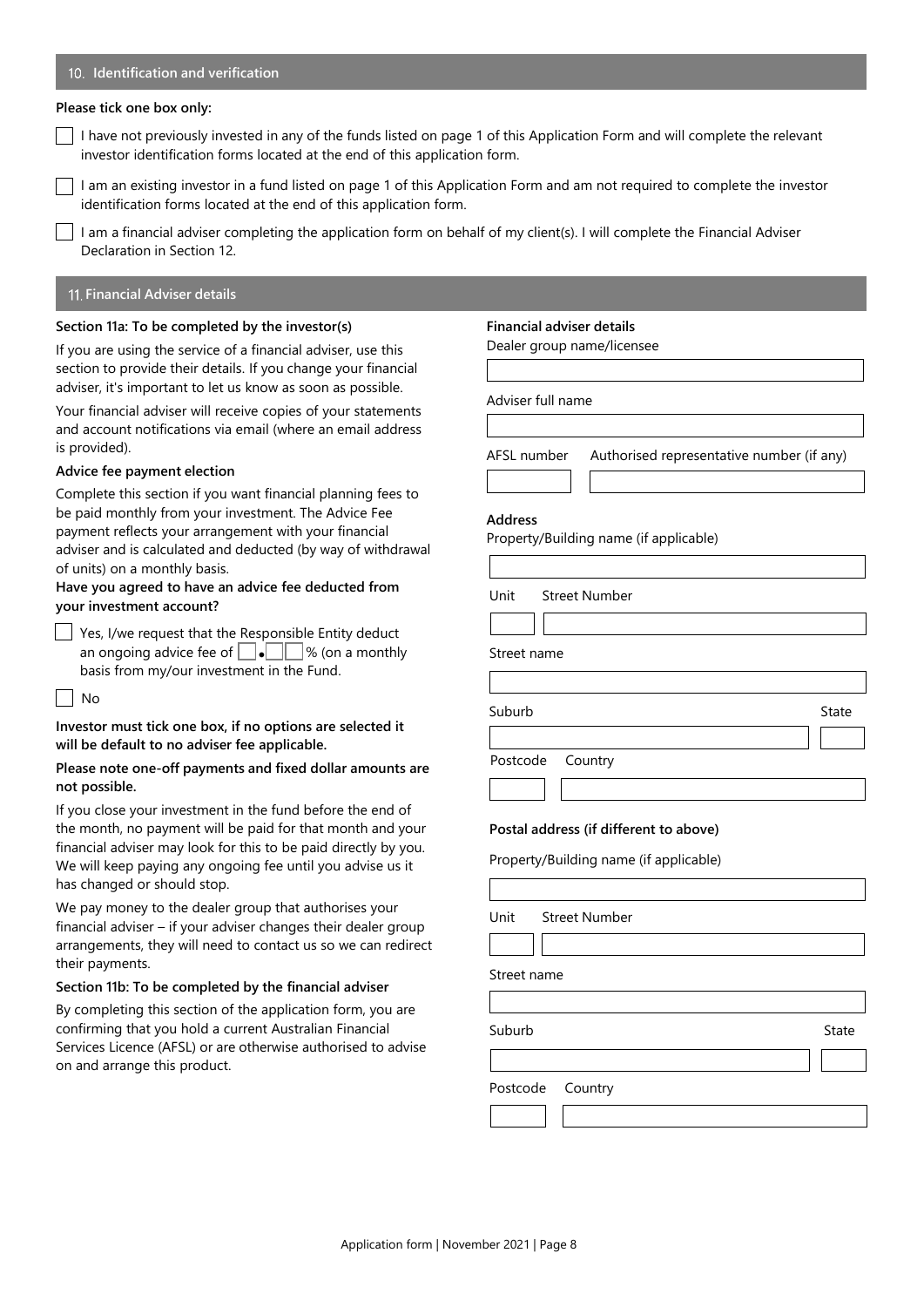# **Contact details**

| Business number (include country and area code)                                                                                                                                                                                                                                                                                                                         |  |
|-------------------------------------------------------------------------------------------------------------------------------------------------------------------------------------------------------------------------------------------------------------------------------------------------------------------------------------------------------------------------|--|
| Mobile number (include country code)                                                                                                                                                                                                                                                                                                                                    |  |
|                                                                                                                                                                                                                                                                                                                                                                         |  |
| Email                                                                                                                                                                                                                                                                                                                                                                   |  |
|                                                                                                                                                                                                                                                                                                                                                                         |  |
| Adviser signature                                                                                                                                                                                                                                                                                                                                                       |  |
|                                                                                                                                                                                                                                                                                                                                                                         |  |
| 12. Financial Adviser Declaration                                                                                                                                                                                                                                                                                                                                       |  |
| I certify in accordance with the FSC/FPA industry Guidance Note 24 ('GN 24'), that I have (mark the appropriate box with an 'X'):                                                                                                                                                                                                                                       |  |
| Option 1. Collected, verified and retained the appropriate customer identification documentation to confirm the identify of all<br>individuals/investors with this application to meet my obligations in respect of the Anti-Money Laundering and Counter<br>Terrorism Financing Act 2006 ('AML/CTF laws') and agree to provide access to these records as required. OR |  |
| Option 2. Collected and verified the appropriate customer identification documentation to confirm the identity of all<br>individuals/investors with this application to meet my obligations in respect of the AML/CTF laws and have attached the copy of<br>source documents for reference only. OR                                                                     |  |
| Option 3. I have not completed the AML/CTF checks on this/these client/s. I have completed the identification form<br>included in this application form and attached the certified copy of the source documents.                                                                                                                                                        |  |
| If no box is marked, I agree that Option 1 applies.                                                                                                                                                                                                                                                                                                                     |  |
| In addition, as the Investors' financial adviser, I warrant and represent to Australian Unity (AU) that I, where applicable:                                                                                                                                                                                                                                            |  |
| If I have signed this application form on behalf of my client(s), I have attached the certified copy of the Power of Attorney<br>$\bullet$<br>verifying my authority to do so;                                                                                                                                                                                          |  |
| have followed and complied with GN 24 and any other applicable AML/CTF laws in identifying and verifying all individuals/<br>$\bullet$<br>investors with this application;                                                                                                                                                                                              |  |
| will continue to comply with GN 24;<br>$\bullet$                                                                                                                                                                                                                                                                                                                        |  |
| will provide, upon request, original identification and verification records and details of the identification procedures<br>$\bullet$<br>adopted;                                                                                                                                                                                                                      |  |
| have kept a record of the investor's identification and verification and will retain these for a period of seven years after the<br>$\bullet$<br>investor/adviser relationship has ended;                                                                                                                                                                               |  |
| will if requested update and re-verify the investor and provide any other additional information regarding the investor;<br>$\bullet$                                                                                                                                                                                                                                   |  |
| will not knowingly do anything to cause AU to breach AML/CTF laws and will notify AU if I become aware of anything that<br>$\bullet$<br>would cause AU to breach AML/CTF laws; and                                                                                                                                                                                      |  |
| confirm that the details provided in any identification and verification records are true and correct.                                                                                                                                                                                                                                                                  |  |
| $/$ DD $/$ MM $/$ M $/$ M $/$<br>Advicer cianature                                                                                                                                                                                                                                                                                                                      |  |

| Adviser signature | (UU/WIW/YYY) |  |
|-------------------|--------------|--|
|                   |              |  |

| (DD/MM/YYYY) |  |
|--------------|--|
|              |  |

If you have selected Option 1 above, we strongly recommend you provide us a copy of the investor's Driver's License or Passport, so we can verify their signature in the future. If no investor identification is provided, we may need to request identification from the investor when they attempt to transact on their account - e.g. withdrawals, transfers and other requests. This may mean transactions are delayed.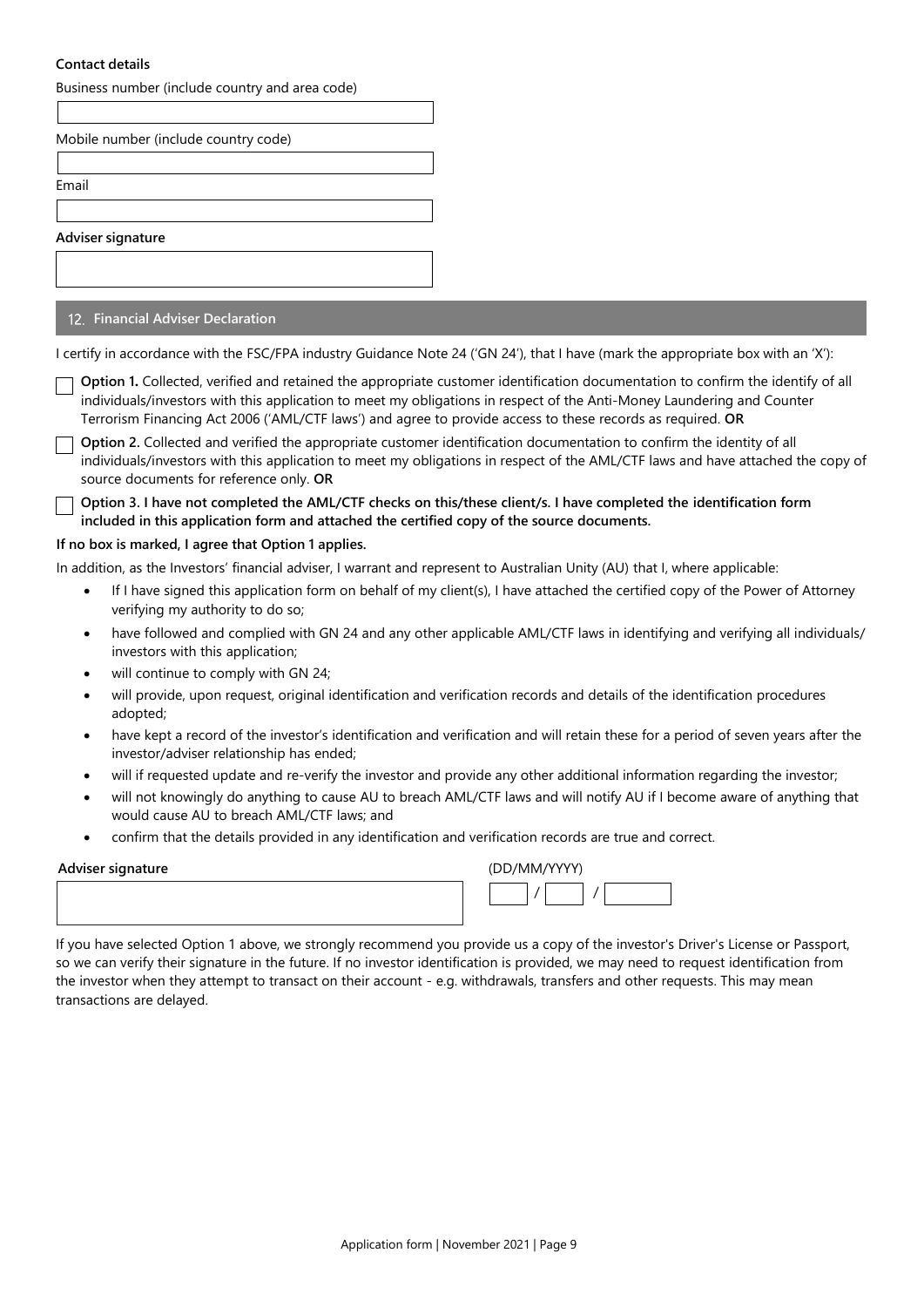# **Declarations and acknowledgments**

# **I/We agree and acknowledge:**

- to be bound by the terms and conditions of the relevant Product Disclosure Statement (PDS), where applicable the Additional Information Document (AID), the Application Form and the Form Information Guide as supplemented, replaced or re-issued from time to time and Fund Constitution (as amended from time to time);
- to be bound by the terms and conditions of the 'Direct Debit Request Service Agreement' in this Application Form, where I/ we have opted to use the Direct Debit Service;
- that none of the entities mentioned throughout the relevant PDS and the Application Form guarantee the performance of the Fund; payment of interest or any return of capital;
- that monies invested in the Fund do not represent investments in Australian Unity Funds Management Limited or in any member of the Australian Unity Group of companies;
- that the investment is subject to investment risk including possible delays in repayment, loss of income or principal invested;
- having read and understood the relevant PDS, AID (where applicable) and the Application Form, and where these documents havebeen obtained through electronic means, then I/we declare that I/we received a printout which comprised the whole PDS, AID (where applicable) and Application Form before making an application for units in the Fund;
- that Australian Unity Limited and its related bodies corporate may offer goods and services appropriate for my needs and interests. I/We consent to my information being disclosed between those entities and to its use for direct marketing (subject to my/our right of opt-out by calling 1300 997 774), product management and development and for other related purposes;
- that Australian Unity Funds Management Limited may give information relating to my/our account and investment in that account to my/our adviser whose stamp appears on the Application Form;
- that if this application is signed under a Power of Attorney, the Attorney verifies that no notice of revocation of that power has been received at the date of completing this application;
- for all account types other than individual and joint accounts, that the application is signed in accordance with the governing rules and/or constituent documents;
- if I am a foreign individual, I confirm I have a current visa;
- that all of the information provided in this Application Form is complete and accurate to the best of my/our ability/abilities;
- that I/we will provide any supporting or additional information which might be required in order to process this application, or subsequently, as a consequence of my holding units in the Fund;

reinvested, will be paid into my nominated Australian financial institution account in Section 7 of the Application Form.

- that I/we agree that the advice fee nominated in Section 11 of the Application Form will be deducted from my/our investment through the application amount in my/our investment;
- that I/we have no reason to suspect that the monies used to fund this application, or any subsequent contributions into the Fund; is or will be derived from or related to any money laundering, terrorism financing or other illegal activities;
- if I am/we are a resident of a country, other than Australia for tax purposes I/we will submit the completed Tax Information Form in order to comply with AEOI obligations. I/we understand that Units cannot be issued to me until I/we have provided a completed Tax Information Form, and that penalties may apply (under local and other laws) if I/we provide false or misleading information;
- if I/we are (or if this application is on behalf of) a 'nonindividual' account type, other than a complying Australian Superannuation Fund, then if applicable I/we will submit the completed Tax Information Form in order to comply with AEOI obligations. I/we understand that if applicable Units cannot be issued to me/us until I/we have provided a completed Tax Information Form, and that penalties may apply (under local and other laws) if I/we provide false or misleading information;
- if I am/we are a Controlling Person(s) that is a tax resident of a country other than Australia, I/we will submit the completed Tax Information Form in order to comply with AEOI obligations. I/we understand that Units cannot be issued to me until I/we have provided a completed Tax Information Form, and that penalties may apply (under local and other laws) if I/we provide false or misleading information.
- that by providing my/our email address at Section 2 or Section 3, the Responsible Entity may use this address to provide me/us, where permitted by law or regulation, with information via email about my/our investment and the Fund, including to satisfy any continuous disclosure requirements;
- that my/our personal information will be collected, used and disclosed by Australian Unity in accordance with its Privacy Policy which can be accessed at www.australianunity.com.au/privacy-policy and in accordancewith the law; and
- I/we confirm the information provided in this application form is correct and I/we will inform you within 30 days if there are any changes in circumstances. I/we understand that penalties may apply for providing false information.
- any rebate that I am/we are eligible for, if not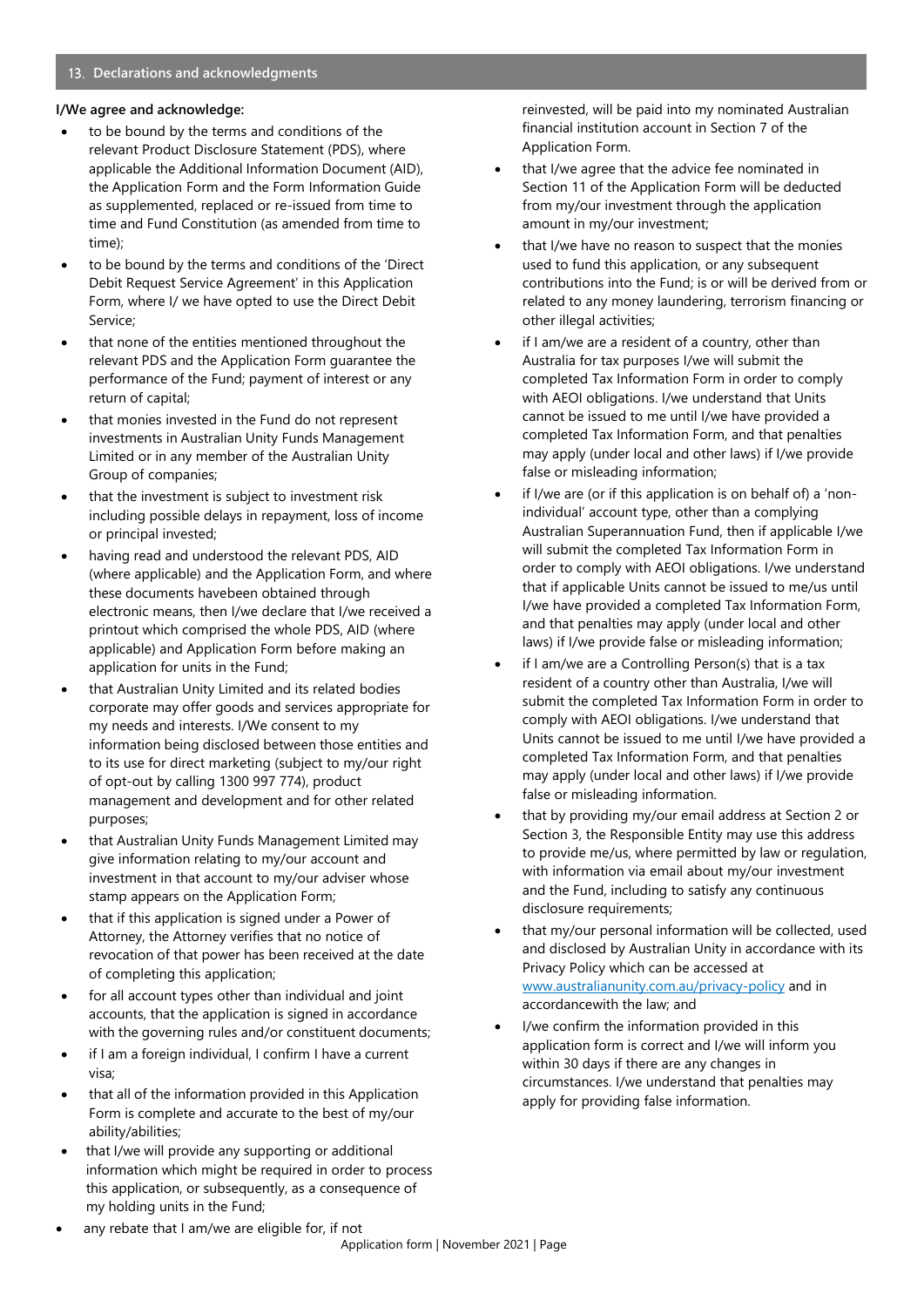## **Signing instructions**

**Individual** — where the investment is in one name, the sole investor must sign.

**Joint Holding** — where the investment is in more than one name, all investors must sign. If more than two signatures are required, please attach an additional page with the full names of each account holder, their signatures, and date.

**Companies or corporate partnerships or corporate trustees** — where the company has a sole director who is also the sole company secretary, this form must be signed bythat person. If the company (pursuant to section 204A of the Corporations Act 2001) does not have a company secretary, a sole director can also sign alone. Otherwise this form must be signed by a director jointly with either another director or a company secretary. Please indicate the capacity in which the form is signed.

By signing as a single director investor confirms that the company is a single director company.

**Partnerships** - if the account is held for a partnership THEN all partners or those authorised to sign on behalf of the partnership.

**Trust** — the trustee(s) must sign this form. Trustee(s) signing on behalf of the trust confirm that the trustee(s) is/are acting in accordance with such designated powers and authority under the trust deed.

**Power of Attorney** — if signing under a Power of Attorney and you have not already lodged the Power of Attorney document, please attach a certified copy of the Power of Attorney annotated with the following: I/We attest that the Power of Attorney has not been rescinded or revoked and that the Donor is still living.

#### **Signature of investor 1, director or authorised signatory**

Please print full name



Director

Sole director and company secretary

Authorised signatory

#### **Signature of investor 2, director/company secretary or authorised signatory**

| Please print full name                             |  |
|----------------------------------------------------|--|
|                                                    |  |
| Date (DD/MM/YYYY)                                  |  |
| Company officer (please indicate company capacity) |  |
| Director                                           |  |
| Company secretary                                  |  |

**Authorised signatory** 

If you are investing jointly or are a joint trustee, please indicate whether a single investor can operate your account.



Application form | November 2021 | Page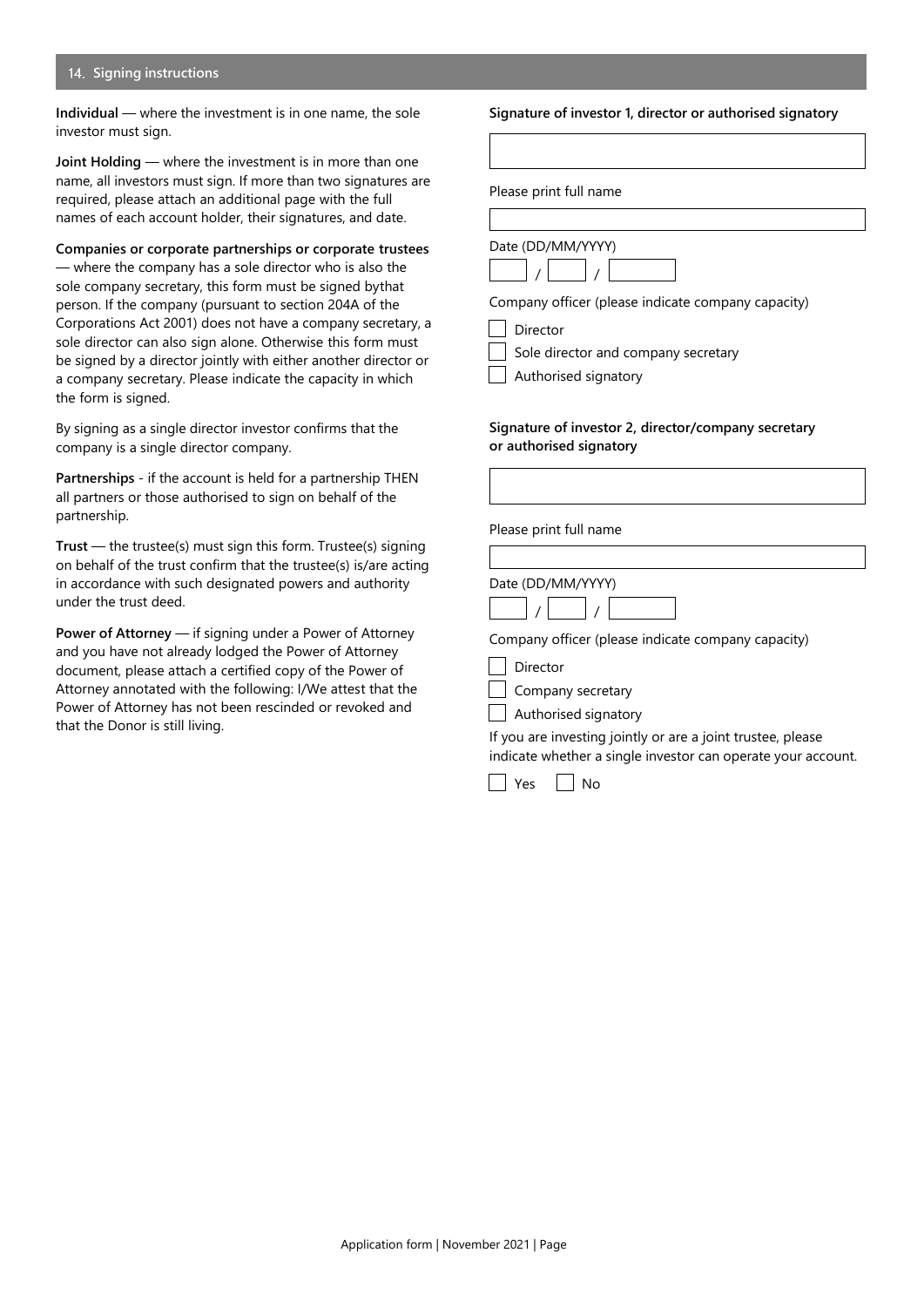**Client Services contact details Phone** Within Australia: 1300 997 774 International: +(61) 3 9616 8687 **Send your application form by email:** [australianunitywealth\\_transactions@unitregistry.com.au](mailto:australianunitywealth_transactions@unitregistry.com.au) **Email enquiries:** [australianunitywealth@unitregistry.com.au](mailto:australianunitywealth@unitregistry.com.au)

# **Instructions: identification forms**

| Which form?                                     | There are three forms that follow: one each for individuals, companies and trustees. Choose the form that is<br>applicable to you.                                                                                                                                                                                                                                                                                                                                                                                                                                                                                                                                                                                                                                                                                                                                                                                                                                                                                                                                                                                                                                                                                                                                                                                                                                                                                                                                                                                                                                                                                                                                                                                                                                                                       |
|-------------------------------------------------|----------------------------------------------------------------------------------------------------------------------------------------------------------------------------------------------------------------------------------------------------------------------------------------------------------------------------------------------------------------------------------------------------------------------------------------------------------------------------------------------------------------------------------------------------------------------------------------------------------------------------------------------------------------------------------------------------------------------------------------------------------------------------------------------------------------------------------------------------------------------------------------------------------------------------------------------------------------------------------------------------------------------------------------------------------------------------------------------------------------------------------------------------------------------------------------------------------------------------------------------------------------------------------------------------------------------------------------------------------------------------------------------------------------------------------------------------------------------------------------------------------------------------------------------------------------------------------------------------------------------------------------------------------------------------------------------------------------------------------------------------------------------------------------------------------|
|                                                 | If you are an association, a co-operative or a Government body, then contact us.                                                                                                                                                                                                                                                                                                                                                                                                                                                                                                                                                                                                                                                                                                                                                                                                                                                                                                                                                                                                                                                                                                                                                                                                                                                                                                                                                                                                                                                                                                                                                                                                                                                                                                                         |
| Copies or<br>originals?                         | This form asks you to send us certain documents. Please send us certified copies, not originals. We will keep<br>what you send to us.                                                                                                                                                                                                                                                                                                                                                                                                                                                                                                                                                                                                                                                                                                                                                                                                                                                                                                                                                                                                                                                                                                                                                                                                                                                                                                                                                                                                                                                                                                                                                                                                                                                                    |
| Certifying copies                               | You must have someone certify the copies you send to us. You must certify the copies you send to us by<br>one of the following certifiers:<br>a Justice of the Peace<br>$\bullet$<br>a Notary public (for the purposes of the Statutory Declaration Regulations 1993)<br>an agent of the Australian Postal Corporation who is in charge of an office supplying postal services<br>to the public<br>a permanent employee of the Australian Postal Corporation with two or more years of continuous<br>service who is employed in an office supplying postal services to the public<br>an officer with, or authorised representative of, a holder of an Australian financial services licence,<br>having two or more continuous years of service with one or more licensees<br>an officer with two or more continuous years of service with one or more financial institutions (for the<br>purposes of the Statutory Declaration Regulations 1993)<br>a finance company officer with two or more continuous years of service with one or more finance<br>$\bullet$<br>companies (for the purposes of the Statutory Declaration Regulations 1993)<br>a member of the Institute of Chartered Accountants in Australia, CPA Australia or the National<br>Institute of Accountants with two or more years of continuous membership<br>a person who is enrolled on the roll of the Supreme Court of a State or Territory, or the High Court of<br>Australia, as a legal practitioner (however described)<br>a Judge of a court<br>$\bullet$<br>a magistrate<br>a chief executive officer of a Commonwealth court<br>a registrar or deputy registrar of a court<br>a Police officer<br>an Australian consular officer or an Australian diplomatic officer (within the meaning of the Consular<br>Fees Act 1955). |
| What should the<br>person certifying<br>write?  | 'I certify this to be a true copy of [name of document] the original of which, was seen by me at thetime<br>of signing'.<br>The certified copy must also be dated, and have the signature, printed name, occupation, employer and<br>address of the person certifying the document. Please note your identification document must be in date<br>(or within two years of expiry for a passport).                                                                                                                                                                                                                                                                                                                                                                                                                                                                                                                                                                                                                                                                                                                                                                                                                                                                                                                                                                                                                                                                                                                                                                                                                                                                                                                                                                                                          |
| Not in English?                                 | Documents not in English must be accompanied by an English translation prepared by an accredited<br>translator.<br>Contact us if you need guidance on accredited translators.                                                                                                                                                                                                                                                                                                                                                                                                                                                                                                                                                                                                                                                                                                                                                                                                                                                                                                                                                                                                                                                                                                                                                                                                                                                                                                                                                                                                                                                                                                                                                                                                                            |
| Send your<br>documents to our<br>Administrator. | Your identification documents can be sent to us by the following means:<br>By email:<br>A scanned copy of a certified copy; and/or<br>A scanned copy of a certified extract.<br>By post:<br>An original; and/or<br>A certified copy; and/or<br>A certified extract.                                                                                                                                                                                                                                                                                                                                                                                                                                                                                                                                                                                                                                                                                                                                                                                                                                                                                                                                                                                                                                                                                                                                                                                                                                                                                                                                                                                                                                                                                                                                      |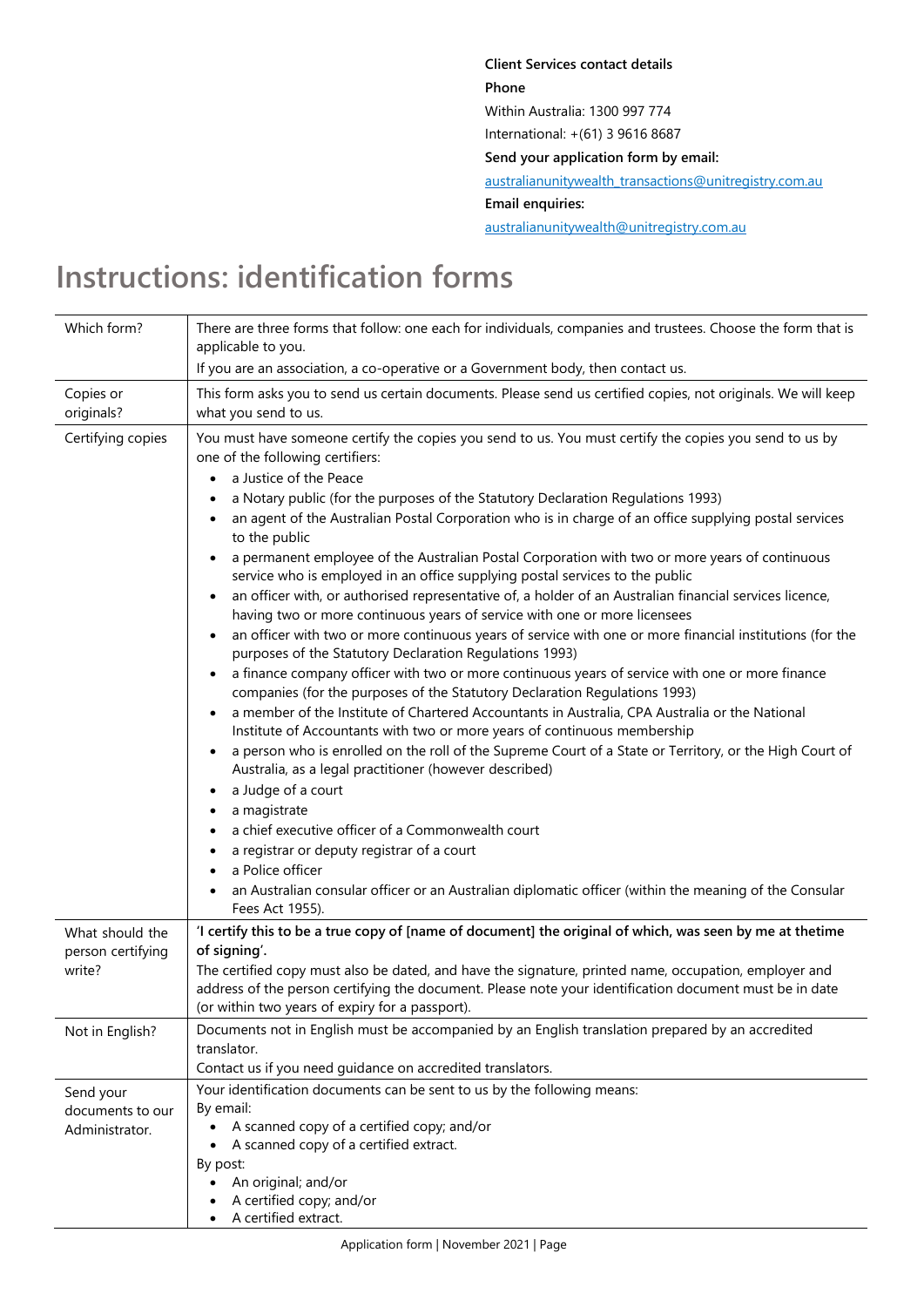**Client Services contact details Phone** Within Australia: 1300 997 774 International: +(61) 3 9616 8687 **Send your application form by email:** [australianunitywealth\\_transactions@unitregistry.com.au](mailto:australianunitywealth_transactions@unitregistry.com.au) **Email enquiries:** [australianunitywealth@unitregistry.com.au](mailto:australianunitywealth@unitregistry.com.au)

# **Identification form - Individuals/Joint Accounts/Partnership - Individual and Executor - Individual**

**Complete this form if you have not previously invested in a fund. A separate form is required for each investor in the case of** joint holdings. If you make an error while completing this form, do not use correction fluid. Cross out your mistakes and initial **your changes.**

If you are a trustee, do NOT complete this form. Complete the Identification form - Trusts and Trustees instead.

- 1. Please complete this identification form in BLOCK letters and using a black pen.
- 2. Make copies of your ID document(s) and arrange for them to be certified. Please refer to the 'Instructions' page for more information on getting your documents certified.
- 3. Include this identification form and certified copies of your ID documents with your initial application form when you send it to us. Please refer to the 'Instructions' page for information on how your identification documents can be sent to us.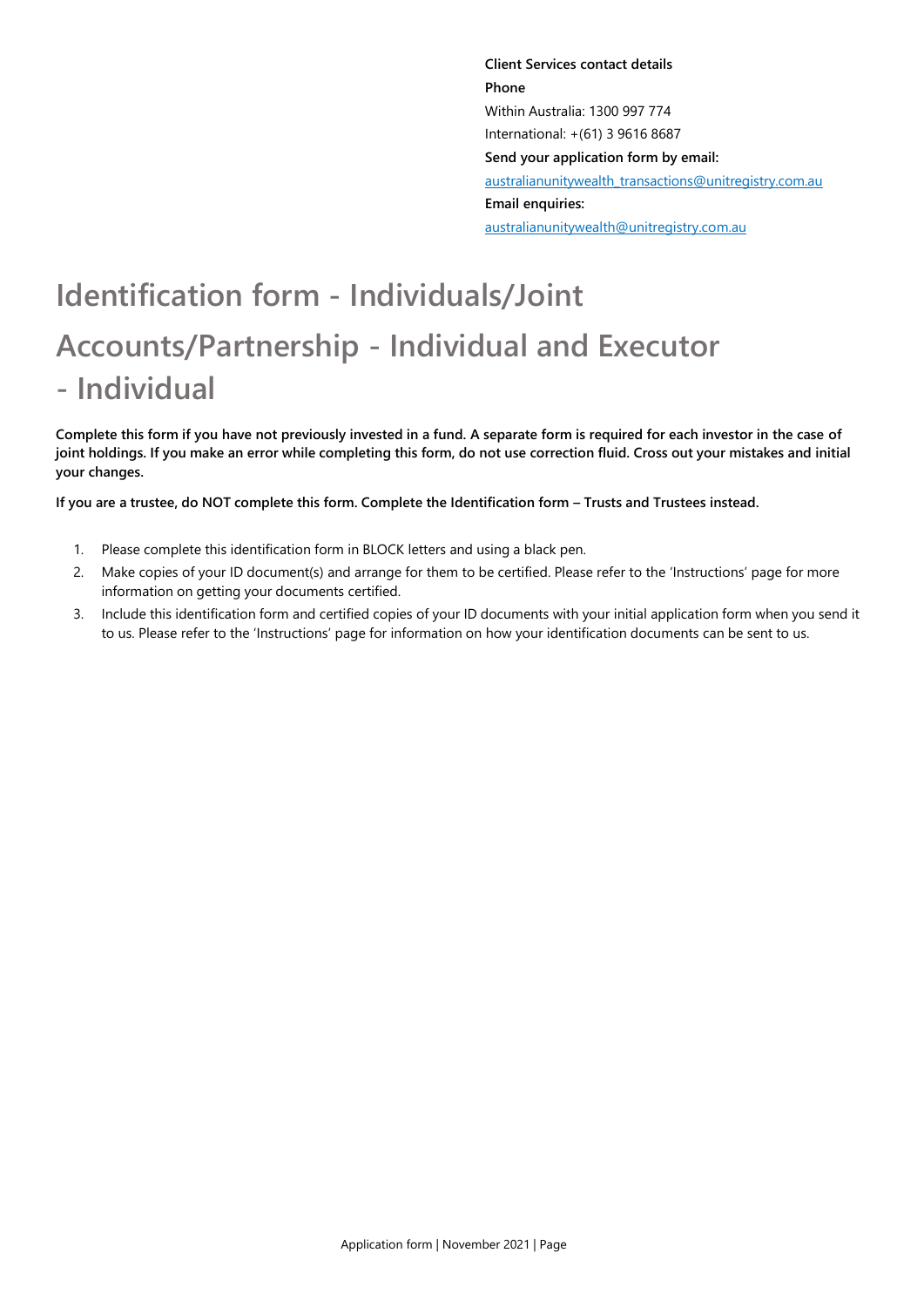# **1. Personal details**

| Title<br>Full given names                      | Please indicate the source and origin of funds being<br>invested: |
|------------------------------------------------|-------------------------------------------------------------------|
|                                                | Savings                                                           |
| Surname                                        | Investment                                                        |
|                                                | Superannuation contributions                                      |
| Date of birth (DD/MM/YYYY)<br>Usual occupation | Commission                                                        |
|                                                | Donation/gift                                                     |
|                                                | Inheritance                                                       |
|                                                | Normal course of business                                         |
|                                                | Asset sale                                                        |
|                                                | Other - write the source and origin of funds below                |
|                                                |                                                                   |

**2. Verification procedure – individual investor/Joint Account/Partnership – Individual/Executor - Individual**

| Please provide a certified copy of one document from Group                                          |                                                                                          | Group 2                                                                                               |  |  |
|-----------------------------------------------------------------------------------------------------|------------------------------------------------------------------------------------------|-------------------------------------------------------------------------------------------------------|--|--|
| 1 or if you can't, a certified copy of two documents from<br>Group 2 for each individual applicant. |                                                                                          | If you can't provide anything from Group 1, then provide a<br>certified copy of one of the following: |  |  |
| Group 1                                                                                             |                                                                                          | Australian or foreign government issued birth                                                         |  |  |
|                                                                                                     | Provide a certified copy of one of these:                                                | certificate                                                                                           |  |  |
|                                                                                                     | Australian driver's licence<br>showing your photo, and please copy the front and<br>back | Australian or foreign government issued<br>citizenship certificate                                    |  |  |
|                                                                                                     | Foreign driver's licence<br>showing your date of birth, signature and photo              | Centrelink pension or health card<br>please copy the front and back                                   |  |  |
|                                                                                                     | Australian passport<br>a passport that has expired within the preceding                  | PLUS, provide a certified copy of one of the following:                                               |  |  |
|                                                                                                     | two years is acceptable, and please copy the pages<br>which identify you                 | a Government issued notice                                                                            |  |  |
|                                                                                                     | Foreign passport<br>showing your signature and photo, and please copy                    | one which shows your name and residential address,<br>not more than 12 months' old                    |  |  |
|                                                                                                     | the pages which identify you                                                             | a rates or utilities notice                                                                           |  |  |
|                                                                                                     | Australian State or Territory Government issued<br>ID card                               | one which shows your name and residential address,<br>not more than three months' old                 |  |  |
|                                                                                                     | showing your date of birth, signature and photo                                          | ATO notice                                                                                            |  |  |
|                                                                                                     | Foreign Government issued ID card<br>showing your date of birth, signature and photo     | one which shows any debt owing to the ATO, your<br>name and residential address, not more than 12     |  |  |
|                                                                                                     | Applicable to foreign individual accounts only:                                          | months old                                                                                            |  |  |

In addition to the identification documents outlined above, a foreign individual who wishes to establish a relationship must also provide evidence of a current visa.

| 3. Signature           |                                         |
|------------------------|-----------------------------------------|
| Signature              |                                         |
|                        |                                         |
| Please print full name | Date (DD/MM/YYYY)                       |
|                        | Application form   November 2021   Page |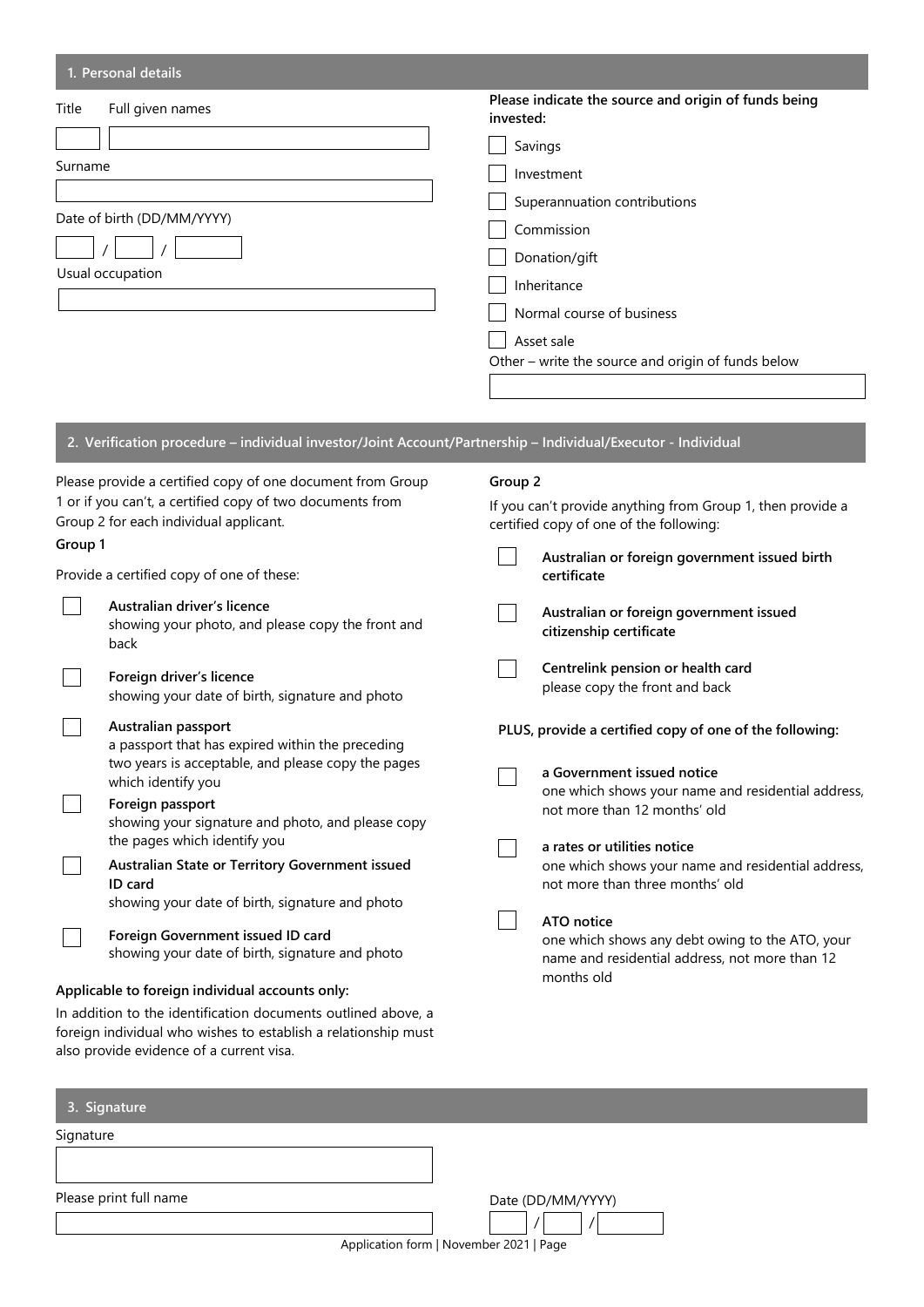**Client Services contact details Phone** Within Australia: 1300 997 774 International: +(61) 3 9616 8687 **Send your application form by email:** [australianunitywealth\\_transactions@unitregistry.com.au](mailto:australianunitywealth_transactions@unitregistry.com.au) **Email enquiries:** [australianunitywealth@unitregistry.com.au](mailto:australianunitywealth@unitregistry.com.au)

# **Identification form – Australian and Foreign Companies/Partnership – Corporate/Executor - Corporate**

Complete this form if you are a company investing for the first time in a fund. If you make an error while completing this **form, do not use correction fluid. Cross out your mistakes and initial your changes.**

If you are a trustee, do NOT complete this form. Complete the Identification form – Trusts and Trustees instead.

- 1. Please complete this identification form in BLOCK letters and using a black pen.
- 2. Make copies of your ID document(s) and arrange for them to be certified. Please refer to the 'Instructions' page for more information on getting your documents certified.
- 3. Include this identification form and certified copies of your ID documents with your initial application form when you send it to us. Please refer to the 'Instructions' page for information on how your identification documents can be sent to us.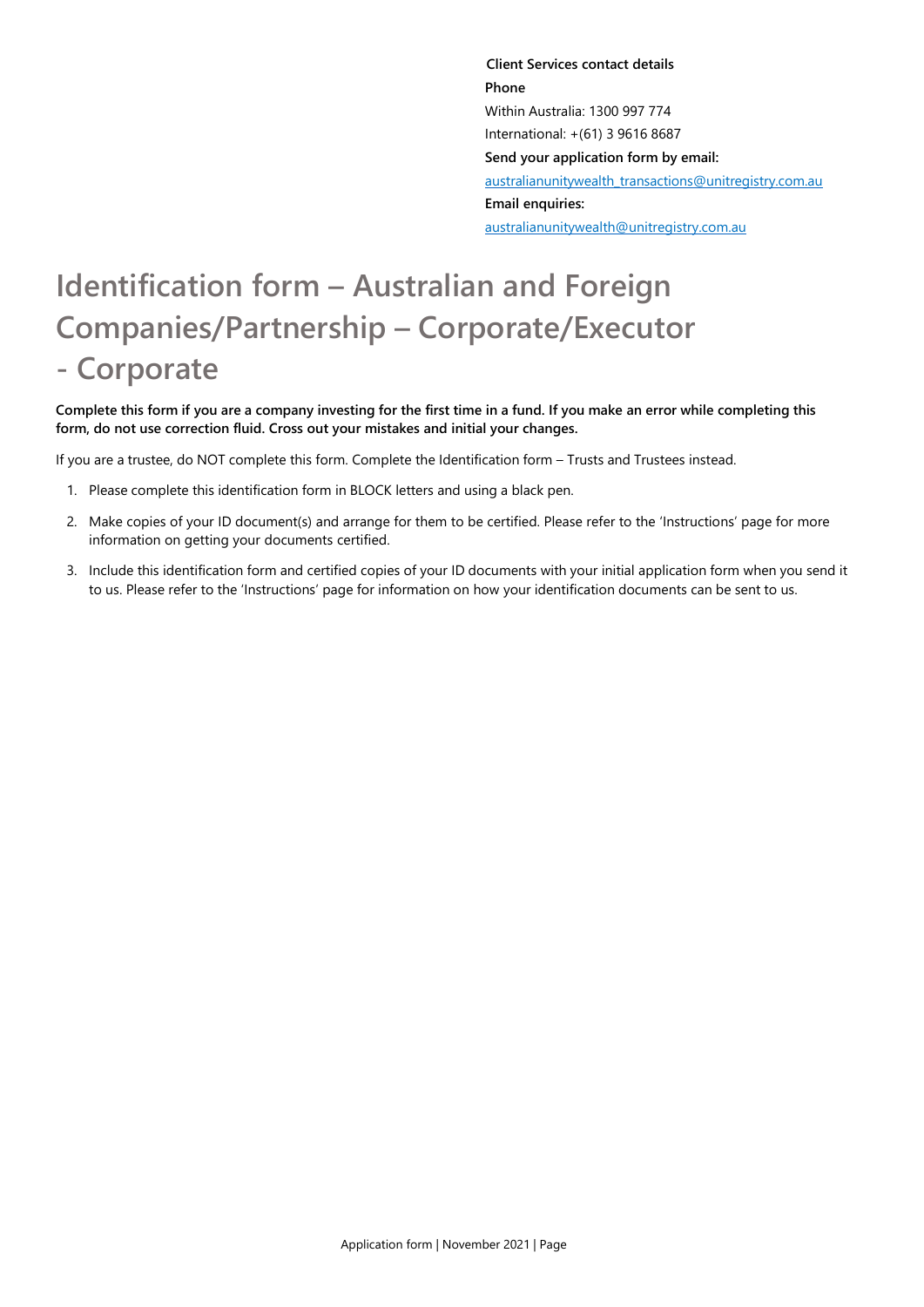# **1.1 General information**

|  |  |  | Full name of company |
|--|--|--|----------------------|
|--|--|--|----------------------|

| Full name of company                                                                                                                                             | Registered in country of formation?                                                                                                                                                                |  |  |
|------------------------------------------------------------------------------------------------------------------------------------------------------------------|----------------------------------------------------------------------------------------------------------------------------------------------------------------------------------------------------|--|--|
|                                                                                                                                                                  | No<br>Yes - name of regulator/exchange                                                                                                                                                             |  |  |
| Nature of business                                                                                                                                               |                                                                                                                                                                                                    |  |  |
|                                                                                                                                                                  | Identification number issued by foreign registration body                                                                                                                                          |  |  |
| <b>Australian companies</b><br>1.2                                                                                                                               |                                                                                                                                                                                                    |  |  |
| Principal place of business (if different to registered office<br>address). A PO Box/RMB/Locked Bag is not acceptable.<br>Property/Building name (if applicable) | If you are a foreign company registered in Australia write<br>your principal place of business in Australia or the full name<br>and address of your Australian agent.                              |  |  |
|                                                                                                                                                                  | If you are a foreign company not registered in Australia write<br>your registered business address in country of formation or<br>principal place of business if there is not a registered address. |  |  |
| Unit<br>Street number                                                                                                                                            | A PO Box/RMB/Locked Bag is not acceptable                                                                                                                                                          |  |  |
|                                                                                                                                                                  | Property/Building name (if applicable)                                                                                                                                                             |  |  |
| Street name                                                                                                                                                      |                                                                                                                                                                                                    |  |  |
|                                                                                                                                                                  |                                                                                                                                                                                                    |  |  |
| Suburb<br>State                                                                                                                                                  | Unit<br>Street number                                                                                                                                                                              |  |  |
|                                                                                                                                                                  | Street name                                                                                                                                                                                        |  |  |
| Postcode<br>Country                                                                                                                                              |                                                                                                                                                                                                    |  |  |
|                                                                                                                                                                  | Suburb<br>State                                                                                                                                                                                    |  |  |
| Please provide us with certified copies of:                                                                                                                      |                                                                                                                                                                                                    |  |  |
| an ASIC search                                                                                                                                                   |                                                                                                                                                                                                    |  |  |
| Foreign companies<br>1.3                                                                                                                                         | Country (Country (if not Australia)<br>Postcode                                                                                                                                                    |  |  |
| Country of formation                                                                                                                                             |                                                                                                                                                                                                    |  |  |
|                                                                                                                                                                  | Please provide us with certified copies of one of the<br>following:                                                                                                                                |  |  |
| Registered in Australia?                                                                                                                                         | an ASIC or foreign regulator search                                                                                                                                                                |  |  |
| No<br>Yes – what is the ARBN                                                                                                                                     | an ASIC or foreign regulator certificate of<br>registration                                                                                                                                        |  |  |
|                                                                                                                                                                  |                                                                                                                                                                                                    |  |  |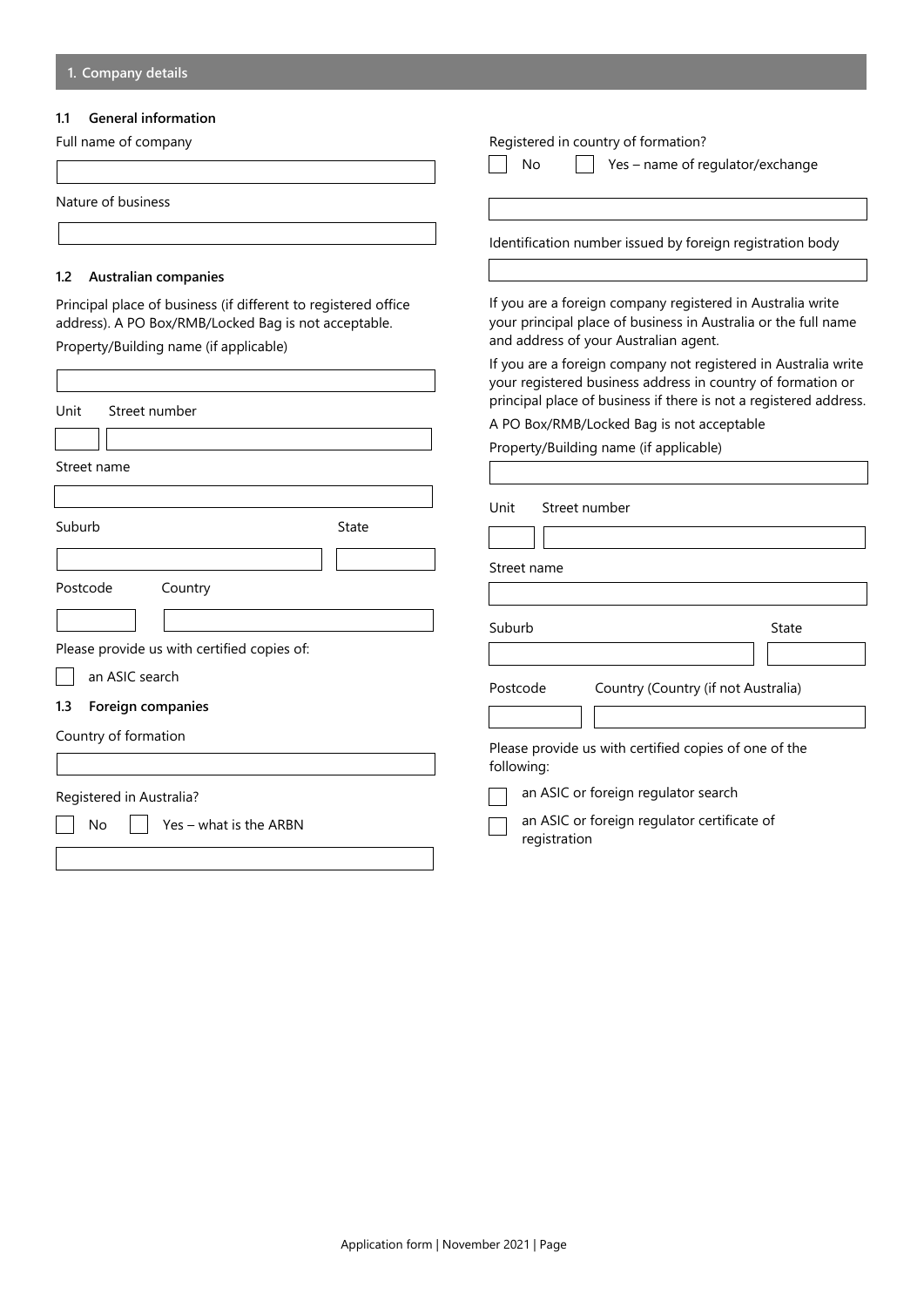#### **2. Company type**

Please complete the section below for public companies (Section 2.1) or private companies (Section 2.2) as applicable**.**

| 2.1 | Public company |  |
|-----|----------------|--|
|     |                |  |

Are you a public company?

|  | No |  |
|--|----|--|
|--|----|--|

If yes, please proceed to Section 3.

Yes

#### **2.2 Private company**

Are you a private company?

No | Yes

If yes, please complete the director details section below if you are a private Australian company or a private foreign company. Do not complete for public companies.

#### **Director details**

How many directors are there?

Provide the full name of each director.

#### **Director 1**

Title Full given names

#### Surname

| 3. Regulated/Listed Companies/Corporate - Partnership |
|-------------------------------------------------------|
|                                                       |

# **Are you an Australian listed company?**

No  $\vert \vert$  Yes – please provide

market/exchange

Market/exchange

**Are you a majority-owned subsidiary of an Australian listed company?**

No  $\Box$  Yes – please provides company and mark

#### Name of Company

Market/Exchange

#### **Director 2**

Title Full given names

Surname

#### **Director 3**

Title Full given names

Surname

# **Director 4**

Title Full given names

Surname

If there are more directors, please provide their name on a separate sheet and attach to this form.

#### **Verification of company under Section 2.2**

Please provide us with a copy of the company extract from ASIC showing the beneficial owners, OR a copy of the latest company annual statement issued by ASIC with equivalent information.

| porate - Partificiality           |                                                                                                                                                                                                                                  |
|-----------------------------------|----------------------------------------------------------------------------------------------------------------------------------------------------------------------------------------------------------------------------------|
|                                   | Are you a Regulated Company/Corporate- Partnership?                                                                                                                                                                              |
| e name of                         | One that which is licensed by an Australian Commonwealth,<br>State or Territory statutory regulator.                                                                                                                             |
|                                   | Yes - please provide details of the<br>No<br>regulator and licence number                                                                                                                                                        |
| of an Australian                  | Regulator/Name of professional association                                                                                                                                                                                       |
| le name of listed<br>et/exchange: | Licence number/Relevant Membership details                                                                                                                                                                                       |
|                                   | If you answered yes to any of these questions, please provideus<br>with a certified copy of one of the following and sign the form at<br>the end. For you, this form is complete.                                                |
|                                   | an ASIC search                                                                                                                                                                                                                   |
|                                   | a search of the licence or other records of the<br>relevant regulator                                                                                                                                                            |
|                                   | $\cdots$ . The contract of the contract of the contract of the contract of the contract of the contract of the contract of the contract of the contract of the contract of the contract of the contract of the contract of the c |

 $\vert \vert$  a public document issued by the company

a search of the relevant market/exchange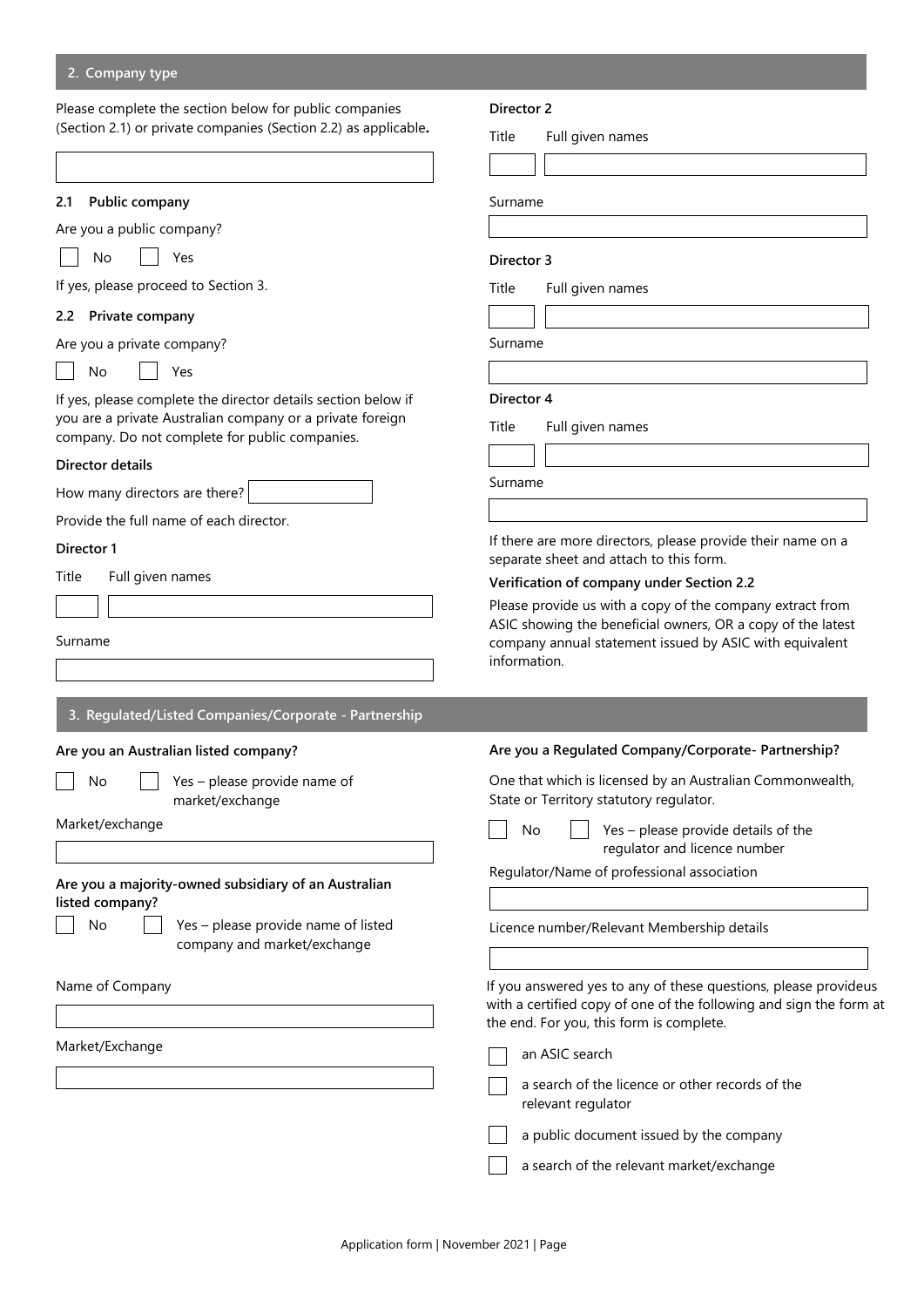#### **4. Non-Regulated/Non-Listed Companies/Corporate - Partnerships**

If you answered no to all the questions in Section 3, please fill in the Sections 4.1, 4.2 and 4.3 below.

Beneficial Owner Information to be completed by:

- Australian incorporated or created entities such as:
	- o unlicensed proprietary limited companies, not subject to regulatory oversight (note: not applicable for complying Australian Superannuation Fund investors); or
	- o unregistered trusts, including family trusts.
- Entities incorporated or created outside of Australia such as:
	- o companies;
	- o partnerships;
	- o trusts; or
	- o estates.

#### **4.1 Beneficial owner details**

Provide details of all beneficial owners who are individuals who, through one or more shareholdings, ultimately own 25% or more of the company or who control (whether directly or indirectly) the company and either the date of birth or full residential address of each beneficial owner.

#### **HELP**

**'Control'** includes control (directly or indirectly) as a result of, or by means of trusts (including in the capacity as beneficiary, trustee or settlor), an agreement, an understanding or practice, and further includes the ability to exercise control over decisions about financial and operating policies.

**'Owns'** means ownership (either directly or indirectly) of 25% or more by you.

#### **Beneficial owner 1**

Title Full given names

Surname/Company name

Date of birth (DD/MM/YYYY)

| _____ | _______ |  |  | ______ | _______ |  |
|-------|---------|--|--|--------|---------|--|
|       |         |  |  |        |         |  |

Usual occupation/Nature of business

#### **Residential address/Registered office address**

A PO Box/RMB/Locked Bag is not acceptable Property/Building name (if applicable)

Unit Street number

# Street name

Suburb State State

Postcode Country

#### **Beneficial owner 2**

Title Full given names

Surname/Company name

#### Date of birth (DD/MM/YYYY)



Usual occupation/Nature of business

#### **Residential address/Registered office address**

A PO Box/RMB/Locked Bag is not acceptable

Property/Building name (if applicable)

Unit Street number

Street name

Suburb **Suburb** State

Postcode Country



#### **Beneficial owner 3**

Title Full given names

Surname/Company name

Date of birth (DD/MM/YYYY)



Usual occupation/Nature of business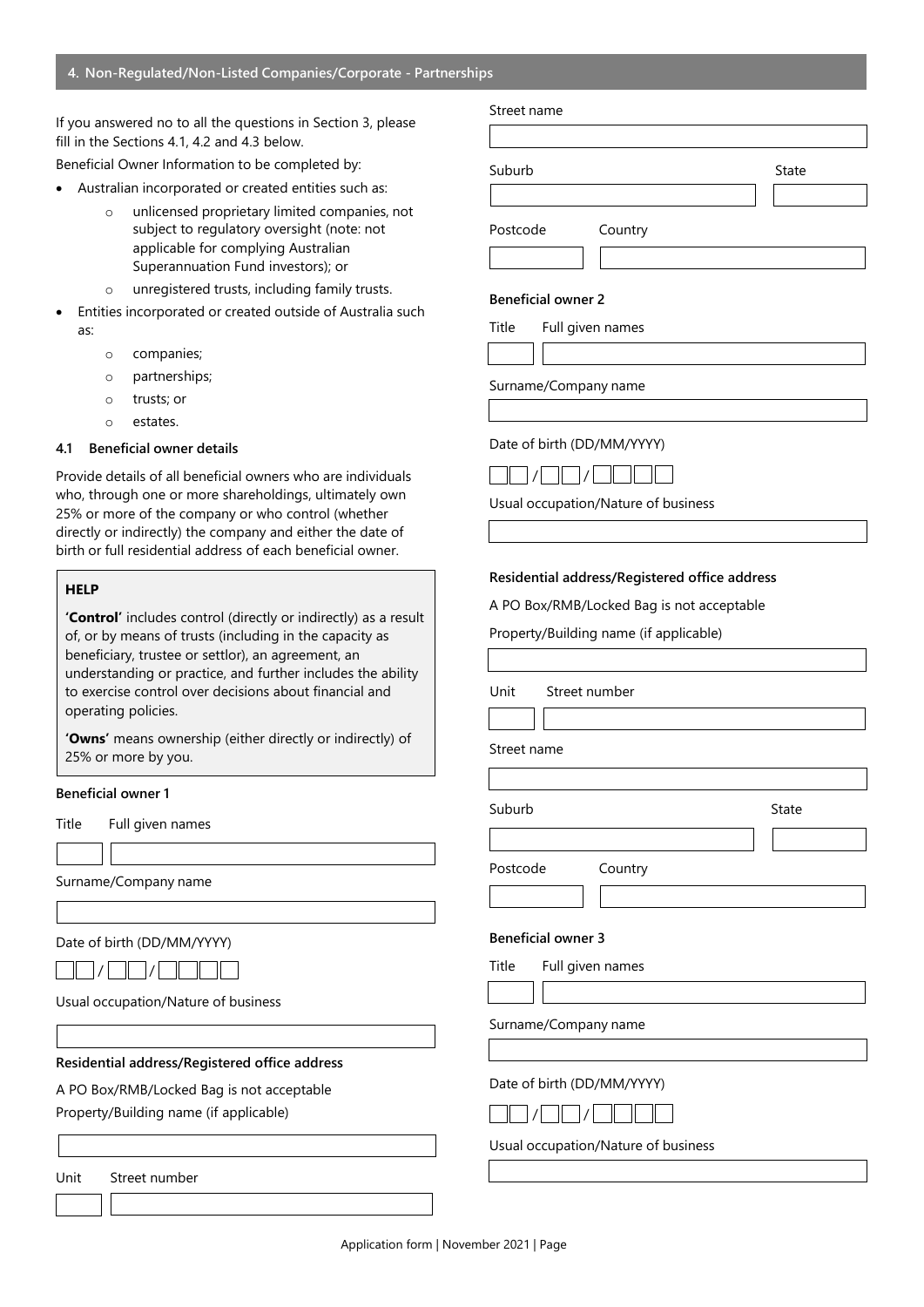# **Residential address/Registered office address**A

# **Group 1**

Provide a certified copy of one of these:

| Property/Building name (if applicable)                                                              | Australian driver's licence                                                                              |
|-----------------------------------------------------------------------------------------------------|----------------------------------------------------------------------------------------------------------|
|                                                                                                     | showing your photo, and please copy the front and                                                        |
| Street number<br>Unit                                                                               | back                                                                                                     |
|                                                                                                     | Foreign driver's licence                                                                                 |
|                                                                                                     | showing your date of birth, signature and photo                                                          |
| Street name                                                                                         | Australian passport                                                                                      |
|                                                                                                     | a passport that has expired within the preceding                                                         |
| Suburb<br>State                                                                                     | two years is acceptable, and please copy the pages<br>which identify you                                 |
|                                                                                                     | Foreign passport                                                                                         |
| Postcode<br>Country                                                                                 | showing your signature and photo, and please copy                                                        |
|                                                                                                     | the pages which identify you                                                                             |
| <b>Beneficial owner 4</b>                                                                           | Australian State or Territory Government issued<br>ID card                                               |
| Full given names<br>Title                                                                           | showing your date of birth, signature and photo                                                          |
|                                                                                                     | Foreign Government issued ID card                                                                        |
| Surname/Company name                                                                                | showing your date of birth, signature and photo.                                                         |
|                                                                                                     | Group 2                                                                                                  |
| Date of birth (DD/MM/YYYY)                                                                          |                                                                                                          |
|                                                                                                     | If you can't provide anything from Group 1, then provide a<br>certified copy of one of the following:    |
| Usual occupation/Nature of business                                                                 | Australian or foreign government issued birth<br>certificate                                             |
| Residential address/Registered office address                                                       | Australian or foreign government issued<br>citizenship certificate                                       |
| A PO Box/RMB/Locked Bag is not acceptable                                                           |                                                                                                          |
| Property/Building name (if applicable)                                                              | Centrelink pension or health card<br>please copy the front and back.                                     |
|                                                                                                     |                                                                                                          |
|                                                                                                     | PLUS, provide a certified copy of one of the following:                                                  |
| Street number<br>Unit                                                                               | a Government issued notice                                                                               |
|                                                                                                     | one which shows your name and residential<br>address, not more than 12 months' old                       |
| Street name                                                                                         |                                                                                                          |
|                                                                                                     | a rates or utilities notice                                                                              |
| Suburb<br><b>State</b>                                                                              | one which shows your name and residential<br>address, not more than 3 months' old                        |
|                                                                                                     | ATO notice                                                                                               |
| Postcode<br>Country                                                                                 | one which shows any debt owing to the ATO, your<br>name and residential address, not more than 12        |
|                                                                                                     | months old.                                                                                              |
| Verification procedure - beneficial owners                                                          | For each corporate beneficial owner please provide:                                                      |
| Please provide a certified copy of one document from Group                                          | a completed Identification form - Australian and<br>Foreign companies, plus any relevant identification. |
| 1 or if you can't, a certified copy of two documents from<br>Group 2 for each individual applicant. |                                                                                                          |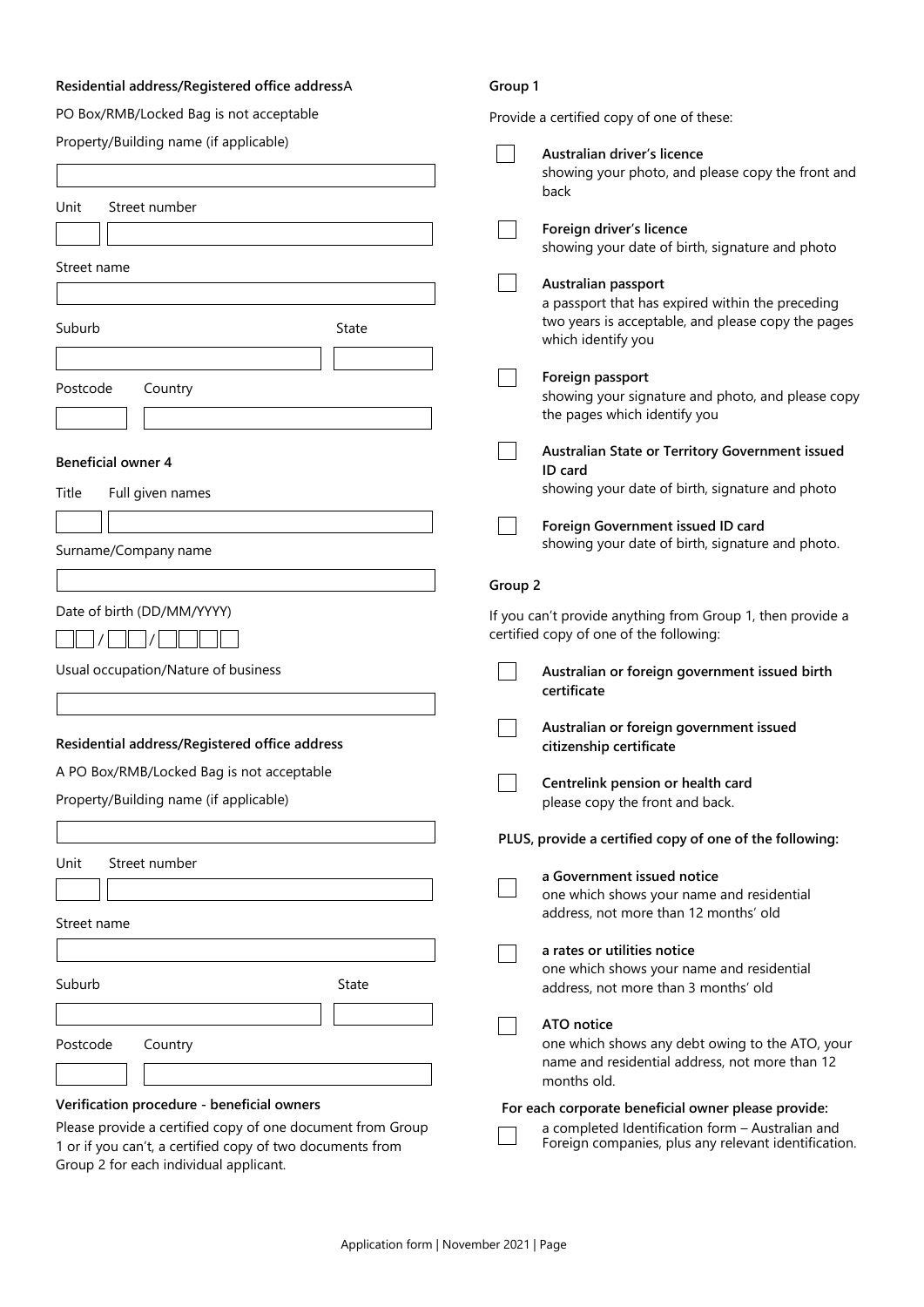# **4.2 Voting rights**

If there are any other individuals, who have not been listed above in Section 4.1, and who are entitled, either directly or indirectly, to exercise 25% or more of the company's voting rights, please provide their name, date of birth, and residential address on a separate sheet and attach to this form.

## **4.3 Senior Managing Official details**

If the company does not have any beneficial owners, please provide the details of the Senior Managing Official (or equivalent).

| Title<br>Full given names                   |                                                                                                                                                                                                                                                 |
|---------------------------------------------|-------------------------------------------------------------------------------------------------------------------------------------------------------------------------------------------------------------------------------------------------|
| Surname                                     | Postcode<br>Country                                                                                                                                                                                                                             |
| Date of birth (DD/MM/YYYY)<br>Company title | <b>HELP</b><br>Senior managing official: an individual who makes, or<br>participates in making, decisions that affect the whole, or<br>a substantial part of the company, or that may<br>significantly affect the company's financial standing. |

# **5. Signing instructions**

Where the company has a sole director who is also the sole company secretary, this form must be signed by that person. If the company (pursuant to section 204A of the Corporations Act 2001) does not have a company secretary, a sole director can also sign alone. Otherwise this form must be signed by a director jointly with either another director or a company secretary. Please indicate the capacity in which the form is signed.

| Signature of director 1                            | Signature of director 2                            |  |  |
|----------------------------------------------------|----------------------------------------------------|--|--|
|                                                    |                                                    |  |  |
| Please print full name                             | Please print full name                             |  |  |
|                                                    |                                                    |  |  |
| Date (DD/MM/YYYY)                                  | Date (DD/MM/YYYY)                                  |  |  |
|                                                    |                                                    |  |  |
| Company officer (please indicate company capacity) | Company officer (please indicate company capacity) |  |  |
| Director                                           | Director                                           |  |  |
| Sole director and company secretary                | Company secretary                                  |  |  |
|                                                    |                                                    |  |  |

# **Residential address/Registered office address**

A PO Box/RMB/Locked Bag is not acceptable Property/Building name (if applicable)

Suburb **Suburb** State

Unit Street number

Street name

| Application form   November 2021   Page |  |
|-----------------------------------------|--|
|                                         |  |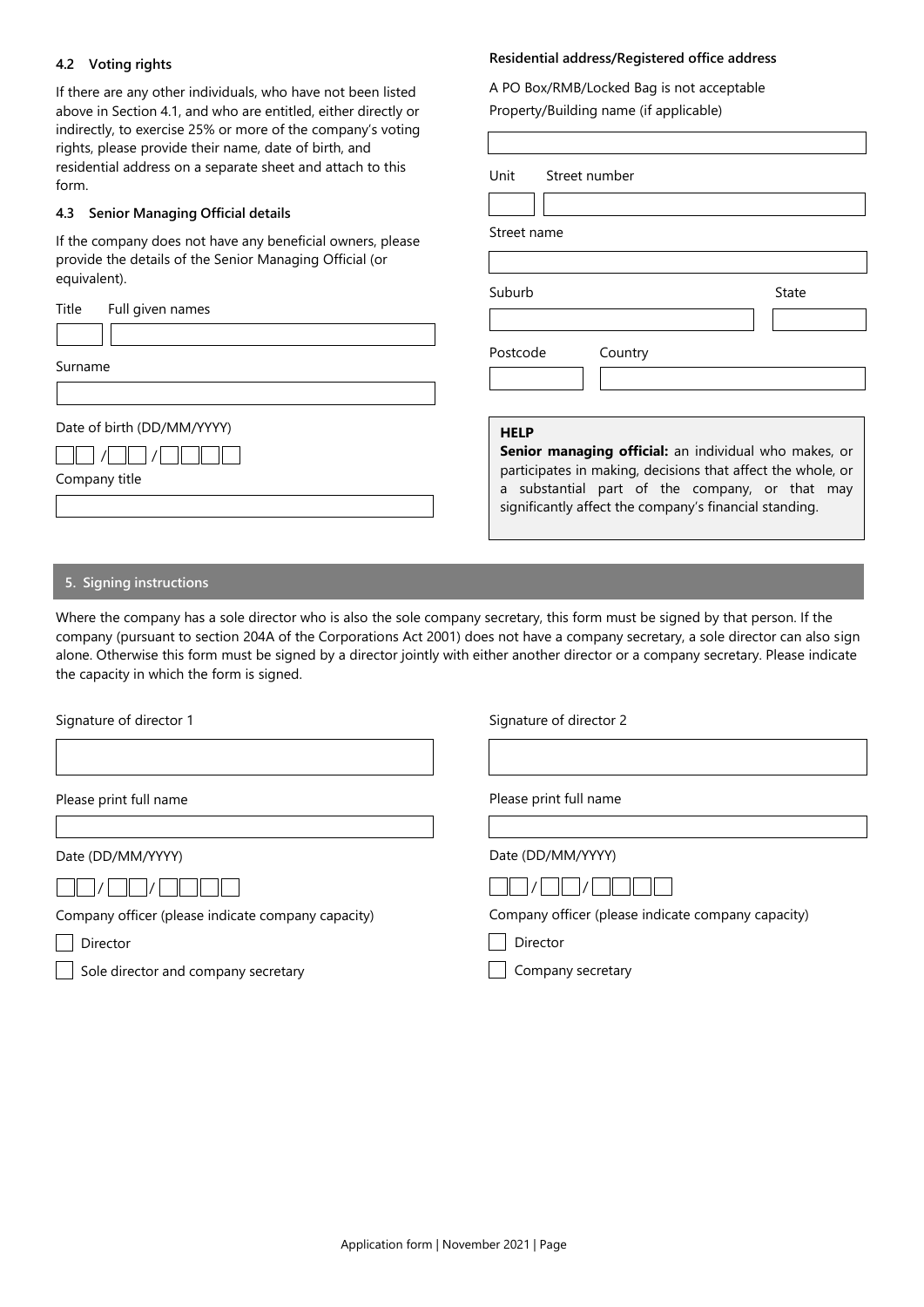**Client Services contact details Phone** Within Australia: 1300 997 774 International: +(61) 3 9616 8687 **Send your application form by email:** [australianunitywealth\\_transactions@unitregistry.com.au](mailto:australianunitywealth_transactions@unitregistry.com.au) **Email enquiries:** [australianunitywealth@unitregistry.com.au](mailto:australianunitywealth@unitregistry.com.au)

# **Identification form – Trusts and Trustees**

Complete this form if you have not previously invested in a fund. If you make an error while completing this form, do not use **correction fluid. Cross out your mistakes and initial your changes.**

- 1. Please complete this identification form in BLOCK letters and using a black pen.
- 2. Make copies of your ID document(s) and arrange for them to be certified. Please refer to the 'Instructions' page for more information on getting your documents certified.
- 3. Include this identification form and certified copies of your ID documents with your initial application form when you send it to us. Please refer to the 'Instructions' page for information on how your identification documents can be sent to us.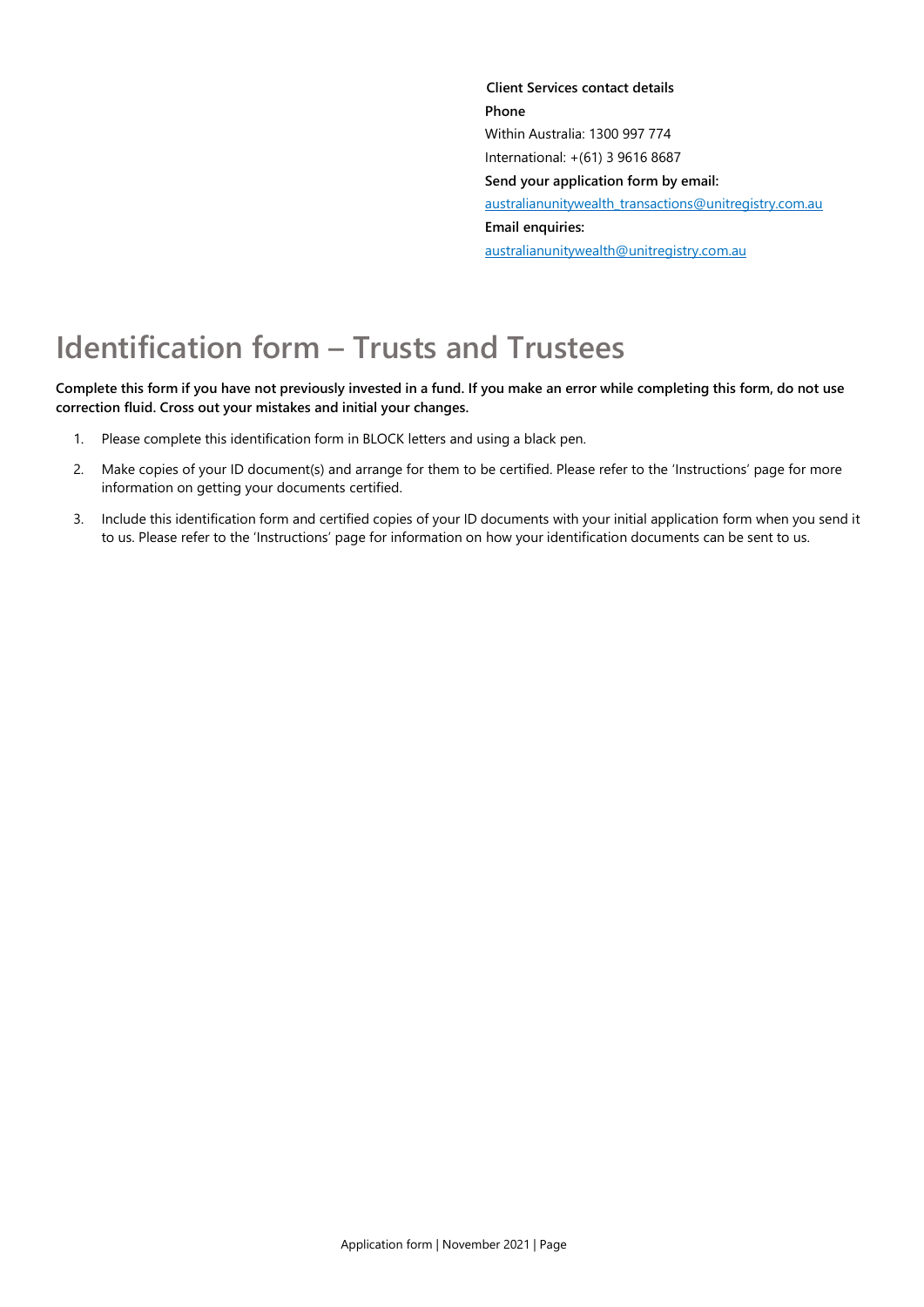| 1. Trust details                                                                                                                                                                                                                                                                                                             |                                                                                                                                                                                                                                                                                                                                                                                                                                                                                                                                                                                                                                                 |
|------------------------------------------------------------------------------------------------------------------------------------------------------------------------------------------------------------------------------------------------------------------------------------------------------------------------------|-------------------------------------------------------------------------------------------------------------------------------------------------------------------------------------------------------------------------------------------------------------------------------------------------------------------------------------------------------------------------------------------------------------------------------------------------------------------------------------------------------------------------------------------------------------------------------------------------------------------------------------------------|
| Full name of trust<br>Business name (if any)<br>Country where the trust was established                                                                                                                                                                                                                                      | Please indicate the source and origin of funds being<br>invested:<br>Savings<br>Investment<br>Superannuation contributions<br>Commission<br>Donation/gift<br>Inheritance<br>Normal course of business<br>Asset sale<br>Other - write the source and origin of funds below                                                                                                                                                                                                                                                                                                                                                                       |
|                                                                                                                                                                                                                                                                                                                              |                                                                                                                                                                                                                                                                                                                                                                                                                                                                                                                                                                                                                                                 |
| 2. Type of trust                                                                                                                                                                                                                                                                                                             |                                                                                                                                                                                                                                                                                                                                                                                                                                                                                                                                                                                                                                                 |
| <b>Regulated trusts</b><br>2.1<br>This includes complying superannuation funds and SMSFs or<br>another type of trust registered and regulated by an<br>Australian Commonwealth statutory regulator.<br>No<br>Yes<br>If yes, please tell us:<br>The trust's ABN<br>The regulator if not APRA or the ATO<br>Any license number | If you answered yes to any of these questions, then please<br>provide a certified copy of one of the following:<br><b>Superannuation funds</b><br>go to www.abn.business.gov.au, select the 'Super<br>Fund Lookup' option and print out the results for<br>your super fund<br>Registered managed investment schemes<br>an ASIC search of the scheme<br>Government superannuation funds<br>an extract of the establishing legislation.<br>Non-regulated trusts<br>2.2<br>Including family trusts, testamentary trusts and other unit<br>trusts, deceased estates and charitable trusts (but not<br>including self- managed superannuation funds) |
| Registered managed investment scheme                                                                                                                                                                                                                                                                                         | Yes<br>No                                                                                                                                                                                                                                                                                                                                                                                                                                                                                                                                                                                                                                       |
| No<br>Yes<br>If yes, please tell us the ARSN<br>Government superannuation fund<br>Yes<br>No                                                                                                                                                                                                                                  | If yes, please specify the type of trust<br>Please provide full name, address and date of birth of all<br>beneficial owners who are individuals who own 25% or more<br>of the trust income or assets or who control (whether directly<br>or indirectly) the trust and either the date of birth or full<br>residential address of each beneficial owner:                                                                                                                                                                                                                                                                                         |
| If yes, please tell us the name of the Act that regulates the<br>trust                                                                                                                                                                                                                                                       | <b>HELP</b>                                                                                                                                                                                                                                                                                                                                                                                                                                                                                                                                                                                                                                     |
|                                                                                                                                                                                                                                                                                                                              | 'Control' includes control (directly or indirectly) as a result<br>of, or by means of trusts (including in the capacity as<br>beneficiary, trustee or settlor), an agreement, an<br>understanding or practice, and further includes the ability<br>to exercise control over decisions about financial and<br>operating policies.                                                                                                                                                                                                                                                                                                                |

**'Owns'** means ownership (either directly or indirectly) of 25% or more by you.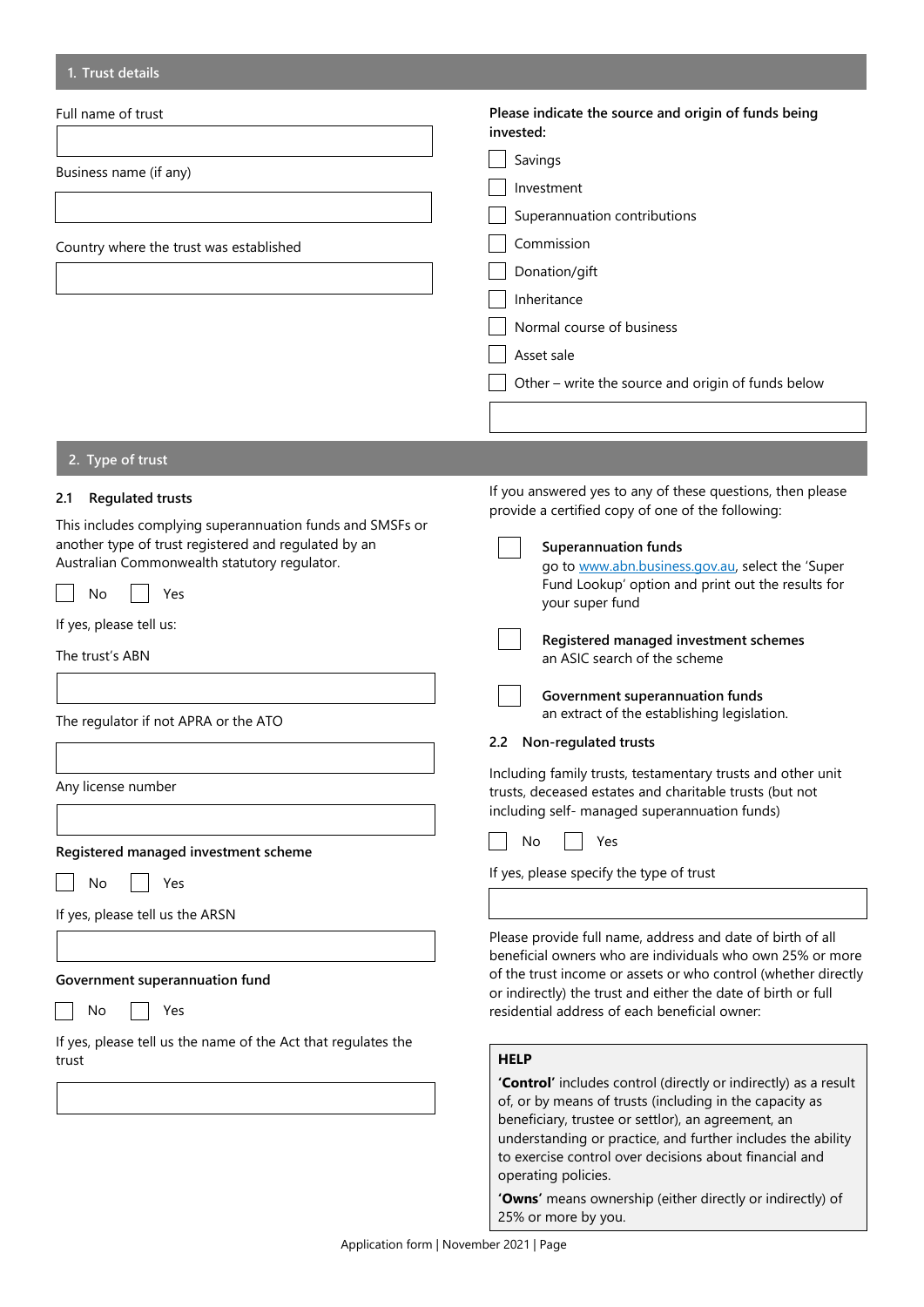#### **Beneficial owner 1**

# Title Full given names Surname/Company name Date of birth (DD/MM/YYYY) / / Usual occupation/Nature of business **Residential address/Registered office address** A PO Box/RMB/Locked Bag is not acceptable Property/Building name (if applicable) Unit Street number Street name Suburb State State Postcode Country **Beneficial owner 2** Title Full given names Surname/Company name Date of birth (DD/MM/YYYY) / / Usual occupation/Nature of business A PO Box/RMB/Locked Bag is not acceptable Property/Building name (if applicable) Unit Street number Street name Suburb State State Postcode Country **Beneficial owner 3** Title Full given names Surname/Company name Date of birth (DD/MM/YYYY) / / Usual occupation/Nature of business **Residential address/Registered office address** A PO Box/RMB/Locked Bag is not acceptable Property/Building name (if applicable) Unit Street number Street name Suburb State Suburb State Postcode Country

**Residential address/Registered office address**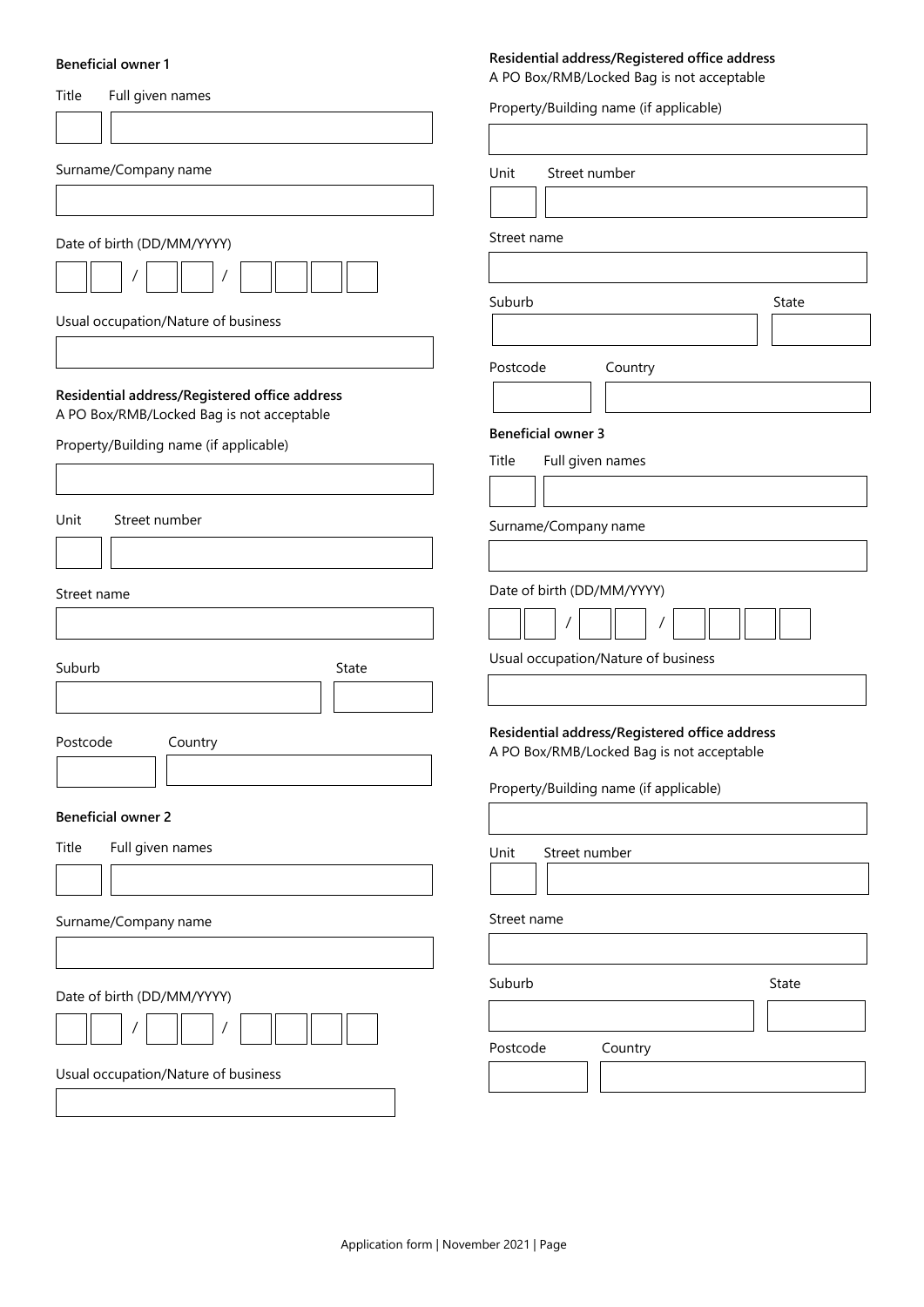#### **Beneficial owner 4**

| Title<br>Full given names                                                                                                                                                                                                                                             |
|-----------------------------------------------------------------------------------------------------------------------------------------------------------------------------------------------------------------------------------------------------------------------|
|                                                                                                                                                                                                                                                                       |
| Surname/Company name                                                                                                                                                                                                                                                  |
|                                                                                                                                                                                                                                                                       |
| Date of birth (DD/MM/YYYY)                                                                                                                                                                                                                                            |
|                                                                                                                                                                                                                                                                       |
| Usual occupation/Nature of business                                                                                                                                                                                                                                   |
|                                                                                                                                                                                                                                                                       |
| Residential address/Registered office address<br>A PO Box/RMB/Locked Bag is not acceptable                                                                                                                                                                            |
| Property/Building name (if applicable)                                                                                                                                                                                                                                |
|                                                                                                                                                                                                                                                                       |
| Unit<br>Street number                                                                                                                                                                                                                                                 |
|                                                                                                                                                                                                                                                                       |
| Street name                                                                                                                                                                                                                                                           |
|                                                                                                                                                                                                                                                                       |
| Suburb<br>State                                                                                                                                                                                                                                                       |
|                                                                                                                                                                                                                                                                       |
| Postcode<br>Country                                                                                                                                                                                                                                                   |
|                                                                                                                                                                                                                                                                       |
| Please provide the name of all beneficiaries that are not<br>beneficial owners                                                                                                                                                                                        |
| If the trust deed describes the beneficiaries by reference to<br>member of a class please provide details of, the class to<br>which the beneficiaries belong e.g. family members, unit<br>holders, un-named charities on a separate sheet and attach<br>to this form. |
| <b>Beneficiary 1</b>                                                                                                                                                                                                                                                  |
| Title<br>Full given names                                                                                                                                                                                                                                             |
|                                                                                                                                                                                                                                                                       |
| Surname                                                                                                                                                                                                                                                               |

# **Beneficiary 2**

Title Full given names

Surname

#### **Beneficiary 3**

Title Full given names

Surname

#### **Beneficiary 4**

Title Full given names

Surname

Please provide the name of the **appointor** of the trust, if applicable

#### **HELP**

**Appointor:** the appointor has the power to appoint or remove the trustees of the trust. Not all trusts have **an appointor**.

Name of trust **settlor**

# **HELP**

**Settlor:** this is the person that creates the trust. The settlor may be, for example, your accountant or solicitor.

Note: you do not need to provide the name of the trust settlor if they are deceased, or the material asset at the time the trust was established was less than \$10,000.

If you are a non-regulated trust, please provide us with certified copies of one of the following:

#### **Trust deed**

or an extract of the trust deed showing the full name of the trust and any named trust settlor

**Other documentation**

confirming the full name of the trust and the name of the trust settlor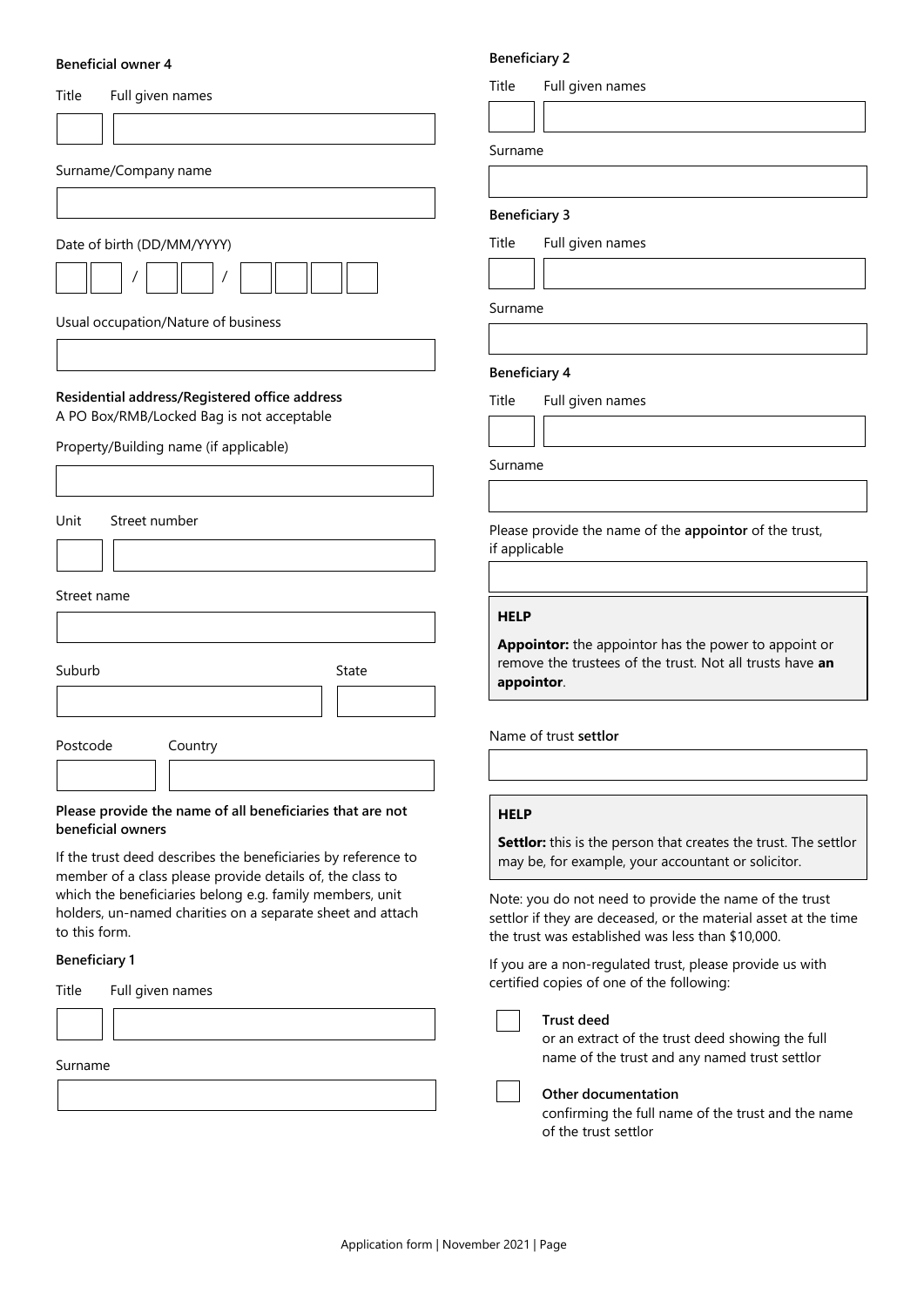# **3.1 Verification procedure - individual trustee**

|         | 3.1 Verification procedure - individual trustee                                                                                                                   | PLUS, provide a certified copy of one of the following:                                                                                               |  |
|---------|-------------------------------------------------------------------------------------------------------------------------------------------------------------------|-------------------------------------------------------------------------------------------------------------------------------------------------------|--|
| Title   | Full given names                                                                                                                                                  | a Government issued notice<br>one which shows your name and residential address,                                                                      |  |
|         | Surname/Company name                                                                                                                                              | not more than 12 months' old<br>a rates or utilities notice<br>one which shows your name and residential address,<br>not more than 3 months' old      |  |
|         | Date of birth (DD/MM/YYYY)<br>Usual occupation                                                                                                                    | ATO notice<br>one which shows any debt owing to the ATO, your<br>name and residential address, not more than 12<br>months old.                        |  |
|         |                                                                                                                                                                   | For each corporate beneficial owner please provide:                                                                                                   |  |
|         | Please provide a certified copy of one document from Group<br>1 or if you can't, a certified copy of two documents from<br>Group 2 for each individual applicant. | a completed Identification form - Australian and Foreign<br>companies, plus any relevant identification.                                              |  |
| Group 1 |                                                                                                                                                                   | 3.2 Verification procedure - company trustees                                                                                                         |  |
|         |                                                                                                                                                                   | 3.2.1. General information                                                                                                                            |  |
|         | Provide a certified copy of one of these:                                                                                                                         | Full name of company trustee                                                                                                                          |  |
|         | Australian driver's license<br>showing your photo, and please copy the front and<br>back                                                                          |                                                                                                                                                       |  |
|         |                                                                                                                                                                   | Nature of business                                                                                                                                    |  |
|         | Foreign driver's license<br>showing your date of birth, signature and photo                                                                                       |                                                                                                                                                       |  |
|         | Australian passport<br>a passport that has expired within the preceding<br>two years is acceptable, and please copy the pages<br>which identify you               | <b>ACN</b><br>3.2.2. Australian company trustee                                                                                                       |  |
|         | Foreign passport<br>showing your signature and photo, and please copy<br>the pages which identify you                                                             | Place of business (if different to registered office address)<br>A PO Box/RMB/Locked Bag is not acceptable.<br>Property/Building name (if applicable) |  |
|         | Australian State or Territory Government issued                                                                                                                   |                                                                                                                                                       |  |
|         | ID card<br>showing your date of birth, signature and photo                                                                                                        | Unit<br>Street number                                                                                                                                 |  |
|         | Foreign Government issued ID card<br>showing your date of birth, signature and photo.                                                                             | Street name                                                                                                                                           |  |
| Group 2 |                                                                                                                                                                   |                                                                                                                                                       |  |
|         | If you can't provide anything from Group 1, then provide a<br>certified copy of one of the following:                                                             | Suburb<br>State                                                                                                                                       |  |
|         | Australian or foreign government issued birth<br>certificate                                                                                                      | Postcode<br>Country                                                                                                                                   |  |
|         | Australian or foreign government issued                                                                                                                           |                                                                                                                                                       |  |
|         | citizenship certificate<br>Centrelink pension or health card                                                                                                      | 3.2.3. Foreign company trustee<br>Country of formation                                                                                                |  |
|         | please copy the front and back.                                                                                                                                   |                                                                                                                                                       |  |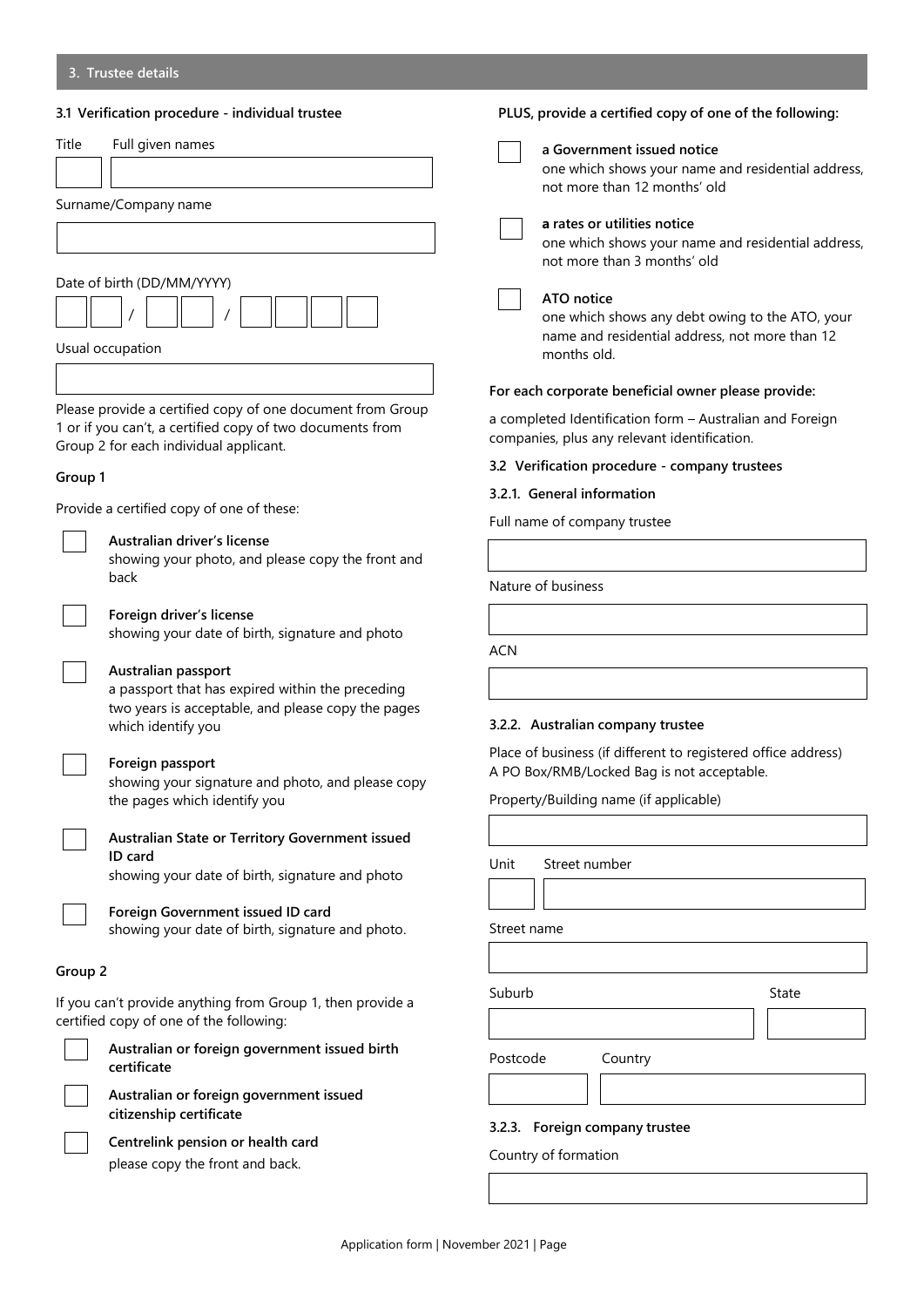#### Registered in Australia?

No | Yes

If yes, please provide the ARBN

| Registered in that country? |  |  |
|-----------------------------|--|--|
|                             |  |  |

No | Yes

If yes, please provide the name of regulator/exchange

Identification number issued by foreign registration body

# **Registered business address in country of formation** A PO Box/RMB/Locked Bag is not acceptable

Property/Building name (if applicable)

Unit Street number

Street name

Suburb State State

Postcode Country

Please provide us with certified copies of one of the following:

an ASIC or foreign regulator search

an ASIC or foreign regulator certificate of registration.

# **3.2.4. Company Type**

Please complete the section below for public companies (3.2.4 (a)) or private companies (Section 3.2.4 (b)) as applicable.

# **3.2.4. (a) Public company**

Are you a public company?

No Yes

If yes, please proceed to Section 3.2.5

# **3.2.4. (b) Private company**

Are you a private company?

No | | Yes

If yes, please complete the director details section below if you are a private Australian company or a private foreign company. Do not complete for public companies.

## **Director details**

How many directors are there?

**Provide the full name of each director:**

**Director 1**

Title Full given names

Surname

# **Director 2**

Title Full given names

Surname

# **Director 3**

Title Full given names

Surname

#### **Director 4**

Title Full given names

Surname

If there are more directors, please provide their name on a separate sheet and attach to this form.

### **3.2.5. Regulated/Listed companies**

Are you an Australian listed company?

 $\overline{N}$  | Yes - please provide name of market/exchange

# Market/Exchange

**Are you a majority-owned subsidiary of an Australian listed company?**

No  $\Box$  Yes - please provide name of listed company and market/exchange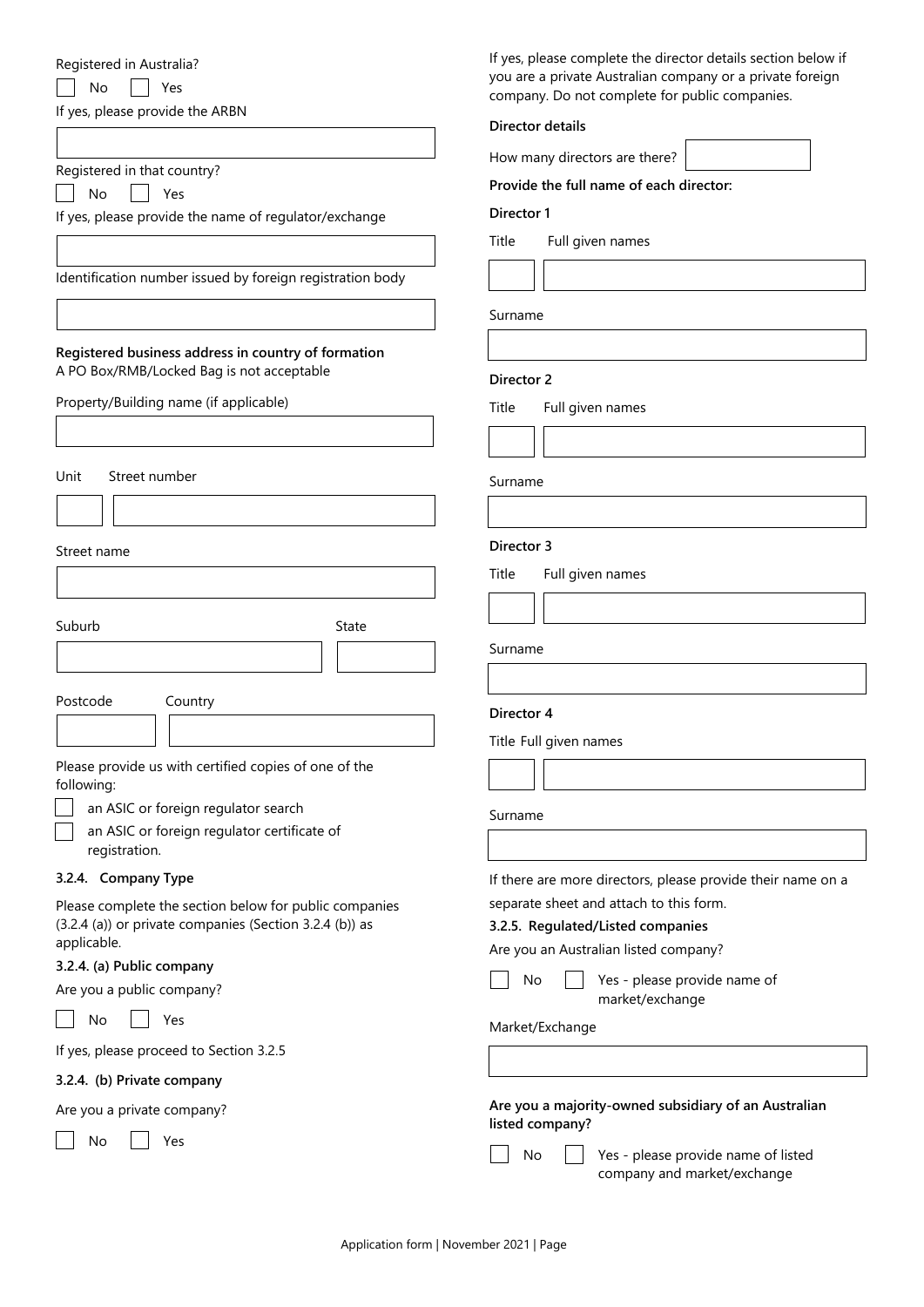Company

Market/Exchange

#### **Are you a regulated company?**

One which is licensed by an Australian Commonwealth, State or Territory statutory regulator.

One that which is licensed by an Australian Commonwealth, State or Territory statutory regulator.

No  $\Box$  Yes – please provide details of the regulator and licence number

Regulator

Licence number

If you answered yes to any of these questions, please provide us with a certified copy of one of the following and sign the form at the end. For you, this form is complete.

n ASIC search

a search of the licence or other records of the relevant regulator

a public document issued by the company

a search of the relevant market/exchange

### **3.2.6. Non-regulated/non-listed companies**

If you answered no to all the questions in Section 3.2.5, please fill in the Sections 3.2.6 (a), (b) and (c) below.

#### **3.2.6. (a) Beneficial owner details**

Provide details of all beneficial owners (i.e. company shareholders) who, through one of more shareholdings, own 25% or more of the company's issued capital.

# **Beneficial owner 1**

| Title | Full given names                    |  |
|-------|-------------------------------------|--|
|       |                                     |  |
|       | Surname/Company name                |  |
|       |                                     |  |
|       | Date of birth (DD/MM/YYYY)          |  |
|       |                                     |  |
|       | Usual occupation/Nature of business |  |
|       |                                     |  |

#### **Residential address**

A PO Box/RMB/Locked Bag is not acceptable

Property/Building name (if applicable)

Unit Street number Street name Suburb Postcode Country State **Beneficial owner 2** Title Full given names

Surname/Company name

Date of birth (DD/MM/YYYY)



Usual occupation/Nature of business

#### **Residential address**

A PO Box/RMB/Locked Bag is not acceptable

Property/Building name (if applicable)

Unit Street number

Street name

Suburb **Suburb** State

Postcode Country

Application form | November 2021 | Page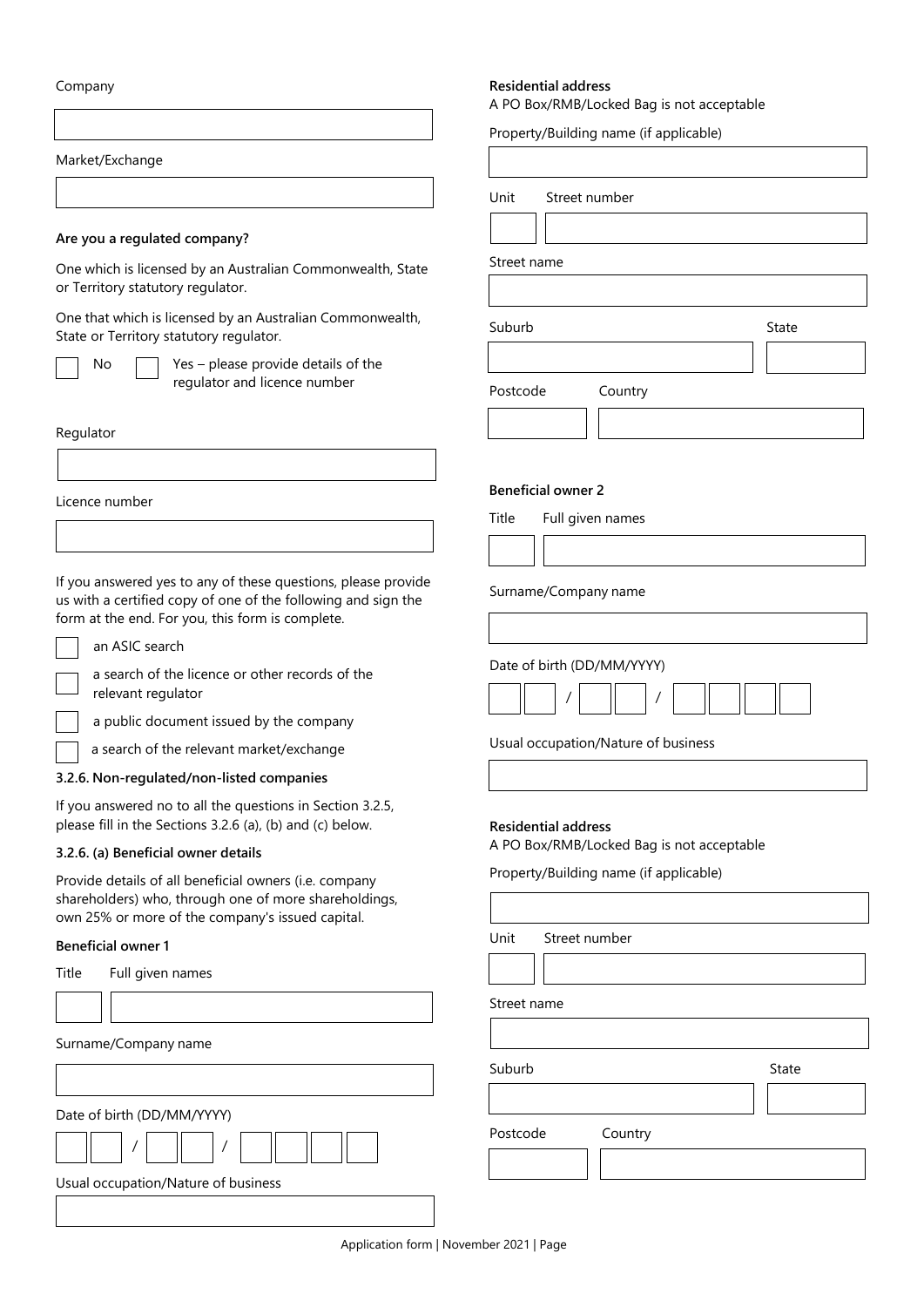#### **Beneficial owner 3**

| Title                                                                   | A PO Box/RMB/Locked Bag is not acceptable                                                                               |
|-------------------------------------------------------------------------|-------------------------------------------------------------------------------------------------------------------------|
| Full given names                                                        | Property/Building name (if applicable)                                                                                  |
|                                                                         |                                                                                                                         |
| Surname/Company name                                                    | Unit<br>Street number                                                                                                   |
|                                                                         |                                                                                                                         |
|                                                                         |                                                                                                                         |
| Date of birth (DD/MM/YYYY)                                              | Street name                                                                                                             |
|                                                                         |                                                                                                                         |
| Usual occupation/Nature of business                                     | Suburb<br>State                                                                                                         |
|                                                                         |                                                                                                                         |
|                                                                         | Postcode<br>Country                                                                                                     |
| <b>Residential address</b><br>A PO Box/RMB/Locked Bag is not acceptable |                                                                                                                         |
| Property/Building name (if applicable)                                  |                                                                                                                         |
|                                                                         | Verification procedure - beneficial owners                                                                              |
| Unit<br>Street number                                                   | Please provide a certified copy of one document from Group<br>1 or if you can't, a certified copy of two documents from |
|                                                                         | Group 2 for each individual applicant.                                                                                  |
|                                                                         | Group 1                                                                                                                 |
| Street name                                                             | Provide a certified copy of one of these:                                                                               |
|                                                                         | Australian driver's licence                                                                                             |
|                                                                         | showing your photo, and please copy the front and<br>back                                                               |
| Suburb<br>State                                                         |                                                                                                                         |
|                                                                         | Foreign driver's licence<br>showing your date of birth, signature and photo                                             |
| Postcode<br>Country                                                     | Australian passport                                                                                                     |
|                                                                         | a passport that has expired within the preceding                                                                        |
|                                                                         | two years is acceptable, and please copy the pages<br>which identify you                                                |
| <b>Beneficial owner 4</b>                                               |                                                                                                                         |
| Title<br>Full given names                                               | Foreign passport<br>showing your signature and photo, and please copy                                                   |
|                                                                         | the pages which identify you                                                                                            |
|                                                                         | Australian State or Territory Government issued                                                                         |
| Surname/Company name                                                    | ID card                                                                                                                 |
|                                                                         | showing your date of birth, signature and photo                                                                         |
| Date of birth (DD/MM/YYYY)                                              | Foreign Government issued ID card                                                                                       |
|                                                                         | showing your date of birth, signature and photo.                                                                        |
|                                                                         |                                                                                                                         |
| Usual occupation/Nature of business                                     |                                                                                                                         |
|                                                                         |                                                                                                                         |
|                                                                         |                                                                                                                         |

**Residential address**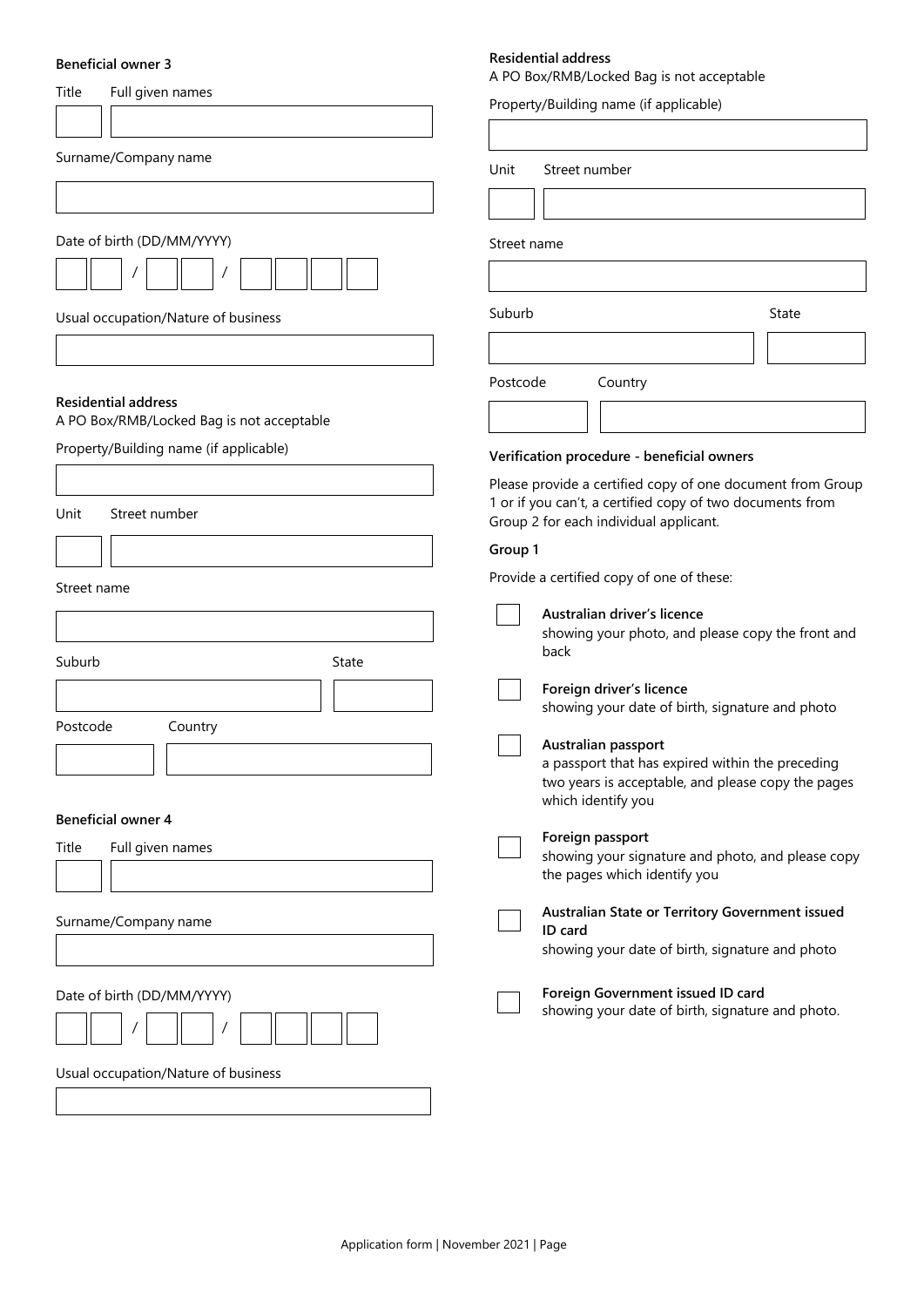# **Group 2**



a completed Identification form – Australian and Foreign companies, plus any relevant identification.

# **3.2.6. (b) Voting rights**

If there are any other individuals, who have not been listed above in Section 3.2.6 (a), and who are entitled, either directly or indirectly, to exercise 25% or more of the company's voting rights, please write down their full names on a piece of paper and attach to this form.

# **3.2.6. (c) Senior Managing Official details**

If the company does not have any beneficial owners, please provide the details of the Senior Managing Official (or equivalent).

Title Full given names/Full company name Surname Date of birth (DD/MM/YYYY) / / Usual occupation/Nature of business

Company title

#### **Residential address**

A PO Box/RMB/Locked Bag is not acceptable

Property/Building name (if applicable)

Unit Street number

Street name

Suburb State State

Postcode Country

#### **HELP**

**Senior managing official:** an individual who makes, or participates in making, decisions that affect the whole, or a substantial part of the company, or that may significantly affect the company's financial standing.

#### **Verification procedure - senior managing official details**

If you are unable to provide details of beneficial owners in Section 3.2.6. (a) above, please provide documentation showing the name of the senior managing official, as provided in this Section 3.2.6. (c).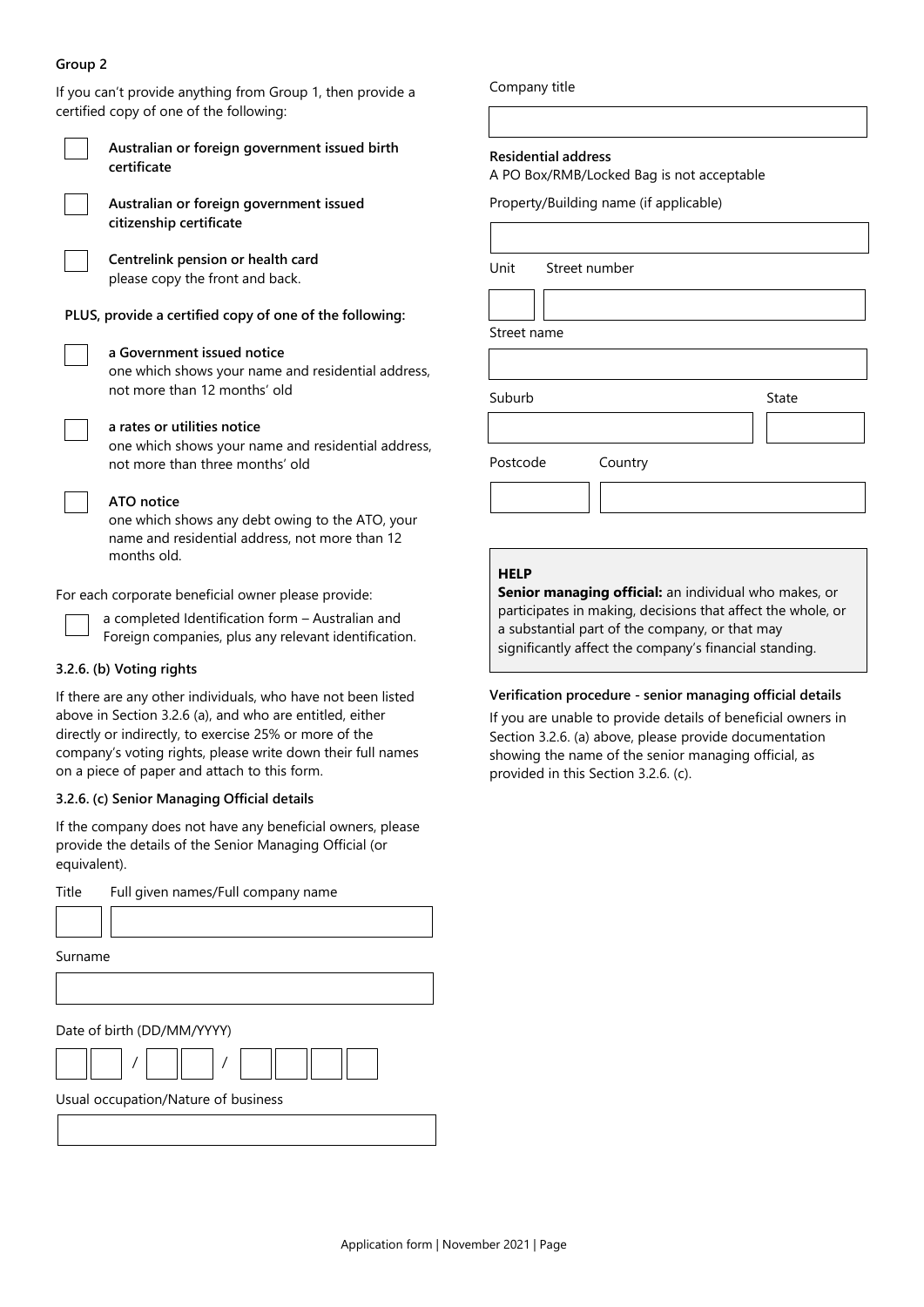#### **4. Signing instructions**

**Individual Trustee:** where the investment has one individual trustee, the trustee must sign.

**Multiple trustees:** where the investment has more than one individual trustee, all trustees must sign.

**Corporate trustee:** where the company has a sole director who is also the sole company secretary, this form must be signed by that person. If the company (pursuant to section 204A of the Corporations Act 2001) does not have a company secretary, a sole director can also sign alone. Otherwise this form must be signed by a director jointly with either another director or a company secretary. Please indicate the capacity in which the form is signed.

**Trust:** the trustee(s) must sign this form. Trustee(s) signing on behalf of the trust confirm that the trustee(s) is/are acting in accordance with such designated powers and authority under the trust deed.

**Power of Attorney:** if signing under a Power of Attorney and you have not already lodged the Power of Attorney document, please attach a certified copy of the Power of Attorney annotated with the following: I/We attest that the Power of Attorney has not been rescinded or revoked and that the Donor is still living.

Signature of trustee 1, director or authorised signatory

Please print full name

Date (DD/MM/YYYY)



Company officer (please indicate company capacity)

| Director  |
|-----------|
| Sole dire |

le director and company secretary

Authorised signatory

Signature of trustee 2, director/company secretary or authorised signatory

Please print full name

| Date (DD/MM/YYYY)                                  |
|----------------------------------------------------|
|                                                    |
| Company officer (please indicate company capacity) |

Director

Company secretary

Authorised signatory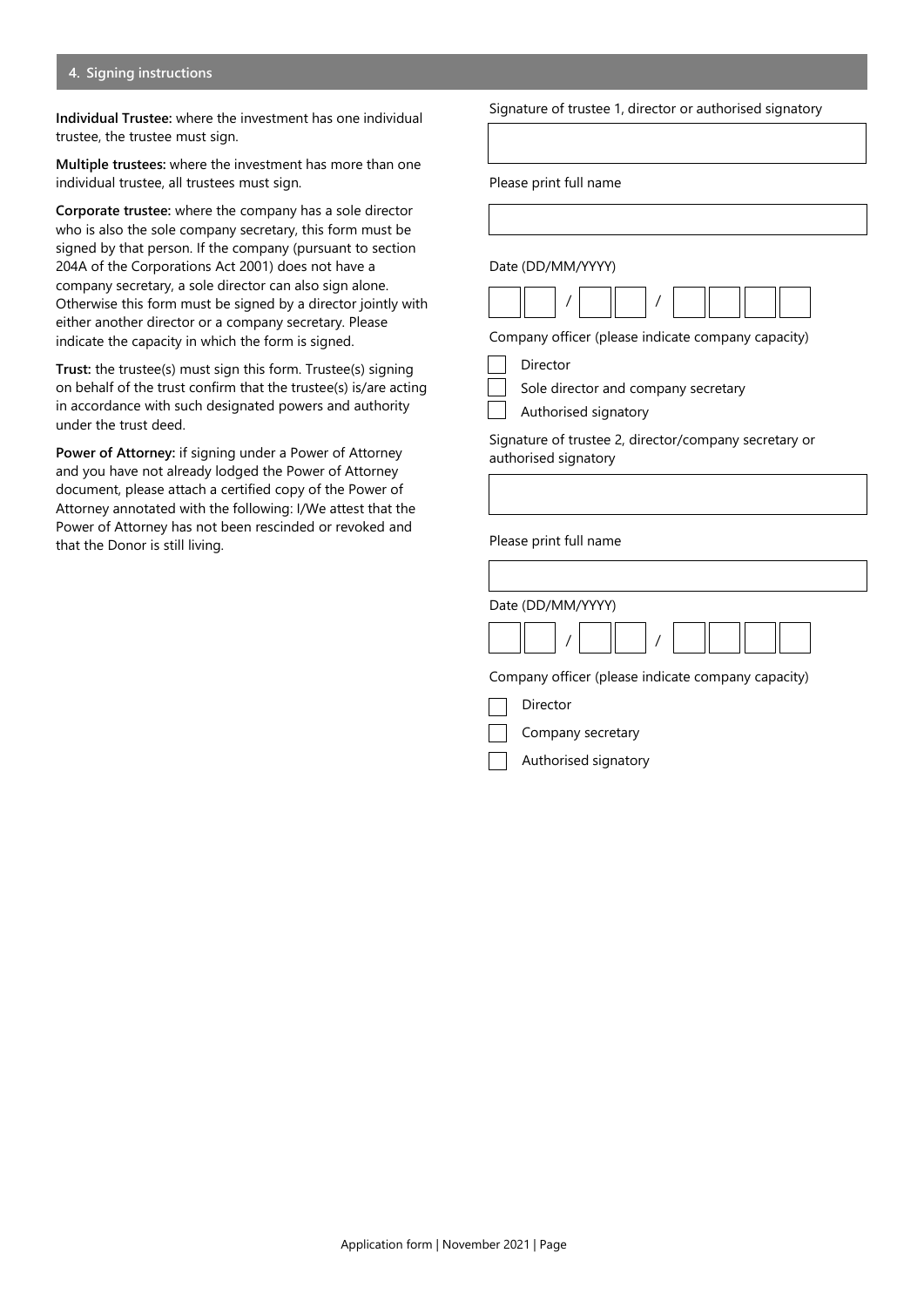**Client Services contact details Phone** Within Australia: 1300 997 774 International: +(61) 3 9616 8687 **Send your application form by email:** [australianunitywealth\\_transactions@unitregistry.com.au](mailto:australianunitywealth_transactions@unitregistry.com.au) **Email enquiries:** [australianunitywealth@unitregistry.com.au](mailto:australianunitywealth@unitregistry.com.au)

# **Tax information form**

# **Why you need to complete this form**

The Foreign Account Tax Compliance Act (FATCA) and Common Reporting Standard (CRS) are regulatory requirements that aim to deter tax evasion by US and other foreign taxpayers. The Australian and a number of other foreign Governments have an agreement which requires us to obtain certain information from investors, including taxation information. You may be liable to a penalty if you provide information that is false or misleading in a material particular. We may decide not to open an account without first receiving the required information. For more information, visit ato.gov.au.

If you have any questions on how to define your tax residency status, please visit the OECD website (oecd.org) or speak to a professional tax adviser as we are not allowed to give tax advice.

Please note: You may be treated as being a non-Australian taxpayer if the requested information is not provided.

If you are unsure of any of the answers, please contact a legal or accounting professional.

# **Which sections of the form should you complete?**

Superannuation funds, testamentary trusts, registered charities – Section 1

Individuals – Section 2

Companies and other trusts – Section 3

- Corporate trustee Section 3
- Individual trustee Section 2

# **What if more than one person is applying?**

Each individual investor will need to complete a copy of this form.

# **HELP**

# **Tell me about tax residence**

Tax residency rules differ by country. You can be a resident of more than one country for tax purposes. Whether you are tax resident of a particular country for tax purposes is often (but not always) based on the amount of time you spend in a country and the location of your residence and/or place of work. For the US, tax residency can be as a result of citizenship or residency.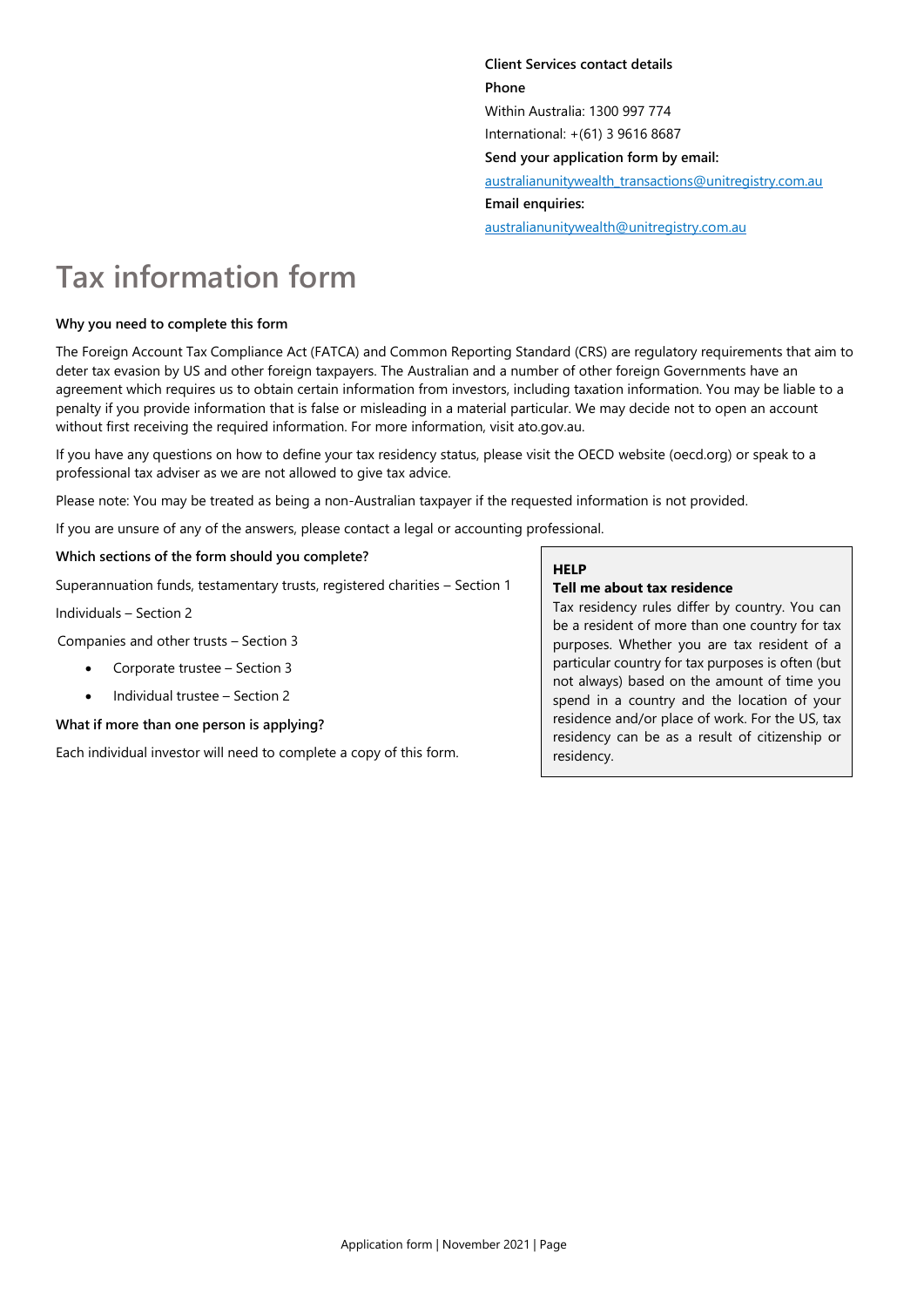# **1. Are you a superannuation or other special type of trust?**

- I am the trustee of a regulated superannuation fund, this includes a self-managed superannuation fund
- I am a trustee of a **testamentary trust**, orI
- am a trustee of a **registered charity**

# **Where to now?**

I ticked a box  $\triangleright$  go to Section 4 Signatures

# **HELP**

**Regulated superannuation fund**: means self-managed superannuation funds, APRA regulated superannuation funds, Australian Government or semi-government superannuation funds and pooled superannuation trusts. **Testamentary trust:** this is a trustee of a trust set up in a deceased's will.

I did not tick a box  $\blacktriangleright$  go to Section 2 if you are an individual, or Section 3 if you are a company or another type of trust

# **Section 2 Individuals**

Do not complete Section 2 if you are a non-superannuation trustee or you are a company ▶ complete Section 3 instead.

# **2. Are you a US resident for tax purposes?**  $No \triangleright qo$  to question 3

Yes – please tell us your TIN  $\triangleright$  go to question 3

**3. Are you a resident of any other country for tax purposes?**

# TIN

#### **HELP What is a TIN?**

This is short for Taxpayer Identification Number, an identification number issued or used by tax authorities. In Australia, the equivalent is the tax file number (TFN). For the US, it could for example be a US Social Security Number, a US Individual Taxpayer Identification Number or a US Employer Identification Number. In other countries, it may have a different name.

 $No$   $\triangleright$  go to Section 4 Signatures Yes – please tell us which ones, using the table below.  $\blacktriangleright$  then go to Section 4 Signatures

Other than the US or Australia.

# **HELP**

# **No TIN? Reasons we accept are:**

- **1.** This country does not issue TINs
- **2.** I have asked for a TIN, but have not yet been given one **you must tell us when received**
- **3.** The laws of this country do not require me to disclose my TIN
- **4.** I have an exemption under the laws of this country from holding a TIN **write a code or give us details**

| Country | <b>TIN</b> | No TIN? Which reason?<br>See HELP box above |
|---------|------------|---------------------------------------------|
|         |            |                                             |
|         |            |                                             |
|         |            |                                             |
|         |            |                                             |
|         |            |                                             |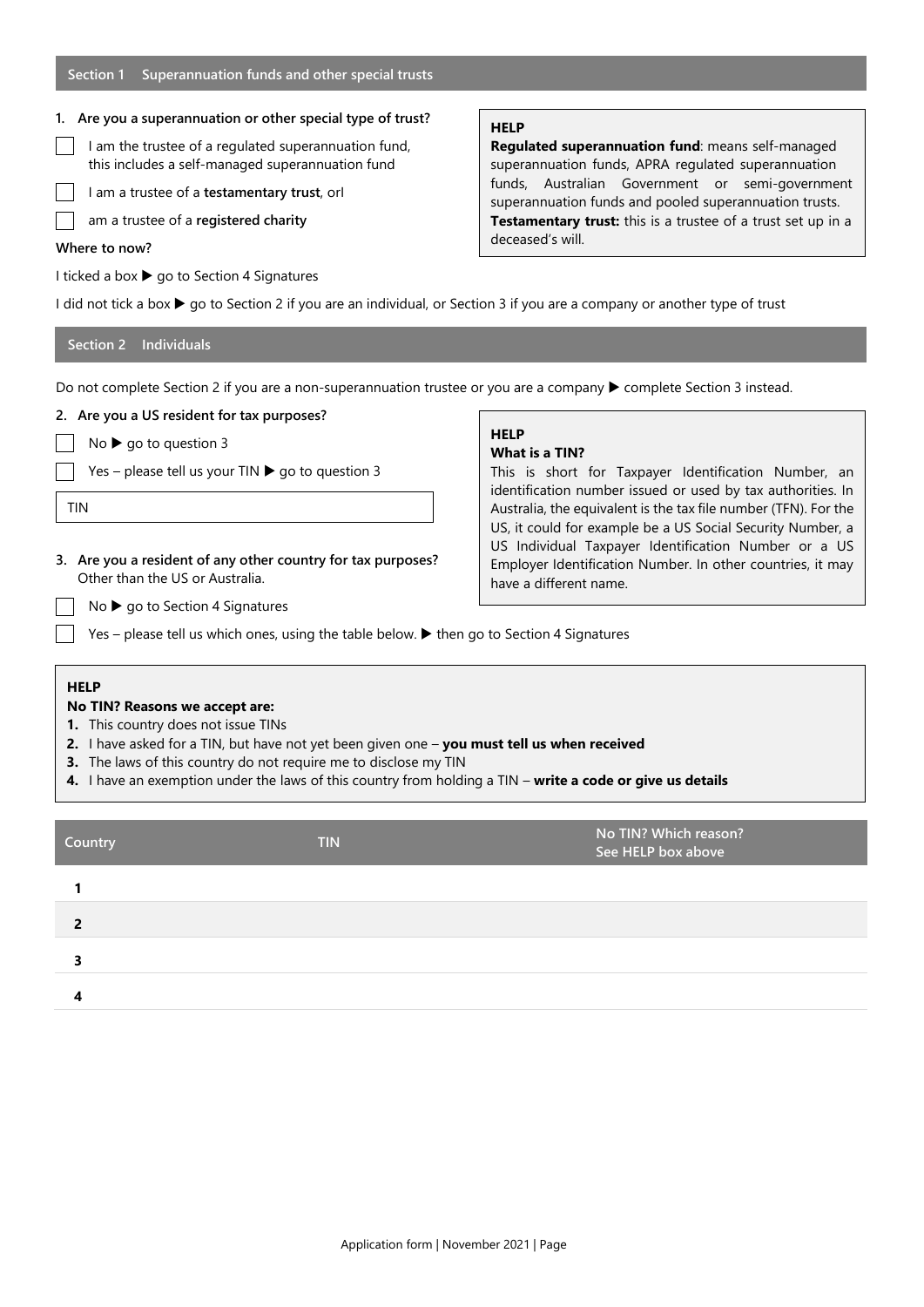| Section 3                            | Companies and non-superannuation trusts                                                                |                                             |  |  |
|--------------------------------------|--------------------------------------------------------------------------------------------------------|---------------------------------------------|--|--|
|                                      | 4. Is the company or trust a US resident for tax purposes?                                             |                                             |  |  |
| No $\triangleright$ go to question 5 |                                                                                                        |                                             |  |  |
|                                      | Yes - please tell us your TIN ▶ then go to question 5                                                  |                                             |  |  |
| <b>TIN</b>                           |                                                                                                        |                                             |  |  |
|                                      |                                                                                                        |                                             |  |  |
|                                      | 5. Is the company or trust a resident of any country other than Australia or the US for tax purposes?  |                                             |  |  |
| No $\triangleright$ go to question 6 |                                                                                                        |                                             |  |  |
|                                      |                                                                                                        |                                             |  |  |
|                                      | Yes – please tell us which ones, using the following table $\blacktriangleright$ then go to question 6 |                                             |  |  |
| Country                              | <b>TIN</b>                                                                                             | No TIN? Which reason?<br>See HELP box above |  |  |
| 1                                    |                                                                                                        |                                             |  |  |
| 2                                    |                                                                                                        |                                             |  |  |
| 3                                    |                                                                                                        |                                             |  |  |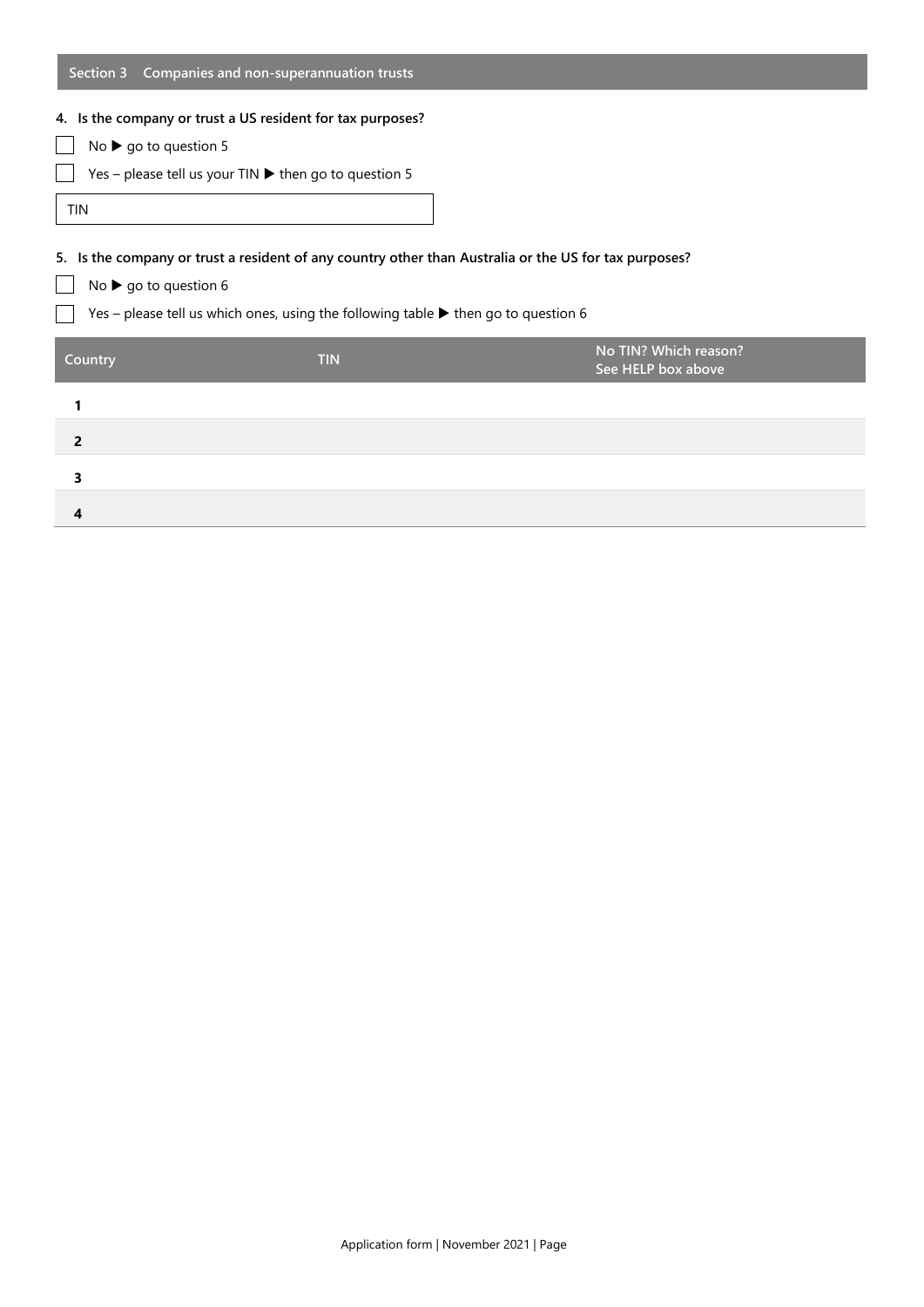#### **6. Is the company or trust a 'financial institution'?**

Be careful – financial Institution is broadly defined – see HELP box

Not relevant - I wrote my TIN in question  $4 \triangleright$  go to question 7

- $No \triangleright go$  to question 7
- Yes **please tell us your GIIN – see HELP box**
- GIIN

#### **Where to now?**

I ticked YES and completed my GIIN ▶ go to question 7

I ticked **YES** but did not write a GIIN

– tell us below why you did not write a GIIN  $\blacktriangleright$  then go to question 7

- Excepted Financial Institution
- Deemed Compliant Financial Institution
- Exempt Beneficial Owner

Non-participating Financial Institution

- Non-reporting IGA Financial Institution
- The trust is a trustee-documented trust their GIIN is
- Sponsored financial institution their GIIN is

GIIN

#### **7. Are you a public company listed on a stock exchange?**

- $No \triangleright go$  to question 8
- Yes  $\triangleright$  go to Section 4 Signatures

#### **HELP**

# **What is a financial institution?**

This includes:

- **1. an investment entity**  any entity that conducts certain activities or operations for or on behalf of a customer, including:
	- 'trading in money market instruments' and other relevant instruments
	- 'individual and collective portfolio management'
	- 'investing, administering, or managing funds or money on behalf of other persons'.

However, any trading, investing, administering or managing of financial assets on behalf of other persons must be done as a business. Note that financial assets do not include direct interests in real property.

An entity is also an investment entity if it is managed by another investment entity, depository institution, custodial institution or other prescribed entity and its gross income is primarily attributable to investing reinvesting or trading in financial assets.

So, as general rules:

- managed investment schemes are investment entities
- trusts with professional corporate trustees (and often professional corporate investment managers) often are investment entities, such as unregistered (wholesale) managed investment schemes
- discretionary family trusts are not usually investment entities, even if they have someone managing the trust's assets for them.

The ATO gives some help on this, seek advice if you are unsure.

#### **2. a depository institution**

you accept deposits in the ordinary course of a banking or similar business e.g. a bank

#### **3. a custodial institution**

a substantial portion of your business (20% or more of gross income) has been held in financial assets for the account of others for the previous three years or since the establishment of the entity e.g. a custodian

#### **4. certain prescribed entities**

e.g. types of insurance companies that have cash value products or annuities.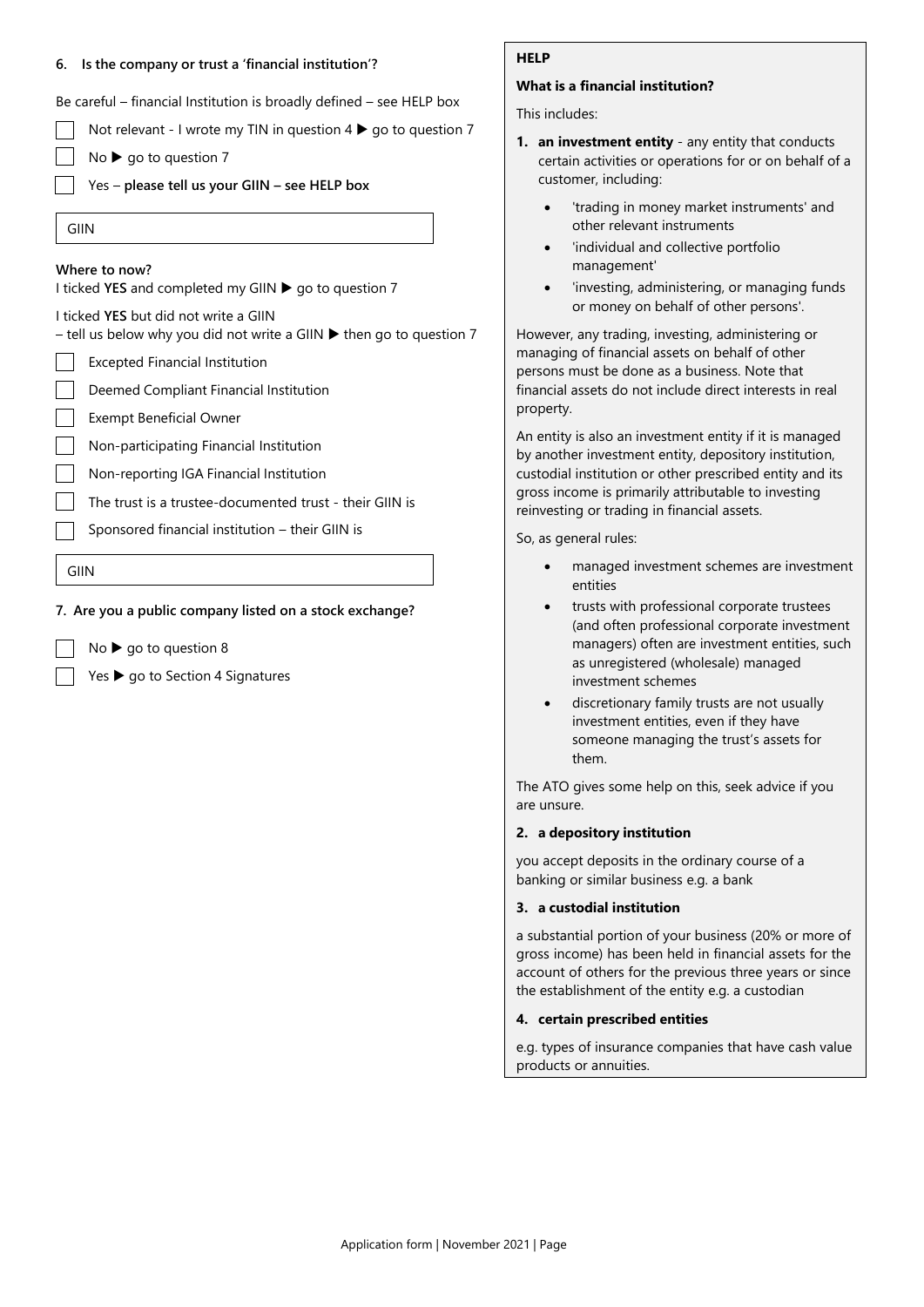### **8. Are you 'active' or 'passive'?**

The company or trust is an 'active' non-financial entity  $\blacktriangleright$  go to Section 4 Signatures

The company or trust is a 'passive' non-financial entity  $\blacktriangleright$  go to question 9

# **HELP**

What is 'active' and 'passive'?

A non-financial entity (NFE) is any entity that is not a financial institution as defined above. NFE/NFFE includes the following entity types:

- Private or proprietary company that is NOT a financial institution
- Public unlisted company that is NOT a financial institution
- Partnership, Trust, Co-operative, Association or club, that is NOT a financial Institution
- Registered or non-registered charitable organisations, that is NOT a financial Institution

You will be a passive NFE if you are not an active NFE. Generally, you will be an active NFE if:

- your stock (or a related entity's stock) is regularly traded on established securities market
- less than 50% of your gross income for the previous reporting period was passive income and less than 50% of your assets during that period produce or were held to produce passive income
- you are a Governmental entity, an international organisation, a central bank or an entity wholly owned by one of the above
- you are exempt from income tax in your residential jurisdiction and were established and operated exclusively for religious, charitable, scientific, artistic, athletic or educational purposes and meet certain other specific criteria, or
- you have not been a financial institution in the past five years and are in the process of liquidating your assets or reorganising with the intent to recommence operations other than as a financial institution.

If you are unsure whether you are an Active or Passive NFE, please get advice.

# **9. Do you have any 'controlling persons' who are resident of another country for tax purposes?**

I am passive, and **YES** I do have controlling persons who are resident of another country for tax purposes.

Complete the **controlling persons details** in the table below then go to Section 4 Signatures. Please note: if the Financial Institution is an investment entity located in a non-participating CRS Jurisdiction and managed by another Financial Institution you will also need to complete the **controlling persons details.**

If there is not enough room in the table, please copy the page and attach it to your completed form.

I am passive, but **NO** I do not have controlling persons who are resident of another country for tax purposes. Please read the HELP box before making your selection. If you have made this selection  $\blacktriangleright$  go to Section 4 Signatures.

# **HELP**

#### **Controlling persons**

Controlling persons are natural persons who directly or indirectly exercise control over an entity.

For trusts, controlling persons includes any trustees, settlors, beneficiaries, classes of beneficiaries or any other person who has the power to effectively control the trust.

For companies, controlling persons generally include any person who holds (directly or indirectly) more than 25% of the shares in the company and any person who has the power to influence decisions about the company's financial and operating policies, such as senior managing officials or directors.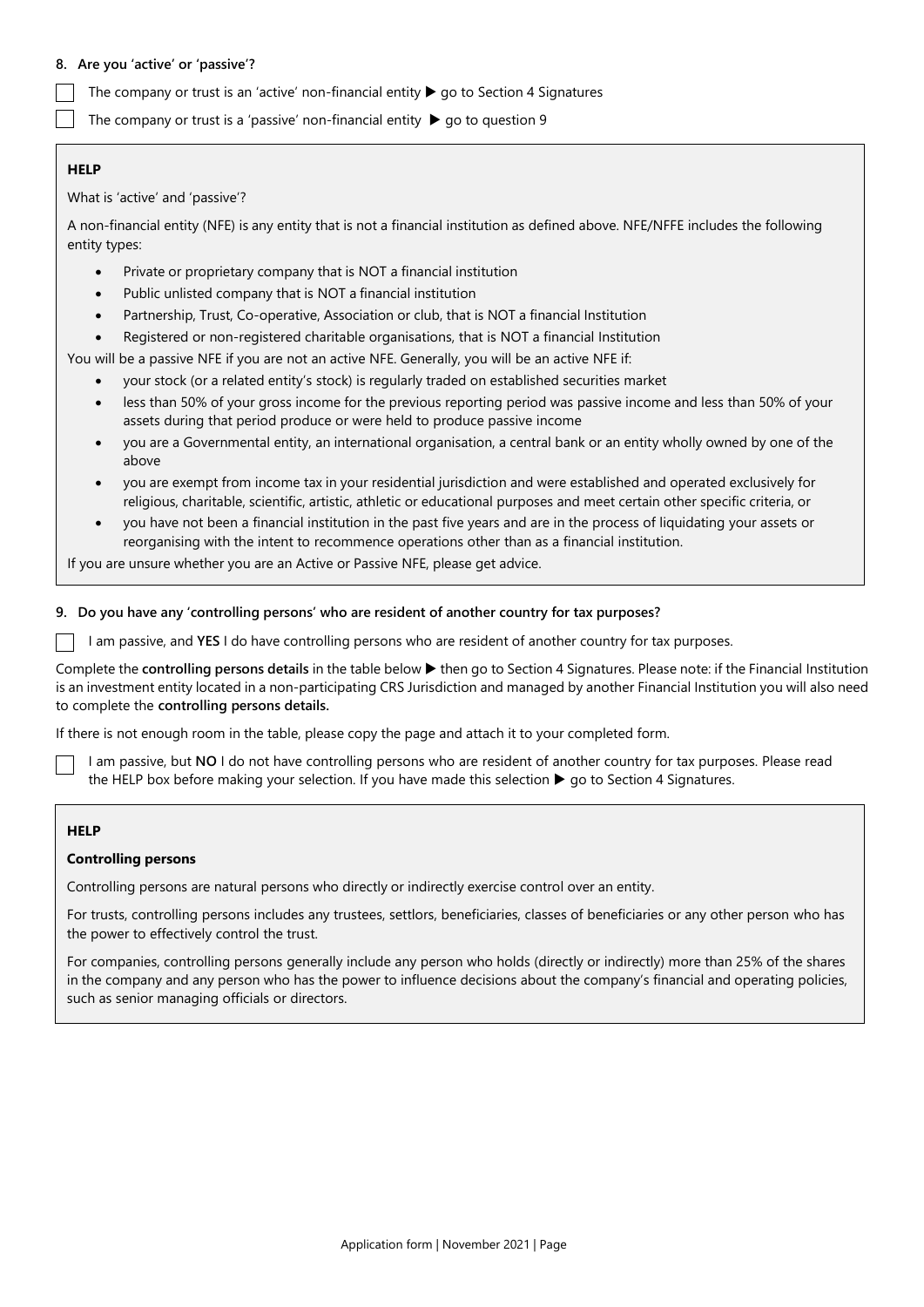# **Controlling person**

| Controlling person                                                                                       | Controlling person                                                                                       |
|----------------------------------------------------------------------------------------------------------|----------------------------------------------------------------------------------------------------------|
| Title<br>Given name                                                                                      | Title<br>Given name                                                                                      |
|                                                                                                          |                                                                                                          |
| Surname                                                                                                  | Surname                                                                                                  |
|                                                                                                          |                                                                                                          |
| Date of birth (DD/MM/YYYY)                                                                               | Date of birth (DD/MM/YYYY)                                                                               |
| City and country of birth                                                                                | City and country of birth                                                                                |
|                                                                                                          |                                                                                                          |
| <b>Residential address</b>                                                                               | <b>Residential address</b>                                                                               |
| Number Street name                                                                                       | Number Street name                                                                                       |
|                                                                                                          |                                                                                                          |
| Suburb<br>State                                                                                          | Suburb<br>State                                                                                          |
|                                                                                                          |                                                                                                          |
| Postcode/Zip<br>Country                                                                                  | Postcode/Zip<br>Country                                                                                  |
|                                                                                                          |                                                                                                          |
| No TIN?<br>Country of tax<br>Which reason?<br><b>TIN</b><br>See HELP at<br>residence<br>questions 3 or 5 | No TIN?<br>Country of tax<br>Which reason?<br><b>TIN</b><br>See HELP at<br>residence<br>questions 3 or 5 |
| 1                                                                                                        | 1                                                                                                        |
| $\overline{2}$                                                                                           | $\overline{2}$                                                                                           |
| 3                                                                                                        | 3                                                                                                        |
| 4                                                                                                        | 4                                                                                                        |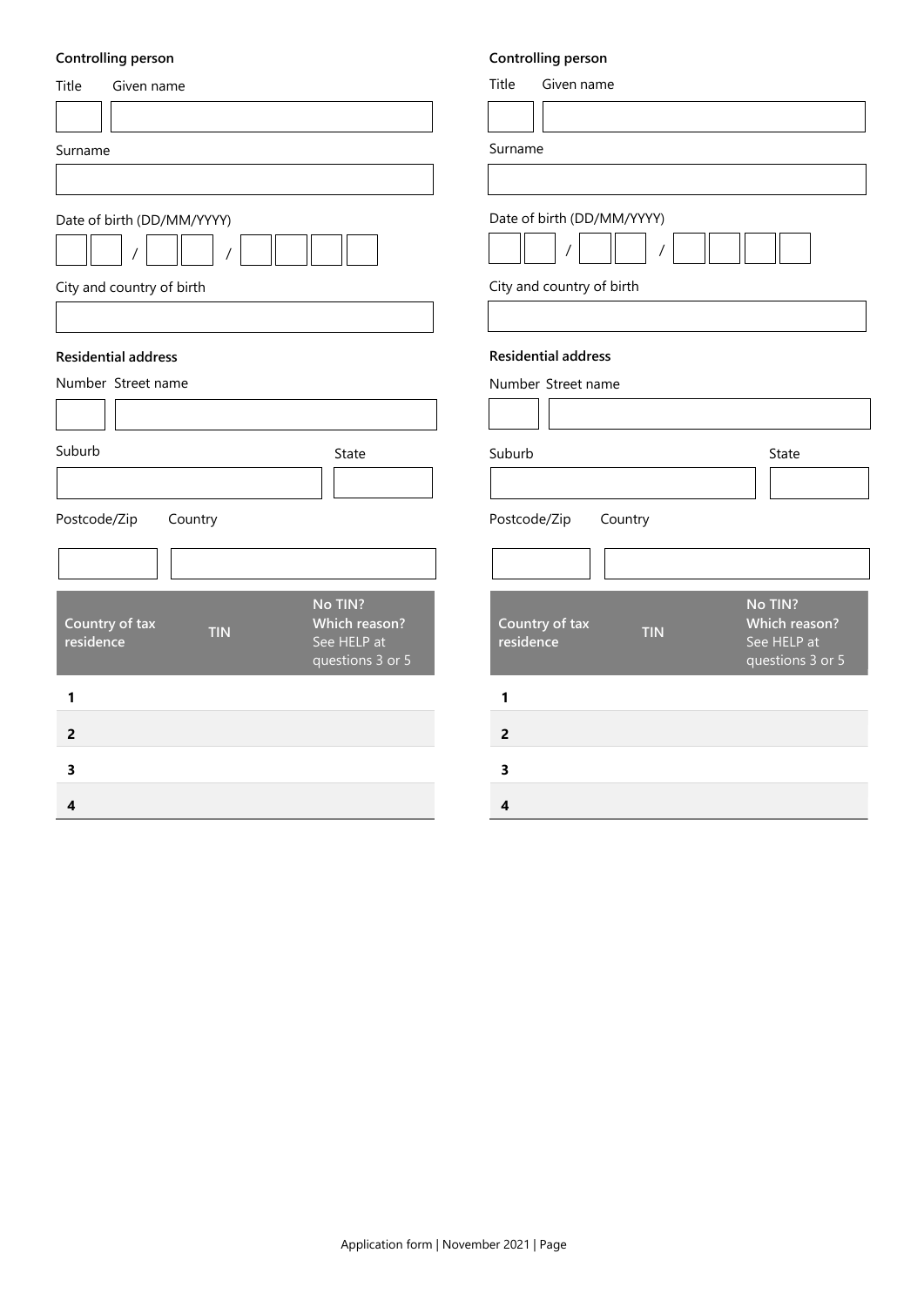# **Controlling person**

| <b>Controlling person</b>                                                                                       | Controlling person                                                                                       |
|-----------------------------------------------------------------------------------------------------------------|----------------------------------------------------------------------------------------------------------|
| Title<br>Given name                                                                                             | Title<br>Given name                                                                                      |
|                                                                                                                 |                                                                                                          |
| Surname                                                                                                         | Surname                                                                                                  |
|                                                                                                                 |                                                                                                          |
| Date of birth (DD/MM/YYYY)                                                                                      | Date of birth (DD/MM/YYYY)                                                                               |
| City and country of birth                                                                                       | City and country of birth                                                                                |
|                                                                                                                 |                                                                                                          |
| <b>Residential address</b>                                                                                      | <b>Residential address</b>                                                                               |
| Number Street name                                                                                              | Number Street name                                                                                       |
|                                                                                                                 |                                                                                                          |
| Suburb<br>State                                                                                                 | Suburb<br>State                                                                                          |
|                                                                                                                 |                                                                                                          |
| Postcode/Zip<br>Country                                                                                         | Postcode/Zip<br>Country                                                                                  |
|                                                                                                                 |                                                                                                          |
| No TIN?<br>Country of tax<br><b>Which reason?</b><br><b>TIN</b><br>See HELP at<br>residence<br>questions 3 or 5 | No TIN?<br>Country of tax<br>Which reason?<br><b>TIN</b><br>See HELP at<br>residence<br>questions 3 or 5 |
| 1                                                                                                               | 1                                                                                                        |
| $\overline{2}$                                                                                                  | $\overline{2}$                                                                                           |
| 3                                                                                                               | 3                                                                                                        |
| 4                                                                                                               | 4                                                                                                        |